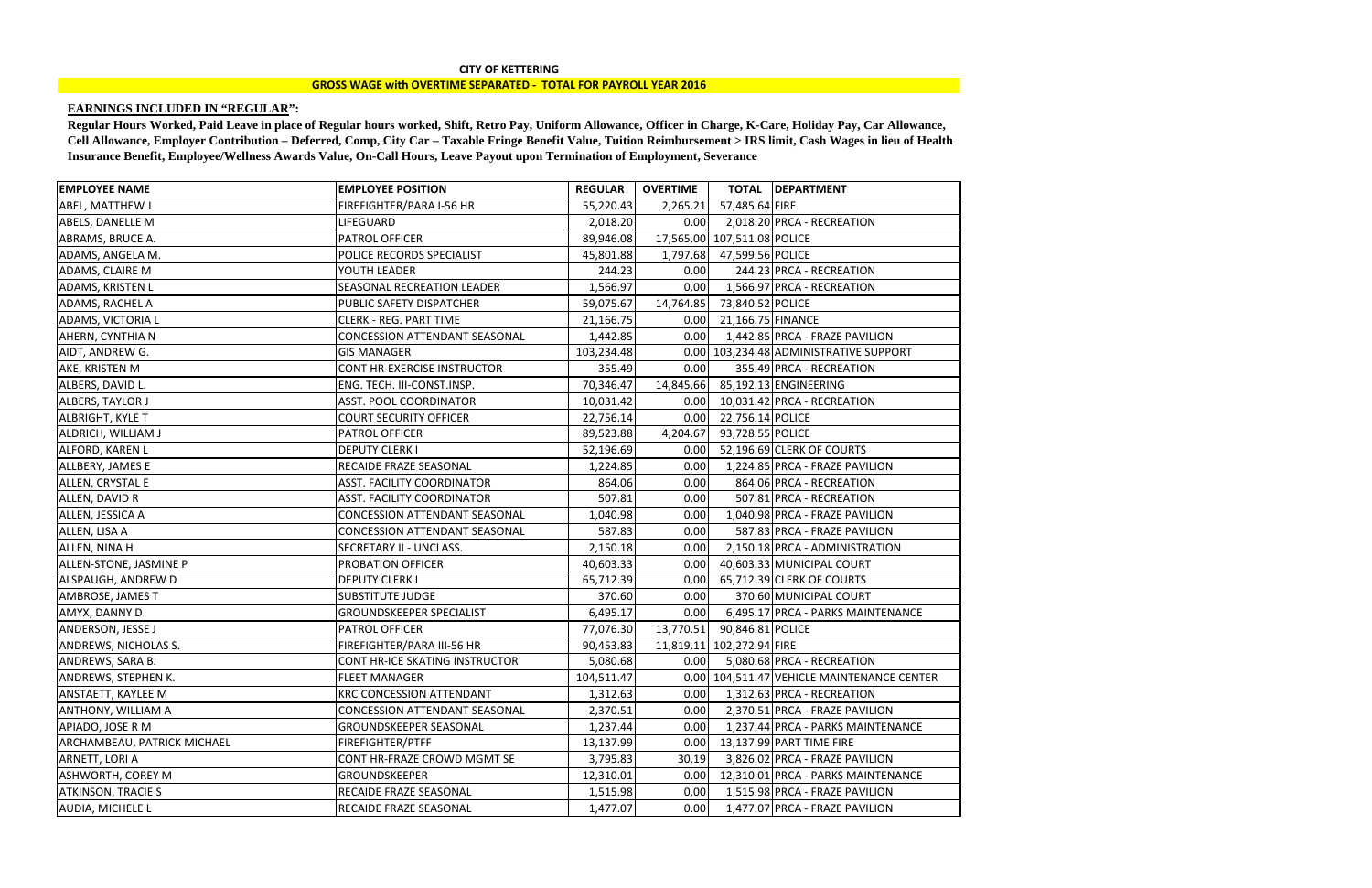| AUE-CUSHMAN, LISA J         | <b>ASST. FACILITY COORDINATOR</b>     | 2,007.74   | 0.00      | 2,007.74 PRCA - RECREATION                  |
|-----------------------------|---------------------------------------|------------|-----------|---------------------------------------------|
| <b>AUGUSTINE, MARY J</b>    | <b>CLERK - REG. PART TIME</b>         | 22,765.28  | 0.00      | 22,765.28 PUBLC SERVICE - STREETS           |
| AUGUSTUS, JAMES O.          | ENG. TECH. IV-SR. CONST. INSP.        | 77,506.42  | 12,225.47 | 89,731.89 ENGINEERING                       |
| <b>AUSTIN JR, DONALD E</b>  | INSPECTOR - TEMP./INTERIM             | 19,296.22  | 0.00      | 19,296.22 PLANNING & DEVELOPMENT            |
| AZBILL, MARY B.             | <b>SECRETARY II</b>                   | 59,861.15  | 3,374.83  | 63,235.98 POLICE                            |
| <b>BABBITT, JAMES P</b>     | CONT HR-PRIVATE SWIM INSTRUCTO        | 464.95     | 0.00      | 464.95 PRCA - RECREATION                    |
| <b>BAHNS, BARRY L</b>       | <b>JAILER</b>                         | 60,754.21  | 9,288.79  | 70,043.00 POLICE                            |
| <b>BAILEY, JILL M</b>       | <b>CORRESPONDING SECRETARY - REG</b>  | 30,825.87  | 0.00      | 30,825.87 ADMINISTRATIVE SUPPORT            |
| <b>BAILEY, PATRICK M.</b>   | RECAIDE FRAZE SEASONAL                | 1,652.31   | 0.00      | 1,652.31 PRCA - FRAZE PAVILION              |
| <b>BAILEY, RICHARD R</b>    | CONT HR-FRAZE THEATRE TECH SE         | 8,664.00   | 199.50    | 8,863.50 PRCA - FRAZE PAVILION              |
| <b>BAIRD, JACK S</b>        | MAINTENANCE AIDE - TEMPORARY          | 3,072.51   | 0.00      | 3,072.51 PUBLIC SERVICE - FACILITIES        |
| <b>BAKER, BEVERLY D</b>     | RECAIDE FRAZE SEASONAL                | 1,066.64   | 0.00      | 1,066.64 PRCA - FRAZE PAVILION              |
| <b>BAKER, JENNIFER HW</b>   | CONT HR-FRAZE CROWD MANAGEMENT        | 5,433.00   | 0.00      | 5,433.00 PRCA - FRAZE PAVILION              |
| <b>BAKER, KAYLA N</b>       | YOUTH LEADER SEASONAL                 | 3,963.61   | 12.23     | 3,975.84 PRCA - RECREATION                  |
| <b>BAKER, KIMBERLY D</b>    | <b>CONCESSION ATTENDANT SEASONAL</b>  | 1,225.14   | 0.00      | 1,225.14 PRCA - FRAZE PAVILION              |
| <b>BAKER, ROBERT O</b>      | <b>ASSISTANT PUBLIC SERVICE DIREC</b> | 103,607.06 |           | 0.00 103,607.06 PUBLIC SERVICE - FACILITIES |
| <b>BAKER, SARAH F</b>       | SEASONAL RECREATION LEADER            | 2,760.45   | 10.77     | 2,771.22 PRCA - RECREATION                  |
| <b>BALAJ, THOMAS C</b>      | LIFEGUARD                             | 789.35     | 0.00      | 789.35 PRCA - RECREATION                    |
| <b>BALES, ROBERT C.</b>     | STREET SERVICE IV                     | 68,751.00  | 6,601.85  | 75,352.85 PUBLC SERVICE - STREETS           |
| BARE, MARCY K.              | TAX MANAGER/TAX ADMINISTRATOR         | 103,158.72 |           | 0.00 103,158.72 FINANCE                     |
| <b>BARNES, MATTHEW C</b>    | PATROL OFFICER                        | 91,646.54  | 5,789.53  | 97,436.07 POLICE                            |
| <b>BARNETT, JEFFREY B</b>   | STREET MAINTENANCE SUPERVISOR         | 81,021.16  | 0.00      | 81,021.16 PUBLC SERVICE - STREETS           |
| <b>BARNEY, TIMOTHY M</b>    | FIREFIGHTER/PTFF                      | 5,022.85   | 0.00      | 5,022.85 PART TIME FIRE                     |
| <b>BARNHART, BLAKE A</b>    | FIREFIGHTER/PARAMEDIC/PTFF            | 18,169.33  | 0.00      | 18,169.33 PART TIME FIRE                    |
| <b>BARNHART, TARA L</b>     | CONT HR-FRAZE TEAM LEADERS            | 20,728.75  | 0.00      | 20,728.75 PRCA - FRAZE PAVILION             |
| <b>BARTON, SCOTT E</b>      | <b>STREET SERVICE II</b>              | 49,312.81  | 968.76    | 50,281.57 PUBLC SERVICE - STREETS           |
| <b>BARTON, TAMMY B</b>      | <b>BABYSITTER</b>                     | 8,452.47   | 0.00      | 8,452.47 PRCA - RECREATION                  |
| <b>BASS, AMANDA</b>         | REC. AIDE-FRAZE                       | 1,824.96   | 0.00      | 1,824.96 PRCA - FRAZE PAVILION              |
| <b>BATES, SCOTT M</b>       | INFORMATION SYSTEM TECHNICIAN         | 70,678.40  | 0.00      | 70,678.40 INFORMATION SYSTEMS               |
| <b>BAUER, ROBERT B</b>      | MAINTENANCE AIDE-REG. PT.             | 20,634.25  | 0.00      | 20,634.25 PUBLIC SERVICE - FACILITIES       |
| <b>BEACH, DONNA D</b>       | RECAIDE FRAZE SEASONAL                | 1,439.69   | 0.00      | 1,439.69 PRCA - FRAZE PAVILION              |
| <b>BEALS, CATHERINE A.</b>  | CONT HR - WATER WORKOUT INSTRU        | 9,604.08   | 0.00      | 9,604.08 PRCA - RECREATION                  |
| <b>BEANS, TROY M</b>        | <b>PARKS SERVICE I</b>                | 21,420.74  | 0.00      | 21,420.74 PRCA - PARKS MAINTENANCE          |
| <b>BEATTY, THOMAS M</b>     | RECAIDE FRAZE SEASONAL                | 1,447.13   | 0.00      | 1,447.13 PRCA - FRAZE PAVILION              |
| <b>BEAVER, BRIAN J</b>      | FIRE BATTALION CHIEF-56 HOUR          | 106,541.82 | 29,338.51 | 135,880.33 FIRE                             |
| <b>BECK, MAGGIE K</b>       | YOUTH LEADER                          | 2,358.98   | 0.00      | 2,358.98 PRCA - RECREATION                  |
| BECKER, JOYCE G.            | <b>CLERK - REG. PART TIME</b>         | 26,256.98  | 0.00      | 26,256.98 PRCA - RECREATION                 |
| <b>BECKER, NATHAN J</b>     | <b>FIREFIGHTER/PTFF</b>               | 349.44     | 0.00      | 349.44 PART TIME FIRE                       |
| <b>BECKMAN, ASHLEIGH M</b>  | CONT HR-FRAZE THEATRE TECH SE         | 2,852.00   | 7.75      | 2,859.75 PRCA - FRAZE PAVILION              |
| <b>BEEGLE, CYNTHIA E</b>    | <b>BUILDINGS ATTENDANT</b>            | 46,421.75  | 7,134.97  | 53,556.72 PUBLIC SERVICE - FACILITIES       |
| <b>BEEGLE, JOSHUA E</b>     | <b>BUILDINGS ATTENDANT</b>            | 46,428.80  | 7,104.70  | 53,533.50 PUBLIC SERVICE - FACILITIES       |
| <b>BEEKMAN, CHAD E</b>      | <b>FIREFIGHTER/PTFF</b>               | 18,583.75  | 0.00      | 18,583.75 PART TIME FIRE                    |
| <b>BEHNKE, DANIEL G</b>     | CONT HR-FRAZE THEATRE TECH SE         | 29.63      | 0.00      | 29.63 PRCA - FRAZE PAVILION                 |
| BELL, BENJAMIN G            | RECAIDE FRAZE SEASONAL                | 1,130.78   | 0.00      | 1,130.78 PRCA - FRAZE PAVILION              |
| <b>BENEDETTO, ABIGAIL H</b> | SEASONAL RECREATION LEADER            | 3,846.59   | 2.56      | 3,849.15 PRCA - RECREATION                  |
| <b>BENNETT, CLAUDINE R</b>  | COMMUNICATIONS/MKT SUPERVISOR         | 67,402.74  | 0.00      | 67,402.74 PRCA - ADMINISTRATION             |
| <b>BENNETT, JACKSON R</b>   | PLANNING & DEV. AIDE                  | 4,036.30   | 0.00      | 4,036.30 PLANNING & DEVELOPMENT             |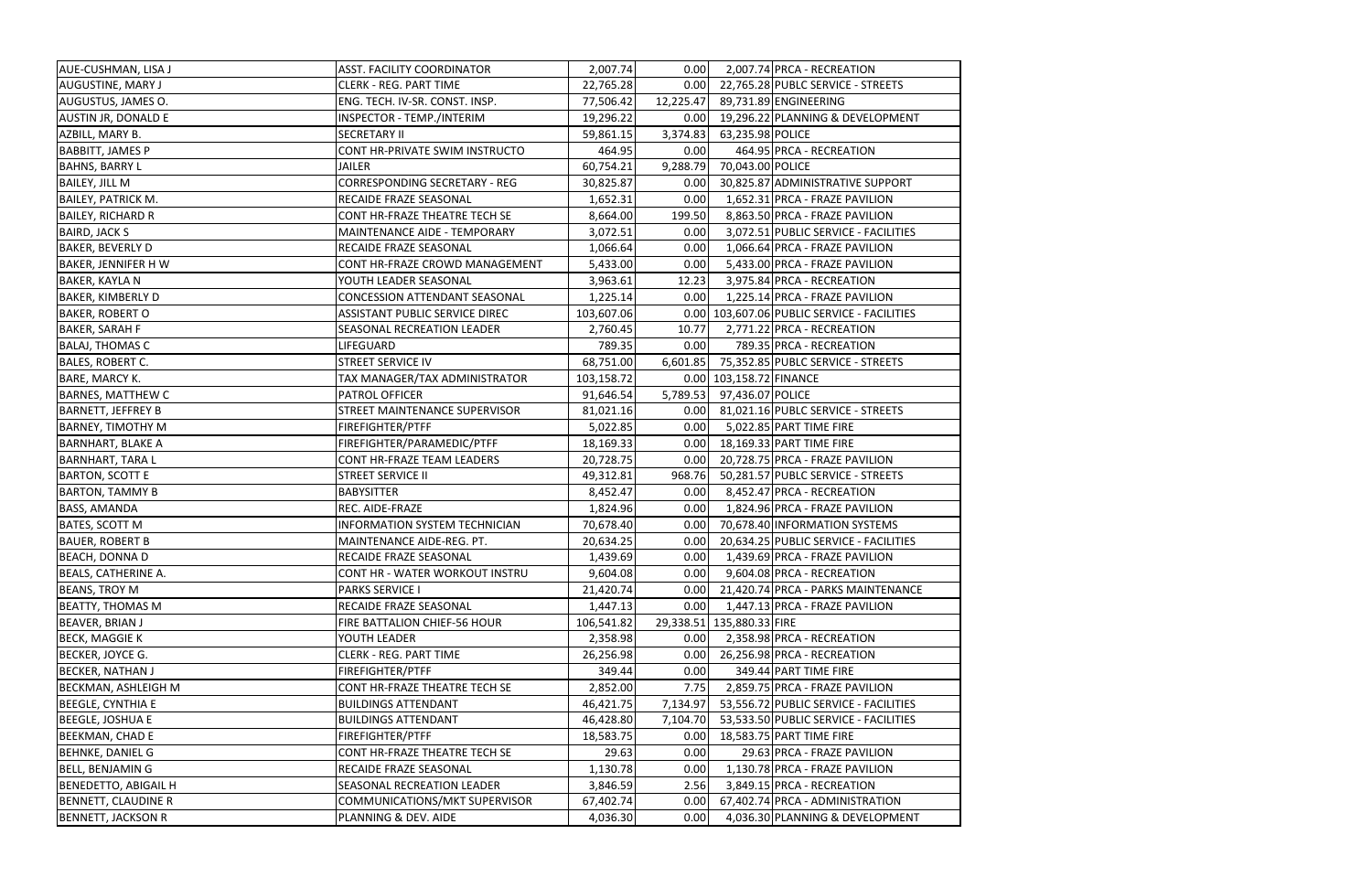| <b>BENNETT, PATRICIA A</b>    | RECAIDE FRAZE SEASONAL               | 1,536.92   | 0.00      | 1,536.92 PRCA - FRAZE PAVILION        |
|-------------------------------|--------------------------------------|------------|-----------|---------------------------------------|
| <b>BENTLEY, MARY BETH</b>     | CONT HR-GROUP LEADER FRAZE SE        | 6,761.00   | 4.13      | 6,765.13 PRCA - FRAZE PAVILION        |
| <b>BENTLEY, SCOTT F</b>       | RECAIDE FRAZE SEASONAL               | 899.27     | 0.00      | 899.27 PRCA - FRAZE PAVILION          |
| <b>BERGER, CHRISTINE J</b>    | ADMINISTRATIVE SECRETARY             | 54,645.37  | 0.00      | 54,645.37 MUNICIPAL COURT             |
| <b>BERGSTRESSER, STEVEN E</b> | <b>ASSISTANT CITY MANAGER</b>        | 143,005.15 |           | 0.00 143,005.15 CITY MANAGER'S OFFICE |
| <b>BERRY, DAVID A</b>         | <b>STREET SERVICE II</b>             | 52,316.92  | 3,845.22  | 56,162.14 PUBLC SERVICE - STREETS     |
| BERRY, DAVID R                | <b>STREET SERVICE IV</b>             | 68,817.23  | 6,846.24  | 75,663.47 PUBLC SERVICE - STREETS     |
| BERRY, MICHAEL L.             | <b>STREET SERVICE III</b>            | 63,199.18  | 2,733.11  | 65,932.29 PUBLC SERVICE - STREETS     |
| <b>BERRY, ROBERT E</b>        | CONT HR-FIELD SCHEDULER              | 8,288.65   | 0.00      | 8,288.65 PRCA - PARKS MAINTENANCE     |
| <b>BETE, ANNA M</b>           | <b>KRC CONCESSION ATTENDANT</b>      | 1,091.81   | 0.00      | 1,091.81 PRCA - RECREATION            |
| <b>BIER, REGINA</b>           | PATROL OFFICER                       | 89,691.04  |           | 14,322.27 104,013.31 POLICE           |
| <b>BIGL, STACIE R</b>         | CONT HR-FRAZE THEATRE TECH SE        | 7,020.00   | 487.50    | 7,507.50 PRCA - FRAZE PAVILION        |
| <b>BIGLER, KENNETH A</b>      | GROUNDSKEEPER SEASONAL               | 7,012.95   | 0.00      | 7,012.95 PRCA - PARKS MAINTENANCE     |
| BILLING, TERESA D.            | ADMINISTRATIVE SECRETARY             | 54,648.04  | 0.00      | 54,648.04 MUNICIPAL COURT             |
| <b>BLANKENSHIP, ERIC A</b>    | <b>CLERK - REG. PART TIME</b>        | 15,471.27  | 0.00      | 15,471.27 PRCA - RECREATION           |
| <b>BLATT, CONNOR M</b>        | SEASONAL RECREATION LEADER           | 2,071.64   | 0.00      | 2,071.64 PRCA - RECREATION            |
| <b>BLEIM, TRACY A</b>         | <b>CONT HR - NATURALIST</b>          | 164.71     | 0.00      | 164.71 PRCA - PARKS MAINTENANCE       |
| <b>BLEVINS, CLARISSA N</b>    | <b>FITNESS SPECIALIST</b>            | 13,664.22  | 0.00      | 13,664.22 PRCA - RECREATION           |
| <b>BLEVINS, HANNA R</b>       | <b>CLERK TEMPORARY</b>               | 2,583.37   | 0.00      | 2,583.37 PRCA - RECREATION            |
| BLUMENSCHEIN, LYNN A.         | FINANCE TECH. II-REG. P/T            | 32,665.05  | 0.00      | 32,665.05 FINANCE                     |
| <b>BOBICK, COURTNEY E</b>     | RECAIDE FRAZE SEASONAL               | 2,842.93   | 4.28      | 2,847.21 PRCA - FRAZE PAVILION        |
| BODNER, JAMES C.              | PATROL OFFICER                       | 88,373.90  | 7,921.98  | 96,295.88 POLICE                      |
| <b>BOECKMAN, JEFFREY A</b>    | CONT HR-FRAZE THEATRE TECH SE        | 1,404.00   | 0.00      | 1,404.00 PRCA - FRAZE PAVILION        |
| <b>BOEHMER, BRADLEY M</b>     | CONT HR-FRAZE TEAM LEADERS SE        | 3,636.50   | 0.00      | 3,636.50 PRCA - FRAZE PAVILION        |
| <b>BOETTCHER, EDWARD D.</b>   | PARTS INVENTORY ATTENDANT            | 53,482.24  | 5,434.71  | 58,916.95 VEHICLE MAINTENANCE CENTER  |
| <b>BOHACHEK, KIPLING L.</b>   | RESIDENTIAL PLANS EXAMINER           | 90,189.08  | 0.00      | 90,189.08 PLANNING & DEVELOPMENT      |
| <b>BOHANNON, RUSSELL S</b>    | <b>PARKS SERVICE III</b>             | 59,470.10  | 2,128.57  | 61,598.67 PRCA - PARKS MAINTENANCE    |
| BOHN, SEAN A.                 | ENG TECH CAD/SURVEYOR/TRAFFIC        | 70,297.93  | 0.00      | 70,297.93 ENGINEERING                 |
| <b>BOLEN JR, EARL C</b>       | <b>JAILER</b>                        | 61,283.27  | 21,381.20 | 82,664.47 POLICE                      |
| <b>BONNER, CARRIE L</b>       | CONT HR-FRAZE THEATRE TECH SE        | 1,078.00   | 0.00      | 1,078.00 PRCA - FRAZE PAVILION        |
| <b>BOOTHE, CHARLIE E</b>      | <b>STREET SERVICE II</b>             | 45,779.81  | 5,091.32  | 50,871.13 PUBLC SERVICE - STREETS     |
| <b>BOOTHE, MICHAEL W</b>      | CONT HR-TAE KWON DO INSTRUCTOR       | 7,109.85   | 0.00      | 7,109.85 PRCA - RECREATION            |
| <b>BOSS, NANCY</b>            | CONT HR-ADULT & YOUTH DANCE CL       | 32,361.71  | 18.88     | 32,380.59 PRCA - RECREATION           |
| <b>BOSTON, ANNALISE J</b>     | <b>RECREATION AIDE</b>               | 559.84     | 0.00      | 559.84 PRCA - RECREATION              |
| <b>BOSTON, MARY A</b>         | <b>CONCESSION ATTENDANT SEASONAL</b> | 1,569.00   | 0.00      | 1,569.00 PRCA - FRAZE PAVILION        |
| <b>BOSWORTH, JENA R</b>       | SENIOR ADULT COORDINATOR             | 22,194.67  | 0.00      | 22,194.67 PRCA - RECREATION           |
| <b>BOUCHER, RICHARD A.</b>    | SMALL CLAIMS MAGISTRATE              | 23,265.00  | 0.00      | 23,265.00 MUNICIPAL COURT             |
| <b>BOWERS, SHELBY R</b>       | WATER PARK ATTENDANT                 | 1,901.70   | 0.00      | 1,901.70 PRCA - RECREATION            |
| <b>BOWIE, VERA L</b>          | RECAIDE FRAZE SEASONAL               | 1,111.71   | 0.00      | 1,111.71 PRCA - FRAZE PAVILION        |
| <b>BOWLING, DUSTIN J</b>      | ASST. ARENA COORDINATOR              | 163.39     | 0.00      | 163.39 PRCA - RECREATION              |
| <b>BOWLING, KATHRYN L</b>     | <b>SUBSTITUTE JUDGE</b>              | 982.09     | 0.00      | 982.09 MUNICIPAL COURT                |
| <b>BOWSER, ANDREW M</b>       | <b>KRC CONCESSION ATTENDANT</b>      | 706.67     | 0.00      | 706.67 PRCA - RECREATION              |
| <b>BOWSER, JENNIFER L</b>     | PRE-SCHOOL INSTRUCTOR                | 1,130.46   | 0.00      | 1,130.46 PRCA - RECREATION            |
| <b>BRAHM, GAVIN N</b>         | <b>PARKS SERVICE I</b>               | 24,999.58  | 725.11    | 25,724.69 PRCA - PARKS MAINTENANCE    |
| <b>BRANNICK, JOHN A</b>       | <b>CLERK - REG. PART TIME</b>        | 24,071.21  | 0.00      | 24,071.21 ADMINISTRATIVE SUPPORT      |
| <b>BRANNON, DOUGLAS D</b>     | <b>SUBSTITUTE JUDGE</b>              | 1,037.68   | 0.00      | 1,037.68 MUNICIPAL COURT              |
| BRANSFORD, JOHN W.            | <b>BUILDINGS ATTENDANT</b>           | 48,056.95  | 3,052.49  | 51,109.44 PUBLIC SERVICE - FACILITIES |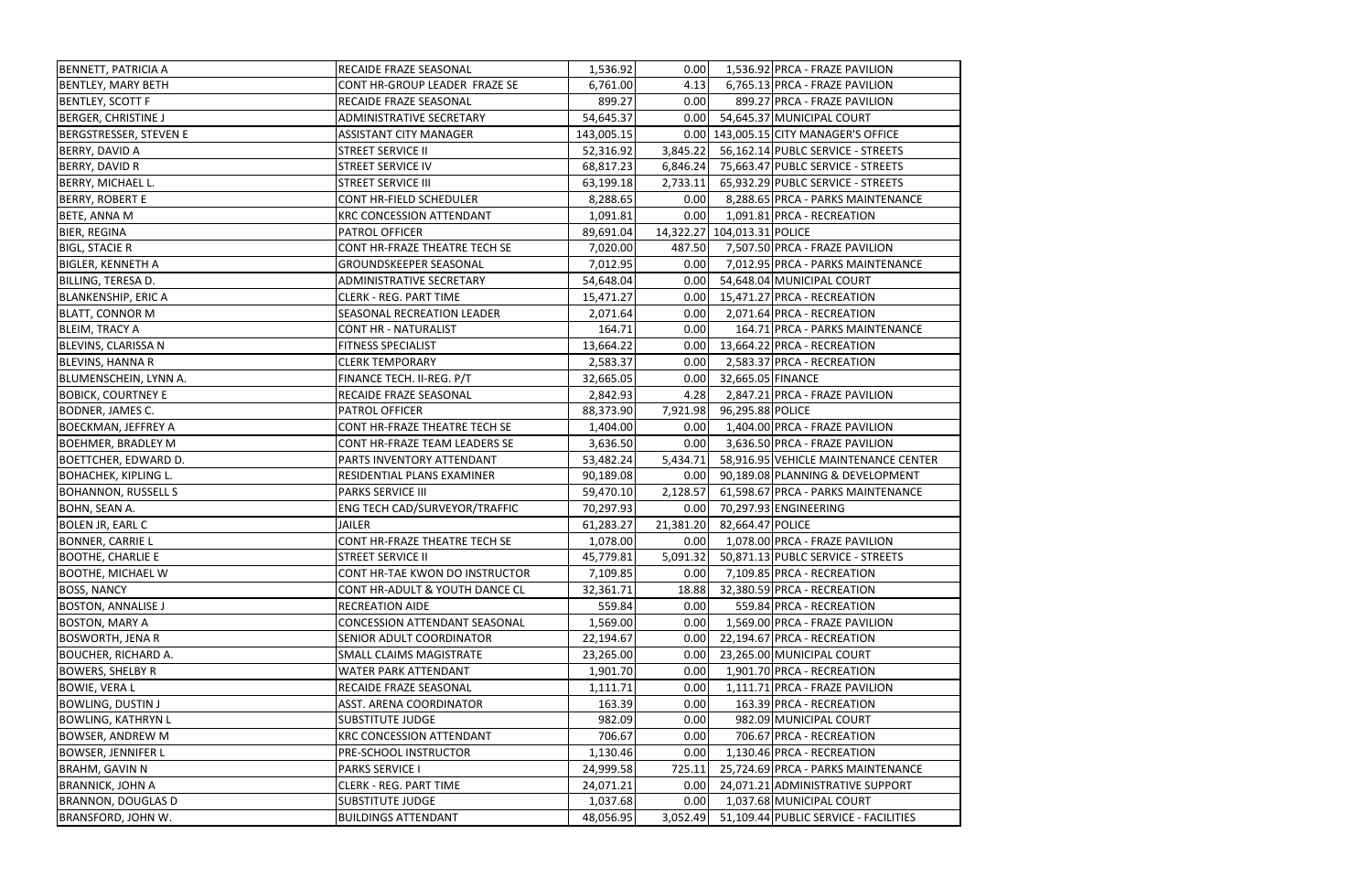| BRAUN, JEFFREY J.                | PRIOR OFFICER FIRE LT/PTFF           | 39,273.53  | 0.00     | 39,273.53 PART TIME FIRE               |
|----------------------------------|--------------------------------------|------------|----------|----------------------------------------|
| <b>BRAUN, RYAN M</b>             | <b>CONCESSION ATTENDANT SEASONAL</b> | 1,693.34   | 0.00     | 1,693.34 PRCA - FRAZE PAVILION         |
| <b>BREIDENBACH, ANNA J</b>       | PROGRAM MANAGER                      | 77,324.50  | 0.00     | 77,324.50 PRCA - ADMINISTRATION        |
| <b>BRENDLINGER, DEREK A</b>      | YOUTH LEADER                         | 185.17     | 0.00     | 185.17 PRCA - RECREATION               |
| <b>BRENTFORD, PEGGY K.</b>       | <b>CLERK - REG. PART TIME</b>        | 22,313.71  | 0.00     | 22,313.71 PRCA - RECREATION            |
| <b>BRICKLES, BRUCE E</b>         | <b>BUILDINGS SERVICE II</b>          | 65,939.65  | 0.00     | 65,939.65 PUBLIC SERVICE - FACILITIES  |
| <b>BRIGNER, BRITTNEY N</b>       | RECAIDE FRAZE SEASONAL               | 1,284.69   | 0.00     | 1,284.69 PRCA - FRAZE PAVILION         |
| <b>BROADDUS, MICHAEL G</b>       | CONT HR-FRAZE TEAM LEADERS SE        | 8,060.35   | 358.88   | 8,419.23 PRCA - FRAZE PAVILION         |
| <b>BROCK, DALLAS L</b>           | MAINTENANCE AIDE-REG. PT.            | 1.38       | 0.00     | 1.38 PUBLIC SERVICE - FACILITIES       |
| <b>BROOKER, SALLY L</b>          | RECAIDE FRAZE SEASONAL               | 17.10      | 0.00     | 17.10 PRCA - FRAZE PAVILION            |
| <b>BROOKS, VIRGINIA R</b>        | REC. AIDE-FRAZE                      | 158.83     | 0.00     | 158.83 PRCA - FRAZE PAVILION           |
| BROWN, ANGELA W.                 | <b>CDBG PROGRAM MANAGER</b>          | 103,607.12 |          | 0.00 103,607.12 PLANNING & DEVELOPMENT |
| BROWN, ANNE C.                   | COURT ADMINISTRATOR/DEPUTY BAI       | 98,968.68  | 0.00     | 98,968.68 MUNICIPAL COURT              |
| <b>BROWN, ANTONY</b>             | <b>PARKS SERVICE II</b>              | 47,208.08  | 220.36   | 47,428.44 PRCA - PARKS MAINTENANCE     |
| BROWN, GARY C.                   | <b>INSPECTOR</b>                     | 69,369.04  | 87.48    | 69,456.52 PLANNING & DEVELOPMENT       |
| <b>BROWN, JACOB S</b>            | SEASONAL RECREATION LEADER           | 1,547.81   | 0.00     | 1,547.81 PRCA - RECREATION             |
| <b>BROWN, JUSTIN M</b>           | <b>BUILDINGS ATTENDANT</b>           | 32,195.65  | 1,799.53 | 33,995.18 PUBLIC SERVICE - FACILITIES  |
| <b>BROWN, NAHSEAM C</b>          | CONT HR-EXERCISE INSTRUCTOR          | 5,732.60   | 0.00     | 5,732.60 PRCA - RECREATION             |
| <b>BRUBAKER, BETH A</b>          | <b>FACILITY COORDINATOR FT</b>       | 42,703.80  | 0.00     | 42,703.80 PRCA - RECREATION            |
| <b>BRUGGEMAN, STEPHANIE L</b>    | <b>CLERK TEMPORARY</b>               | 2,320.74   | 0.00     | 2,320.74 PRCA - RECREATION             |
| <b>BRUMIT, KAREN F</b>           | CONT HR-EXERCISE INSTRUCTOR          | 277.07     | 0.00     | 277.07 PRCA - RECREATION               |
| <b>BRUNK, MARY E</b>             | <b>CONCESSION ATTENDANT SEASONAL</b> | 2,190.99   | 0.00     | 2,190.99 PRCA - FRAZE PAVILION         |
| <b>BRUNNER, CHRISTOPHER M</b>    | GROUNDSKEEPER SEASONAL               | 2,738.40   | 0.00     | 2,738.40 PRCA - PARKS MAINTENANCE      |
| <b>BUCHOLZ, SHARRY E</b>         | CONCESSION ATTENDANT SEASONAL        | 1,318.89   | 0.00     | 1,318.89 PRCA - FRAZE PAVILION         |
| <b>BUCK, KEVIN R.</b>            | <b>STREET SERVICE I</b>              | 43,389.63  | 2,596.88 | 45,986.51 PUBLC SERVICE - STREETS      |
| <b>BUELL, HANNAH N</b>           | RECAIDE FRAZE SEASONAL               | 1,095.21   | 0.00     | 1,095.21 PRCA - FRAZE PAVILION         |
| <b>BULGIN, QUIZELAH Z</b>        | <b>FITNESS SPECIALIST</b>            | 4,386.66   | 0.00     | 4,386.66 PRCA - RECREATION             |
| <b>BURCHAM, PETER J</b>          | FIREFIGHTER/PARA III-56 HR           | 90,688.95  |          | 23,805.16 114,494.11 FIRE              |
| <b>BURIAN, MARK E.</b>           | POLICE CAPTAIN                       | 118,330.71 |          | 0.00 118,330.71 POLICE                 |
| <b>BURIAN, MATTHEW J</b>         | PATROL OFFICER                       | 79,658.15  |          | 28,363.89 108,022.04 POLICE            |
| <b>BURKE, MICHAEL J</b>          | <b>PATROL OFFICER</b>                | 94,853.38  |          | 10,354.69 105,208.07 POLICE            |
| <b>BURNS, ABIGAIL G</b>          | CLERK PBX - REG. PT.                 | 20,678.05  | 0.00     | 20,678.05 ADMINISTRATIVE SUPPORT       |
| <b>BURNS, JULIE S</b>            | RECAIDE FRAZE SEASONAL               | 1,331.69   | 0.00     | 1,331.69 PRCA - FRAZE PAVILION         |
| <b>BURR, NADIA K</b>             | <b>FITNESS SPECIALIST</b>            | 4,372.90   | 0.00     | 4,372.90 PRCA - RECREATION             |
| <b>BURRITT, TATUM R</b>          | RECAIDE FRAZE SEASONAL               | 1,169.25   | 0.00     | 1,169.25 PRCA - FRAZE PAVILION         |
| <b>BUSH AUKERMAN, CLAYTON H.</b> | MAINTENANCE AIDE-REG. PT.            | 12,439.76  | 0.00     | 12,439.76 PUBLIC SERVICE - FACILITIES  |
| <b>BUTLER, CHRISTOPHER N</b>     | FIREFIGHTER/PTFF                     | 3,481.23   | 0.00     | 3,481.23 PART TIME FIRE                |
| <b>BUTLER, SUSAN L</b>           | <b>CONCESSION ATTENDANT SEASONAL</b> | 783.76     | 0.00     | 783.76 PRCA - FRAZE PAVILION           |
| <b>BUTTS, THOMAS L.</b>          | <b>FIRE CHIEF</b>                    | 123,627.97 |          | 0.00 123,627.97 FIRE                   |
| <b>BYERLY, JULIE M</b>           | <b>FINANCE TECHNICIAN I</b>          | 55,208.45  | 0.00     | 55,208.45 FINANCE                      |
| <b>BYRD, MATTHEW S.</b>          | <b>PARKS MANAGER</b>                 | 88,232.15  | 0.00     | 88,232.15 PRCA - PARKS MAINTENANCE     |
| CABLECK, LAURIE J                | RECAIDE FRAZE SEASONAL               | 1,205.57   | 0.00     | 1,205.57 PRCA - FRAZE PAVILION         |
| CAHILL, ALISA M                  | RECAIDE FRAZE SEASONAL               | 1,415.06   | 0.00     | 1,415.06 PRCA - FRAZE PAVILION         |
| <b>CALDWELL, CHARLES E</b>       | <b>BUS/VAN DRIVER</b>                | 4,364.33   | 0.00     | 4,364.33 PRCA - RECREATION             |
| <b>CALLAHAN, MAUREEN L</b>       | GRNDKEEPER SPECIALIST SEASONAL       | 4,484.76   | 8.27     | 4,493.03 PRCA - PARKS MAINTENANCE      |
| CALLOWAY, MISTY                  | CONT HR-FRAZE THEATRE TECH SE        | 1,113.75   | 0.00     | 1,113.75 PRCA - FRAZE PAVILION         |
| CARDER-WEINBERG, LISA M          | RECAIDE FRAZE SEASONAL               | 1,487.13   | 0.00     | 1,487.13 PRCA - FRAZE PAVILION         |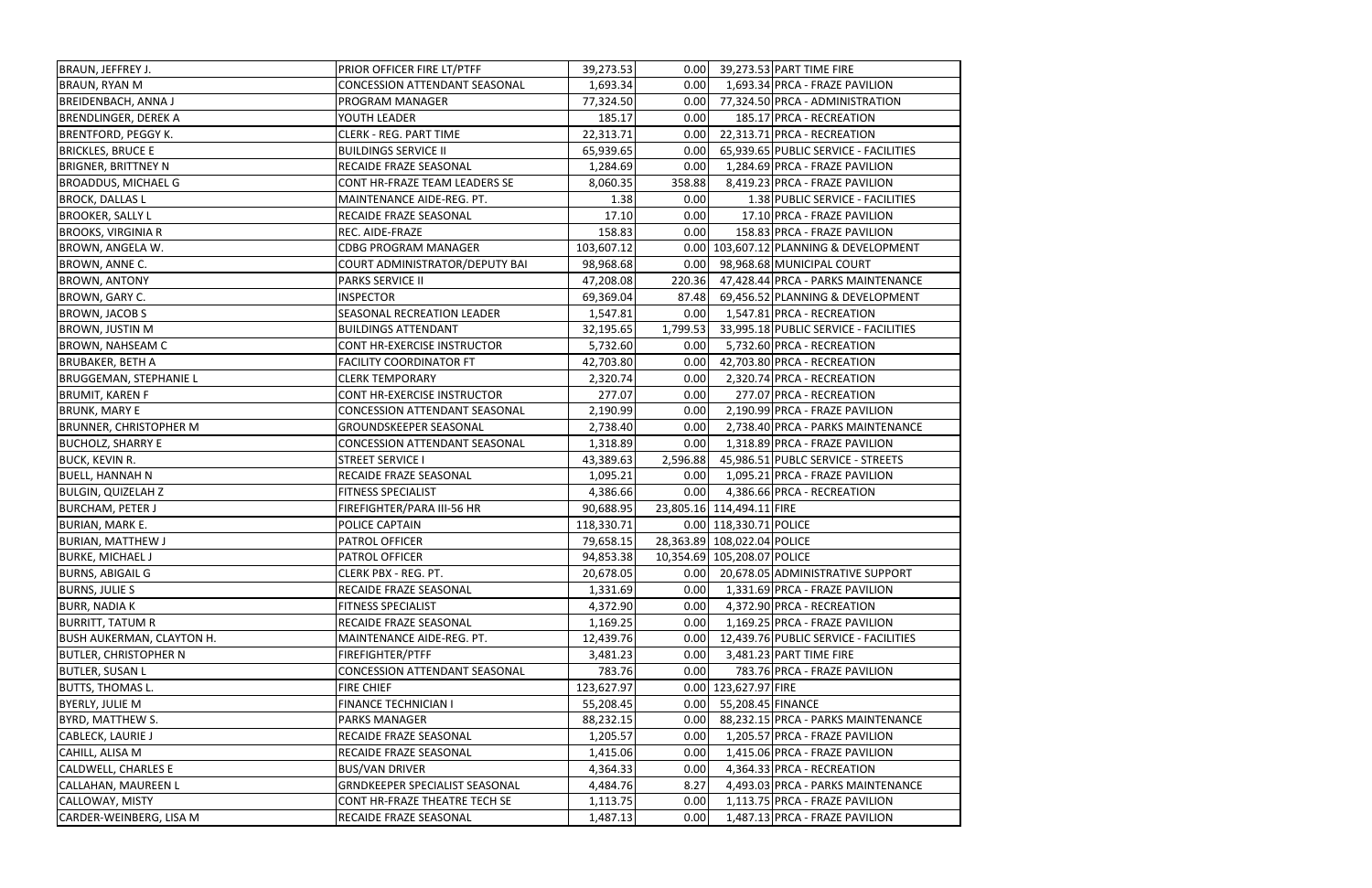| CAREY, MARVIN E            | <b>BUS/VAN DRIVER</b>                 | 9,455.62  | 0.00      | 9,455.62 PRCA - RECREATION            |
|----------------------------|---------------------------------------|-----------|-----------|---------------------------------------|
| <b>CARPENTER, PENNY S</b>  | CONT HR-ICE PRO PRIVATE LESSON        | 8,190.55  | 0.00      | 8,190.55 PRCA - RECREATION            |
| <b>CARPENTER, ROBERT D</b> | <b>STREET SERVICE I</b>               | 41,122.04 | 277.77    | 41,399.81 PUBLC SERVICE - STREETS     |
| CARR, ANN E                | <b>CONCESSION ATTENDANT SEASONAL</b>  | 1,474.77  | 0.00      | 1,474.77 PRCA - FRAZE PAVILION        |
| <b>CARRAHER, REBECCA D</b> | SEASONAL CAMP LEADER                  | 4,519.60  | 0.00      | 4,519.60 PRCA - RECREATION            |
| <b>CARRAHER, VICKIE L</b>  | SENIOR SERVICES COORDINATOR           | 81,070.27 | 0.00      | 81,070.27 CITY MANAGER'S OFFICE       |
| <b>CARTER, KIMBERLY J</b>  | <b>FACILITY COORDINATOR FT</b>        | 39,826.04 | 727.06    | 40,553.10 PRCA - RECREATION           |
| CARTER, LAURA M            | LIFEGUARD                             | 1,587.52  | 0.00      | 1,587.52 PRCA - RECREATION            |
| <b>CASSELL, MARGRET A</b>  | <b>CONCESSION ATTENDANT SEASONAL</b>  | 1,372.31  | 0.00      | 1,372.31 PRCA - FRAZE PAVILION        |
| <b>CAST JR, ROBERT C</b>   | CONT HR-FRAZE CROWD MGMT SE           | 1,234.23  | 0.00      | 1,234.23 PRCA - FRAZE PAVILION        |
| CAVALIER, CHRISTIAN M      | FIREFIGHTER/PTFF                      | 1,240.03  | 0.00      | 1,240.03 PART TIME FIRE               |
| <b>CENTERS, TRACY C F</b>  | ART EXHIBIT COORDINATOR               | 19,654.42 | 0.00      | 19,654.42 PRCA - CULTURAL ARTS        |
| <b>CHAPMAN, TERRY L</b>    | <b>COURT SECURITY OFFICER</b>         | 28,910.68 | 0.00      | 28,910.68 POLICE                      |
| CHARLES, BENJAMIN M        | PATROL OFFICER                        | 90,000.40 |           | 14,118.26 104,118.66 POLICE           |
| CHEN, JULIAN               | SEASONAL RECREATION LEADER            | 774.12    | 0.00      | 774.12 PRCA - RECREATION              |
| CHILDERS, PAULA S          | FITNESS SPECIALIST                    | 977.61    | 0.00      | 977.61 PRCA - RECREATION              |
| CHO BARTEK, JENAH M        | <b>CONT HR-EXERCISE INSTRUCTOR</b>    | 387.31    | 0.00      | 387.31 PRCA - RECREATION              |
| <b>CHOICE, DWELLEY H</b>   | <b>STREET SERVICE III</b>             | 63,169.46 | 4,819.19  | 67,988.65 PUBLC SERVICE - STREETS     |
| CHRISMAN, MARVIN DAVID     | <b>BUILDINGS MAINTENANCE MECHANIC</b> | 78,377.26 | 1,399.19  | 79,776.45 PUBLIC SERVICE - FACILITIES |
| CHRISTIAN, MICHAEL A       | PROPERTY MAINTENANCE INSPECTOR        | 48,930.93 | 0.00      | 48,930.93 PLANNING & DEVELOPMENT      |
| CHRISTY, SARAH E           | YOUTH LEADER SEASONAL                 | 2,138.80  | 0.00      | 2,138.80 PRCA - RECREATION            |
| CLAGG, JOSHUA S            | <b>GROUNDSKEEPER SEASONAL</b>         | 6,120.52  | 0.04      | 6,120.56 PRCA - PARKS MAINTENANCE     |
| CLARK, KELLY D.            | <b>EQUIPMENT MAINTENANCE AIDE</b>     | 34,596.89 | 841.91    | 35,438.80 VEHICLE MAINTENANCE CENTER  |
| <b>CLARK, MATTHEW W</b>    | PLANNING & DEV. AIDE                  | 4,991.20  | 0.00      | 4,991.20 PLANNING & DEVELOPMENT       |
| <b>CLARK, THOMAS H</b>     | SEASONAL RECREATION LEADER            | 2,885.31  | 0.00      | 2,885.31 PRCA - RECREATION            |
| <b>CLAUSS, NICHOLAS J</b>  | ASST. ARENA COORDINATOR               | 1,148.73  | 0.00      | 1,148.73 PRCA - RECREATION            |
| <b>CLEARY, JEREMY A</b>    | SEASONAL RECREATION LEADER            | 2,504.59  | 0.00      | 2,504.59 PRCA - RECREATION            |
| CLINE, SCOTT A.            | <b>PARKS SERVICE III</b>              | 65,977.63 | 3,660.37  | 69,638.00 PRCA - PARKS MAINTENANCE    |
| <b>CLOSSER, CYNTHIA M</b>  | CONT HR-FRAZE THEATRE TECH SE         | 2,460.00  | 0.00      | 2,460.00 PRCA - FRAZE PAVILION        |
| <b>CLOYD, MARY BETH</b>    | CONT HR-EXERCISE INSTRUCTOR           | 8,278.77  | 0.00      | 8,278.77 PRCA - RECREATION            |
| <b>COBB JR, HOWARD D</b>   | FIREFIGHTER/PARA III-56 HR            | 78,375.41 |           | 23,694.04 102,069.45 FIRE             |
| <b>COE, SANDRA</b>         | RECAIDE FRAZE SEASONAL                | 1,742.88  | 0.00      | 1,742.88 PRCA - FRAZE PAVILION        |
| COGLIANO, ANTHONY E        | GROUNDSKEEPER SEASONAL                | 3,407.62  | 0.00      | 3,407.62 PRCA - PARKS MAINTENANCE     |
| <b>COLDIRON, MARK E.</b>   | CONT HR-FRAZE THEATRE TECH SE         | 1,763.00  | 0.00      | 1,763.00 PRCA - FRAZE PAVILION        |
| <b>COLEGATE, SANDRA M</b>  | RECAIDE FRAZE SEASONAL                | 1,831.90  | 0.00      | 1,831.90 PRCA - FRAZE PAVILION        |
| <b>COLEMAN, ARLINDA M</b>  | PUBLIC SAFETY DISPATCHER              | 65,514.50 | 15,170.15 | 80,684.65 POLICE                      |
| COLEMAN, CLARA             | ASST. FACILITY COORD.                 | 2,041.89  | 0.00      | 2,041.89 PRCA - CULTURAL ARTS         |
| <b>COLEMAN, JENEAN A</b>   | CONT HR-FRAZE THEATRE TECH SE         | 512.00    | 0.00      | 512.00 PRCA - FRAZE PAVILION          |
| <b>COLLINS, JOSEPH M</b>   | RECAIDE FRAZE SEASONAL                | 2,364.14  | 0.00      | 2,364.14 PRCA - FRAZE PAVILION        |
| <b>COLLINS, MARY W</b>     | <b>CONCESSION ATTENDANT SEASONAL</b>  | 1,825.50  | 0.00      | 1,825.50 PRCA - FRAZE PAVILION        |
| <b>COLLIVER, JASON C</b>   | GROUNDSKEEPER SEASONAL                | 4,081.87  | 0.00      | 4,081.87 PRCA - PARKS MAINTENANCE     |
| COLON NEGRON, VICTOR C     | GROUNDSKEEPER SEASONAL                | 1,363.26  | 0.00      | 1,363.26 PRCA - PARKS MAINTENANCE     |
| <b>COLON, SHILOH L</b>     | PATROL OFFICER                        | 76,557.99 | 14,176.32 | 90,734.31 POLICE                      |
| COMBS, DOUGLAS C           | CONT HR-FRAZE CROWD MGMT SE           | 890.60    | 0.00      | 890.60 PRCA - FRAZE PAVILION          |
| COMER, PARKER J            | <b>KRC CONCESSION ATTENDANT</b>       | 1,909.85  | 0.00      | 1,909.85 PRCA - RECREATION            |
| <b>CONDRON, PATRICK J</b>  | <b>CLERK TEMPORARY</b>                | 121.50    | 0.00      | 121.50 FINANCE                        |
| <b>CONDRON, SAMUEL R</b>   | <b>SWIM INSTRUCTOR</b>                | 1,623.76  | 0.00      | 1,623.76 PRCA - RECREATION            |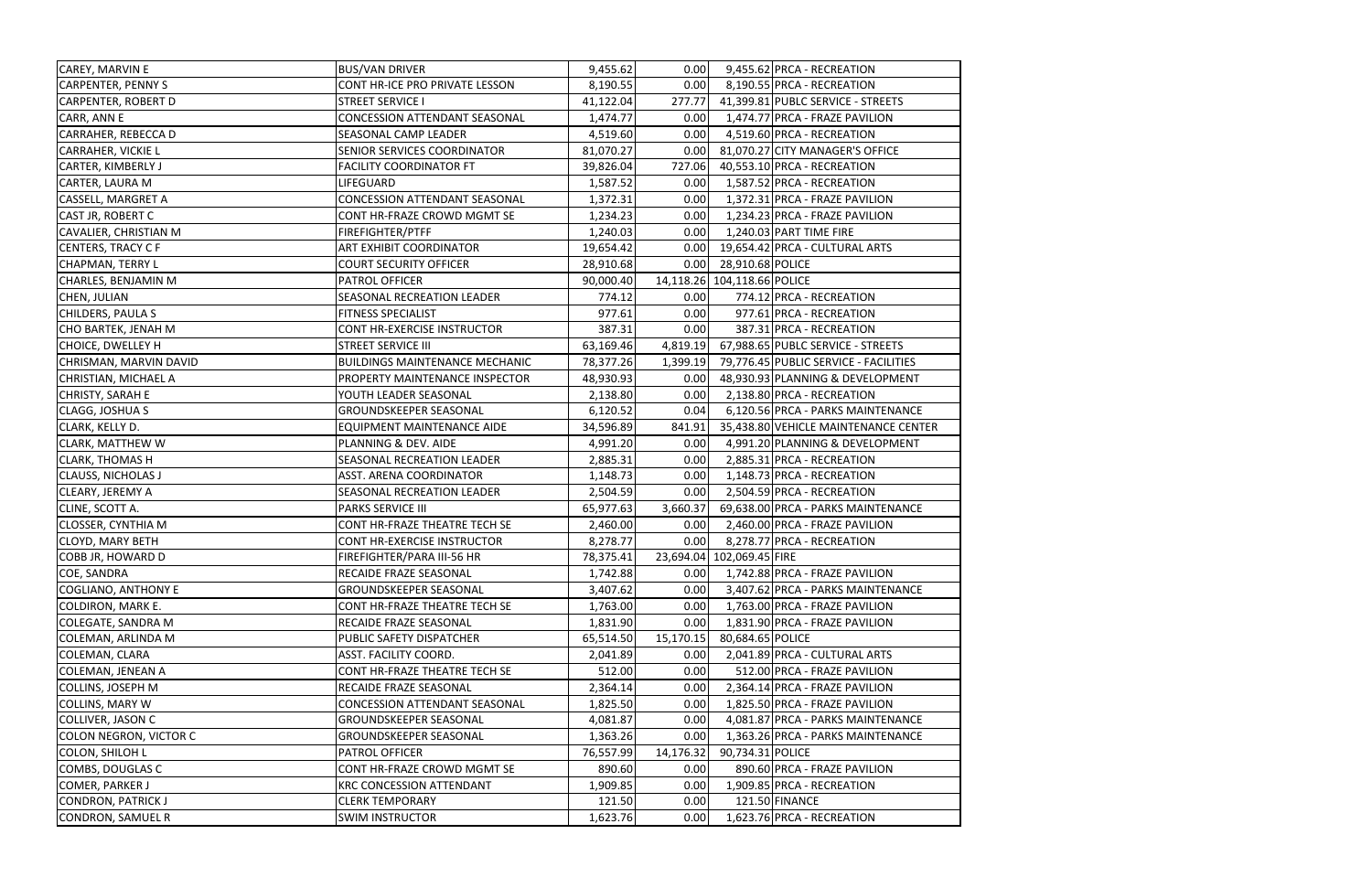| CONLEY, SAMUEL T              | PATROL OFFICER                        | 25,870.24  | 0.00      | 25,870.24 POLICE          |                                       |
|-------------------------------|---------------------------------------|------------|-----------|---------------------------|---------------------------------------|
| <b>CONNOLLY, RHONDAK</b>      | RECAIDE FRAZE SEASONAL                | 684.77     | 0.00      |                           | 684.77 PRCA - FRAZE PAVILION          |
| COOPER, ERIC P                | SEASONAL RECREATION LEADER            | 2,793.03   | 0.00      |                           | 2,793.03 PRCA - RECREATION            |
| COOPER, LOGAN T               | SEASONAL AQUATICS MGR PS III          | 4,338.89   | 0.00      |                           | 4,338.89 PRCA - RECREATION            |
| COPE JR, NOAH D               | CONT HR-FRAZE THEATRE TECH SE         | 1,901.25   | 0.00      |                           | 1,901.25 PRCA - FRAZE PAVILION        |
| CORBA, COLLEEN                | SEASONAL RECREATION LEADER            | 558.13     | 0.00      |                           | 558.13 PRCA - RECREATION              |
| COREY, JEFFREY S              | FIREFIGHTER/PARA III-56 HR            | 87,515.54  |           | 23,718.20 111,233.74 FIRE |                                       |
| <b>CORK, SHANE C</b>          | PATROL OFFICER                        | 25,553.24  | 262.48    | 25,815.72 POLICE          |                                       |
| CORNETT, LYNNLEE S            | <b>CONT HR - GROUP PERS TRAINER</b>   | 1,919.50   | 0.00      |                           | 1,919.50 PRCA - RECREATION            |
| <b>CORSON, RICK</b>           | <b>BUILDINGS SERVICE II</b>           | 57,720.33  | 5,254.20  |                           | 62,974.53 PUBLIC SERVICE - FACILITIES |
| <b>COURSON, CAITLIN E</b>     | <b>AQUATICS SUPERVISOR</b>            | 47,012.13  | 0.00      |                           | 47,012.13 PRCA - ADMINISTRATION       |
| <b>COVERSTONE, JAKE M</b>     | FIREFIGHTER/PARA II-56 HR             | 65,121.68  | 12,386.63 | 77,508.31 FIRE            |                                       |
| COWDREY, STEVEN M             | <b>STREET SERVICE III</b>             | 63,111.73  | 669.90    |                           | 63,781.63 PUBLC SERVICE - STREETS     |
| COX, JEREMY W                 | ENG TECH CAD/SURVEYOR/TRAFFIC         | 70,743.93  | 0.00      |                           | 70,743.93 ENGINEERING                 |
| COX, MARCUS J                 | <b>STREET SERVICE III</b>             | 50,295.58  | 3,145.02  |                           | 53,440.60 PUBLC SERVICE - STREETS     |
| COX, MEGAN M                  | <b>FACILITY MAINTENANCE SUPERVISO</b> | 67,065.14  | 0.00      |                           | 67,065.14 PUBLIC SERVICE - FACILITIES |
| <b>COX, NATHANIEL T</b>       | FIRE CAPTAIN - UNION 56 HOUR          | 102,787.41 |           | 19,505.95 122,293.36 FIRE |                                       |
| <b>CRAMPTON, TREY M</b>       | RECAIDE FRAZE SEASONAL                | 1,506.97   | 0.00      |                           | 1,506.97 PRCA - FRAZE PAVILION        |
| CRIPE, BRADLEY J              | LIFEGUARD                             | 3,122.26   | 0.00      |                           | 3,122.26 PRCA - RECREATION            |
| <b>CRISLER, KEVING</b>        | CONT HR - PERSONAL TRAINER            | 3,529.73   | 0.00      |                           | 3,529.73 PRCA - RECREATION            |
| CRISTIANO, ANNITA             | REC. AIDE-FRAZE                       | 1,150.03   | 0.00      |                           | 1,150.03 PRCA - FRAZE PAVILION        |
| <b>CRON, NOLAN R</b>          | YOUTH LEADER SEASONAL                 | 2,499.07   | 0.00      |                           | 2,499.07 PRCA - RECREATION            |
| <b>CROUCH, AMANDA M</b>       | YOUTH/CAMP SPECIALIST                 | 2,980.33   | 0.00      |                           | 2,980.33 PRCA - RECREATION            |
| <b>CROUSE, JENNIFER A</b>     | PRE-SCHOOL INSTRUCTOR                 | 2,755.97   | 0.00      |                           | 2,755.97 PRCA - RECREATION            |
| CRUM, ILARIA N                | RECAIDE FRAZE SEASONAL                | 1,485.05   | 0.00      |                           | 1,485.05 PRCA - FRAZE PAVILION        |
| CSIZMA, MARY J.               | SECRETARY I - CLASS.                  | 54,186.47  | 526.60    |                           | 54,713.07 ENGINEERING                 |
| <b>CULTICE, LEAH S</b>        | CONT ADMINISTRATIVE DESIGNER          | 6,793.20   | 0.00      |                           | 6,793.20 ADMINISTRATIVE SUPPORT       |
| <b>CUNNINGHAM, JAMES A</b>    | PRIOR OFFICER FIRE LT/PTFF            | 11,148.65  | 0.00      |                           | 11,148.65 PART TIME FIRE              |
| <b>CUNNINGHAM, SAMANTHA K</b> | YOUTH LEADER SEASONAL                 | 2,026.50   | 32.13     |                           | 2,058.63 PRCA - RECREATION            |
| <b>CUNNINGHAM, TRACY L</b>    | <b>CROSSING GUARD</b>                 | 2,449.64   | 0.00      |                           | 2,449.64 ENGINEERING                  |
| <b>CURRY, DARLENE K</b>       | <b>CLERK - REG. PART TIME</b>         | 22,190.39  | 0.00      |                           | 22,190.39 PRCA - RECREATION           |
| <b>CURRY, LINDSEY R</b>       | FITNESS & WELLNESS SUPERVISOR         | 48,955.72  | 0.00      |                           | 48,955.72 PRCA - ADMINISTRATION       |
| DAILEY, ANDREW F              | <b>CULTURAL ARTS PRGM SUPERVISOR</b>  | 45,032.21  | 0.00      |                           | 45,032.21 PRCA - ADMINISTRATION       |
| DAKIN, ELIZABETH A            | PLANNING & DEV. AIDE                  | 9,983.41   | 0.00      |                           | 9,983.41 PLANNING & DEVELOPMENT       |
| D'ALOIA, MICHAEL A.           | CONT HR-FRAZE THEATRE TECH SE         | 15,850.00  | 1,637.50  |                           | 17,487.50 PRCA - FRAZE PAVILION       |
| DANIEL, JO ANN                | POLICE RECORDS SPECIALIST             | 49,768.70  | 4,253.77  | 54,022.47 POLICE          |                                       |
| DANIELS, AMANDA N             | CONT HR-FRAZE THEATRE TECH SE         | 2,470.50   | 13.50     |                           | 2,484.00 PRCA - FRAZE PAVILION        |
| DARR, DAVID R                 | <b>GROUNDSKEEPER SPECIALIST</b>       | 9,236.15   | 0.00      |                           | 9,236.15 PRCA - PARKS MAINTENANCE     |
| DAVENPORT, BRETT P            | FIREFIGHTER/PARA III-56 HR            | 87,143.55  |           | 36,181.31 123,324.86 FIRE |                                       |
| DAVIS, HAYDEN G               | <b>ICEGUARD</b>                       | 315.98     | 0.00      |                           | 315.98 PRCA - RECREATION              |
| DAVIS, LETA R                 | <b>COMMUNITY SERVICE SPECIALIST</b>   | 54,198.24  | 223.80    | 54,422.04 POLICE          |                                       |
| DAVIS, LUCY E                 | SEASONAL RECREATION LEADER            | 1,701.83   | 0.00      |                           | 1,701.83 PRCA - RECREATION            |
| DAVIS, RYAN D                 | PARKS SUPERINTENDENT                  | 90,779.47  | 0.00      |                           | 90,779.47 PRCA - ADMINISTRATION       |
| DAY, KELSEY E                 | CONT HR-ICE SKATING INSTRUCTOR        | 289.62     | 0.00      |                           | 289.62 PRCA - RECREATION              |
| DAY, SHARIN L.                | FINANCE TECHNICIAN II                 | 63,671.50  | 4,131.01  | 67,802.51 FINANCE         |                                       |
| <b>DEADY, JUDITH L</b>        | <b>CLERK OR AIDE II</b>               | 53,002.81  | 0.00      | 53,002.81 LAW             |                                       |
| DEALOIA, DOMINIC A            | RECAIDE FRAZE SEASONAL                | 523.70     | 0.00      |                           | 523.70 PRCA - FRAZE PAVILION          |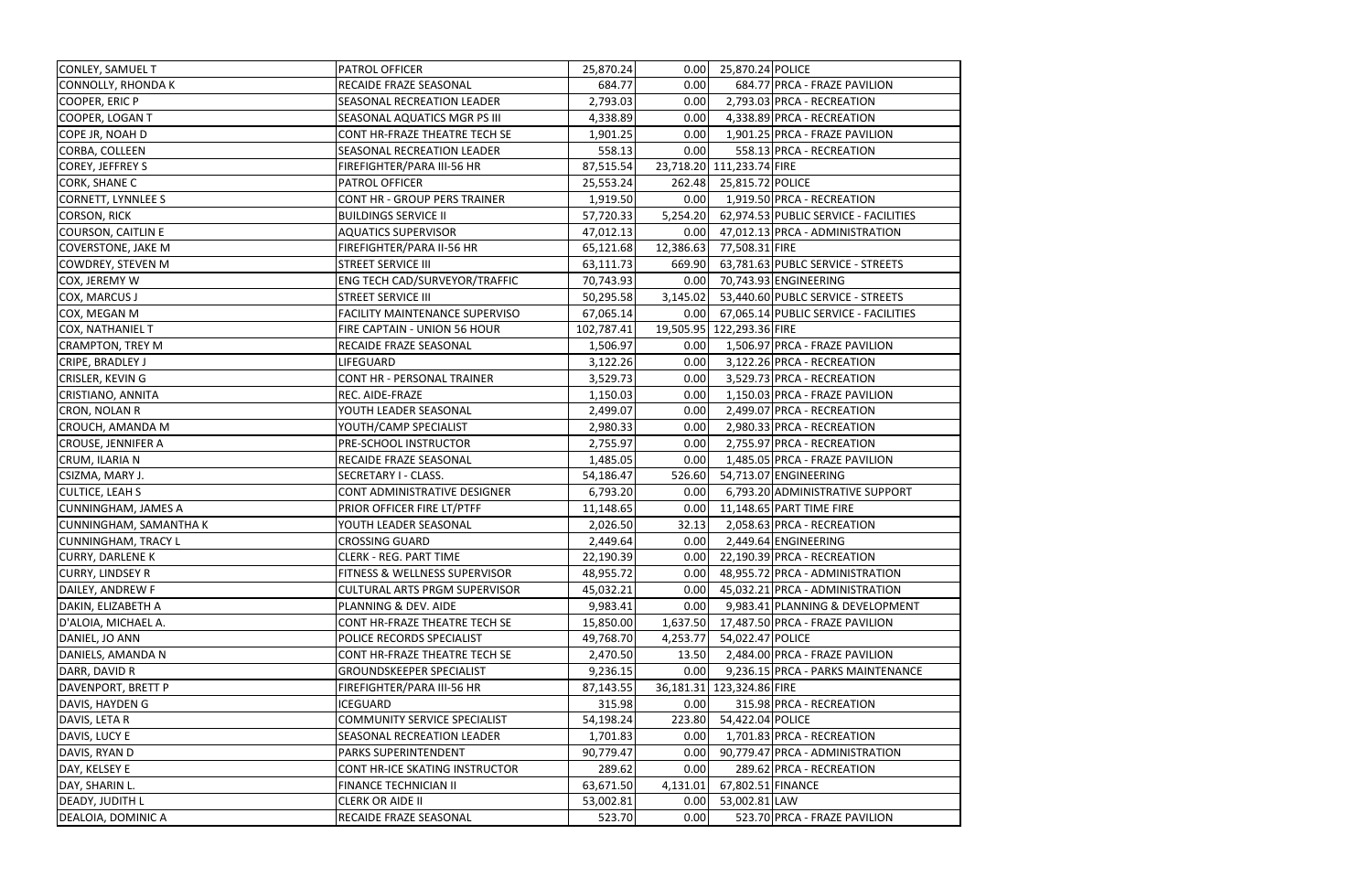| <b>DEAN, COURTNEY R</b>    | FIREFIGHTER/PTFF                     | 2,846.41   | 0.00      |                             | 2,846.41 PART TIME FIRE                    |
|----------------------------|--------------------------------------|------------|-----------|-----------------------------|--------------------------------------------|
| DEAN, RICHARD D            | RECAIDE FRAZE SEASONAL               | 731.03     | 0.00      |                             | 731.03 PRCA - FRAZE PAVILION               |
| DEBANTO, TODD M            | FIRE AIDE - TEMP.                    | 3,340.45   | 0.00      | 3,340.45 FIRE               |                                            |
| DECHELLIS, ANTHONY M       | RECAIDE FRAZE SEASONAL               | 991.83     | 0.00      |                             | 991.83 PRCA - FRAZE PAVILION               |
| DEDARIO, JASON M.          | PRIOR OFFICER FIRE CPTN/PTFF         | 18,437.60  | 0.00      |                             | 18,437.60 PART TIME FIRE                   |
| DEIS, BRYAN A              | FIREFIGHTER/PTFF                     | 8,559.44   | 0.00      |                             | 8,559.44 PART TIME FIRE                    |
| <b>DELABERTA, JEREMY J</b> | <b>KRC CONCESSION ATTENDANT</b>      | 1,199.63   | 0.00      |                             | 1,199.63 PRCA - RECREATION                 |
| <b>DELANGE, BRONWYN S</b>  | YOUTH LEADER                         | 95.61      | 0.00      |                             | 95.61 PRCA - RECREATION                    |
| DEMOLET, KATHLEEN A        | <b>CLERK TEMPORARY</b>               | 4,286.38   | 0.00      |                             | 4,286.38 PRCA - PARKS MAINTENANCE          |
| DENLINGER, AMANDA G        | <b>CLERK - REG. PART TIME</b>        | 10,008.63  | 0.00      |                             | 10,008.63 PRCA - RECREATION                |
| DENLINGER, KENT J          | FIREFIGHTER/PARA I-56 HR             | 71,711.19  |           | 24,092.12 95,803.31 FIRE    |                                            |
| DENLINGER, KRISTOPHER J    | FIREFIGHTER/PARA II                  | 75,391.96  |           | 30,518.48 105,910.44 FIRE   |                                            |
| DENLINGER, KYLE J          | FIREFIGHTER/PARA I-56 HR             | 63,639.44  | 27,109.43 | 90,748.87 FIRE              |                                            |
| DENMAN, MATTHEW L          | <b>CONTRACT FENCING INSTRUCTOR</b>   | 2,736.00   | 0.00      |                             | 2,736.00 PRCA - RECREATION                 |
| DERHAM, DONALD L           | CONT HR-TRANSPORTATION COORDIN       | 11,482.59  | 0.00      |                             | 11,482.59 PRCA - RECREATION                |
| DEXTER, RACHEL F           | FINANCE TECHNICIAN II                | 66,660.09  | 1,583.57  | 68,243.66 FINANCE           |                                            |
| DICK, KEITH E              | CONT HR-FRAZE CROWD MGMT SE          | 1,310.35   | 0.00      |                             | 1,310.35 PRCA - FRAZE PAVILION             |
| DICKENS-CLARK, TERRI L     | PUBLIC SAFETY DISPATCHER             | 53,166.40  | 287.04    | 53,453.44 POLICE            |                                            |
| DILLON, JOAN               | <b>PARKS SERVICE III</b>             | 6,684.40   | 0.00      |                             | 6,684.40 PRCA - PARKS MAINTENANCE          |
| DISALVO, ANDREW L          | PATROL OFFICER                       | 93,061.60  |           | 13,178.51 106,240.11 POLICE |                                            |
| DITMARS, CURTIS L          | <b>FACILITIES MAINTENACE MANAGER</b> | 79,241.27  |           |                             | 0.00 79,241.27 PUBLIC SERVICE - FACILITIES |
| DOEBLER, CHRISTOPHER J     | <b>GROUNDSKEEPER</b>                 | 12,023.91  | 0.00      |                             | 12,023.91 PRCA - PARKS MAINTENANCE         |
| DOERINGER, NICOLE C        | CONT HR-ICE PRO PRIVATE LESSON       | 1,748.02   | 0.00      |                             | 1,748.02 PRCA - RECREATION                 |
| DOMALECZNY, BROOKE J       | YOUTH LEADER SEASONAL                | 1,924.23   | 0.00      |                             | 1,924.23 PRCA - RECREATION                 |
| DOMSITZ, JOSEPH P.         | POLICE SERGEANT                      | 100,298.54 |           | 7,634.85 107,933.39 POLICE  |                                            |
| DONESE, DOUGLAS M          | PROPERTY MAINTENANCE INSPECTOR       | 67,402.73  |           |                             | 0.00 67,402.73 PLANNING & DEVELOPMENT      |
| DONNELLY, DANIEL J         | LIFEGUARD                            | 1,460.06   | 0.00      |                             | 1,460.06 PRCA - RECREATION                 |
| DOUGLAS, BRANDON T         | <b>PARKS SERVICE III</b>             | 55,303.65  | 428.25    |                             | 55,731.90 PRCA - PARKS MAINTENANCE         |
| DOUGLASS, FLOYD C          | <b>GROUNDSKEEPER SPECIALIST</b>      | 9,598.37   | 0.00      |                             | 9,598.37 PRCA - PARKS MAINTENANCE          |
| DRAYTON, EDWARD R          | PATROL OFFICER                       | 89,883.42  |           | 6,870.62 96,754.04 POLICE   |                                            |
| DRERUP, SCOTT P.           | <b>POLICE SERGEANT</b>               | 100,932.54 |           | 8,544.73 109,477.27 POLICE  |                                            |
| <b>DRESHER, VICTORIA A</b> | CONT HR-ICE SKATING INSTRUCTOR       | 4,997.77   | 0.00      |                             | 4,997.77 PRCA - RECREATION                 |
| DRESSEL, FREDERICK W.      | <b>JUDGE</b>                         | 65,230.00  | 0.00      |                             | 65,230.00 MUNICIPAL COURT                  |
| DROGOSZ, DAVID P           | <b>BUS/VAN DRIVER</b>                | 2,021.98   | 0.00      |                             | 2,021.98 PRCA - RECREATION                 |
| DRUMM, BLAKE J             | <b>FACILITY COORDINATOR</b>          | 13,266.17  | 0.00      |                             | 13,266.17 PRCA - RECREATION                |
| DRUMM, DALTON J            | <b>ICEGUARD</b>                      | 308.78     | 0.00      |                             | 308.78 PRCA - RECREATION                   |
| DUBOIS, DAVE A             | RECREATION AIDE                      | 7,288.68   | 0.00      |                             | 7,288.68 PRCA - RECREATION                 |
| <b>DUCKRO, MARK E</b>      | FIREFIGHTER/PARA III-56 HR           | 87,510.40  |           | 24,856.13 112,366.53 FIRE   |                                            |
| DUFFY, KEVIN T.            | <b>LEAD BUILDINGS ATTENDANT</b>      | 53,094.67  | 5,036.33  |                             | 58,131.00 PUBLIC SERVICE - FACILITIES      |
| <b>DUFFY, WILLIAM B</b>    | RECAIDE FRAZE SEASONAL               | 1,797.68   | 0.00      |                             | 1,797.68 PRCA - FRAZE PAVILION             |
| <b>DUGGAN, THERESA I</b>   | <b>CROSSING GUARD</b>                | 4,283.34   | 0.00      |                             | 4,283.34 ENGINEERING                       |
| DUKE, BRUCE E.             | <b>COUNCIL MEMBER</b>                | 8,174.06   | 0.00      |                             | 8,174.06 MAYOR & COUNCIL                   |
| <b>DUNBAR, VICTORIA R</b>  | <b>CASHIER</b>                       | 5,833.85   | 0.00      |                             | 5,833.85 PRCA - RECREATION                 |
| DUNCAN, ABBEY R            | SEASONAL RECREATION LEADER           | 12.15      | 0.00      |                             | 12.15 PRCA - RECREATION                    |
| <b>DUNCAN, BROOKE K</b>    | <b>SEASONAL RECREATION LEADER</b>    | 12.15      | 0.00      |                             | 12.15 PRCA - RECREATION                    |
| DUNCAN, ROBERT T           | <b>KRC CONCESSION ATTENDANT</b>      | 2,923.01   | 0.00      |                             | 2,923.01 PRCA - RECREATION                 |
| DUNLAP, JAMES W            | CONT HR-FRAZE THEATRE TECH SE        | 13,541.00  | 1,144.00  |                             | 14,685.00 PRCA - FRAZE PAVILION            |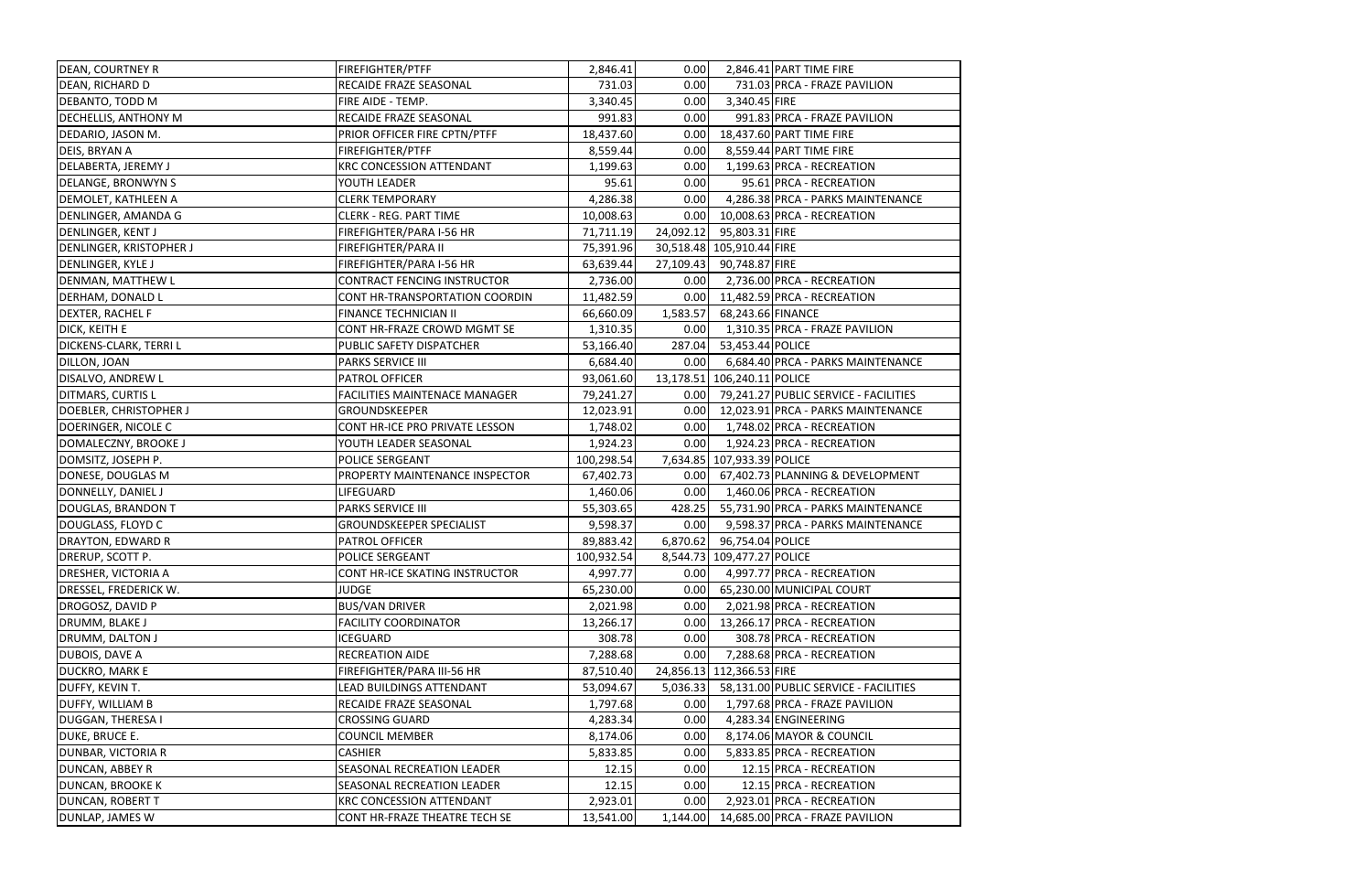| DURHAM, KAREN D.              | CONT - FRAZE GENERAL MANAGER         | 106,543.55 |           |                             | 0.00 106,543.55 PRCA - FRAZE PAVILION       |
|-------------------------------|--------------------------------------|------------|-----------|-----------------------------|---------------------------------------------|
| <b>DURITSCH JR, DAVID J</b>   | PUBLIC SERVICE DIRECTOR              | 129,808.57 |           |                             | 0.00 129,808.57 PUBLIC SERVICE - FACILITIES |
| <b>DURITSCH, AMBER M</b>      | FIREFIGHTER/PARA III                 | 82,652.10  |           | 8,365.17 91,017.27 FIRE     |                                             |
| DURRENBERG, JON E.            | FIRE BATTALION CHIEF-56 HOUR         | 109,416.13 |           | 28,912.51 138,328.64 FIRE   |                                             |
| DYNES, HEATHER M              | <b>CONT HR-EXERCISE INSTRUCTOR</b>   | 229.20     | 0.00      |                             | 229.20 PRCA - RECREATION                    |
| <b>EARLEY, SHEILA D</b>       | RECAIDE FRAZE SEASONAL               | 398.07     | 0.00      |                             | 398.07 PRCA - FRAZE PAVILION                |
| <b>EARLY, LARRY E</b>         | <b>CONT-PROJECT MANAGER</b>          | 47,880.38  | 0.00      |                             | 47,880.38 PRCA - ADMINISTRATION             |
| <b>ECKELBERRY, BRENNA N</b>   | YOUTH LEADER                         | 1,687.94   | 0.00      |                             | 1,687.94 PRCA - RECREATION                  |
| EDMONDSON, SAMMIE S.          | CONT HR-ADULT & YOUTH DANCE CL       | 11,391.25  | 0.00      |                             | 11,391.25 PRCA - CULTURAL ARTS              |
| <b>ELDRIDGE, MATTHEW T</b>    | FIREFIGHTER/PARA I-56 HR             | 63,089.61  | 9,482.10  | 72,571.71 FIRE              |                                             |
| <b>ELGAFY, MARIAM A</b>       | CONT HR-ICE INSTRUCTOR'S AIDE        | 1,109.77   | 0.00      |                             | 1,109.77 PRCA - RECREATION                  |
| <b>ENGELHARDT, JAMES E</b>    | DIVISION MGR OF RECREATION           | 92,139.60  |           |                             | 0.00 92,139.60 PRCA - ADMINISTRATION        |
| <b>ENGELMAN, TIMOTHY M</b>    | <b>BUILDINGS SERVICE II</b>          | 66,274.47  | 1,790.10  |                             | 68,064.57 PUBLIC SERVICE - FACILITIES       |
| <b>ENGLE, TERRIL</b>          | <b>SWIM INSTRUCTOR</b>               | 171.14     | 0.00      |                             | 171.14 PRCA - RECREATION                    |
| <b>ENGLES, THOMAS R</b>       | PATROL OFFICER                       | 91,109.74  |           | 18,388.58 109,498.32 POLICE |                                             |
| <b>ENNIS, ALEXANDER B</b>     | YOUTH LEADER SEASONAL                | 2,515.51   | 0.00      |                             | 2,515.51 PRCA - RECREATION                  |
| <b>ERHART, JANET L</b>        | RECAIDE FRAZE SEASONAL               | 1,543.32   | 0.00      |                             | 1,543.32 PRCA - FRAZE PAVILION              |
| <b>ERICKSON, JORDAN D</b>     | YOUTH LEADER SEASONAL                | 1,460.87   | 0.00      |                             | 1,460.87 PRCA - RECREATION                  |
| <b>ERICSON, ASHLEY E</b>      | RECAIDE FRAZE SEASONAL               | 1,031.28   | 0.00      |                             | 1,031.28 PRCA - FRAZE PAVILION              |
| <b>ERWIN, JILL A</b>          | MAINTENANCE AIDE-REG. PT.            | 1,206.71   | 0.00      |                             | 1,206.71 PUBLIC SERVICE - FACILITIES        |
| <b>ESKEN, KELSEY L</b>        | CT ASSTNT FACILITY COORDINATOR       | 477.96     | 0.00      |                             | 477.96 PRCA - CULTURAL ARTS                 |
| <b>ETCHISON, LISA NICHOLE</b> | <b>DEPUTY CLERK I</b>                | 51,813.25  | 0.00      |                             | 51,813.25 CLERK OF COURTS                   |
| <b>EVANS, CHRISTOPHER M</b>   | UNIFORMED DEPUTY BAILIFF             | 30,832.00  | 923.14    | 31,755.14 POLICE            |                                             |
| <b>EVANS, JULIANNE M</b>      | <b>CONCESSION ATTENDANT SEASONAL</b> | 641.27     | 0.00      |                             | 641.27 PRCA - FRAZE PAVILION                |
| EVANS, OLIVIA M               | YOUTH LEADER                         | 3,700.77   | 0.00      |                             | 3,700.77 PRCA - RECREATION                  |
| <b>EVANS, QUINTON O</b>       | CONT HR-PRIVATE SWIM INSTRUCTO       | 5,376.09   | 0.00      |                             | 5,376.09 PRCA - RECREATION                  |
| EVERETT, JOHN D.              | <b>ATTORNEY I</b>                    | 87,090.55  | 0.00      | 87,090.55 LAW               |                                             |
| <b>EWALD, CAROLYN A</b>       | CONCESSION ATTENDANT SEASONAL        | 1,504.86   | 0.00      |                             | 1,504.86 PRCA - FRAZE PAVILION              |
| <b>FACKLER, SUSAN M.</b>      | POLICE RECORDS SPECIALIST            | 35,368.03  | 2,085.65  | 37,453.68 POLICE            |                                             |
| <b>FADEL, JOANNA A</b>        | YOUTH LEADER SEASONAL                | 2,989.37   | 3.22      |                             | 2,992.59 PRCA - RECREATION                  |
| <b>FALLDORF, JENNA M</b>      | YOUTH LEADER SEASONAL                | 3,514.38   | 0.00      |                             | 3,514.38 PRCA - RECREATION                  |
| FANNIN, AMY M                 | RECAIDE FRAZE SEASONAL               | 1,577.49   | 0.00      |                             | 1,577.49 PRCA - FRAZE PAVILION              |
| <b>FAULKNER, THOMAS R</b>     | PATROL OFFICER                       | 82,256.55  | 8,972.55  | 91,229.10 POLICE            |                                             |
| <b>FECHER, MADISON L</b>      | <b>BABYSITTER</b>                    | 298.82     | 0.00      |                             | 298.82 PRCA - RECREATION                    |
| FEIL, ALBERTA M               | PUBLIC SAFETY DISPATCHER             | 42,344.58  | 6,044.88  | 48,389.46 POLICE            |                                             |
| <b>FELTS, AMANDA C</b>        | PUBLIC SAFETY DISPATCHER             | 68,181.04  | 16,272.07 | 84,453.11 POLICE            |                                             |
| <b>FERDELMAN, CYNTHIA S</b>   | CONT HR-EXERCISE INSTRUCTOR          | 103.94     | 0.00      |                             | 103.94 PRCA - RECREATION                    |
| <b>FERGUSON, DANIEL M</b>     | RECAIDE FRAZE SEASONAL               | 1,233.41   | 0.00      |                             | 1,233.41 PRCA - FRAZE PAVILION              |
| <b>FERGUSON, MATTHEW E</b>    | <b>GYM ATTENDANT</b>                 | 834.77     | 0.00      |                             | 834.77 PRCA - RECREATION                    |
| <b>FERRELL JR, BILLY J</b>    | PATROL OFFICER                       | 90,896.07  |           | 13,633.89 104,529.96 POLICE |                                             |
| <b>FERRELL, JIMMIE H.</b>     | <b>DEPUTY BAILIFF-SUB</b>            | 6,766.13   | 0.00      |                             | 6,766.13 MUNICIPAL COURT                    |
| <b>FERRELL, LESLIE G</b>      | SECRETARY I - CLASS.                 | 51,452.88  | 4,537.84  | 55,990.72 POLICE            |                                             |
| FERST, AMY N                  | PATROL OFFICER                       | 90,289.07  | 8,271.24  | 98,560.31 POLICE            |                                             |
| FIEBIG, SCHYLER A             | LIFEGUARD                            | 970.41     | 0.00      |                             | 970.41 PRCA - RECREATION                    |
| FIFE, RYAN C                  | <b>EQUIPMENT MECHANIC</b>            | 60,035.76  | 1,053.07  |                             | 61,088.83 VEHICLE MAINTENANCE CENTER        |
| <b>FINGERLE, ELIZABETH R</b>  | RECAIDE FRAZE SEASONAL               | 1,633.10   | 0.00      |                             | 1,633.10 PRCA - FRAZE PAVILION              |
| FISHER, SARAH E               | CONT HR-SPECIAL FACILITIES COO       | 5,303.62   | 0.00      |                             | 5,303.62 PRCA - CULTURAL ARTS               |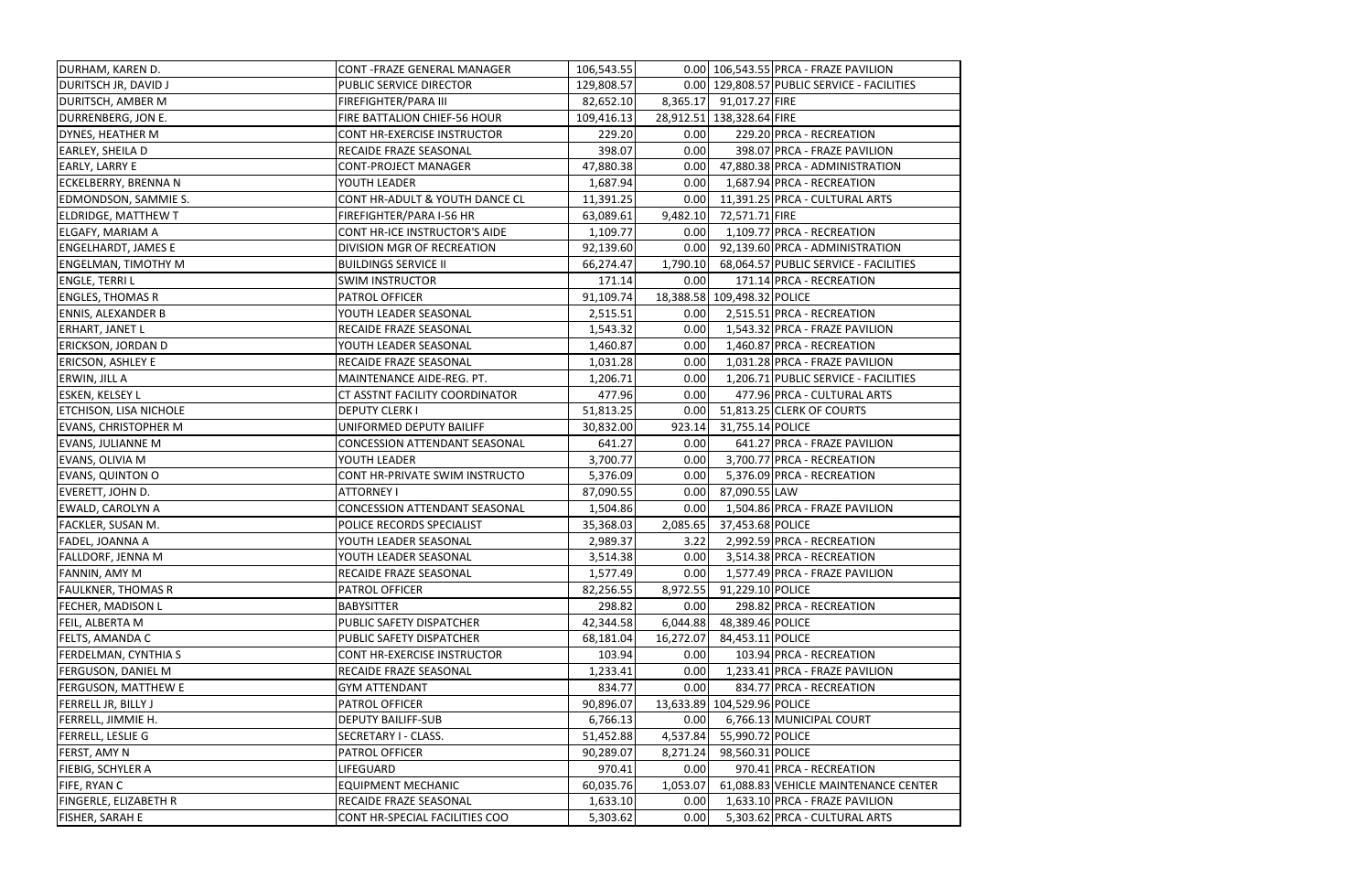| <b>FLANNERY, BRONTE L</b>      | LIFEGUARD                            | 1,438.91   | 0.00     |                             | 1,438.91 PRCA - RECREATION                 |
|--------------------------------|--------------------------------------|------------|----------|-----------------------------|--------------------------------------------|
| <b>FLAUTE, DYLAN M</b>         | <b>KRC CONCESSION ATTENDANT</b>      | 571.38     | 0.00     |                             | 571.38 PRCA - RECREATION                   |
| FOLEY, JOYCE A.                | <b>FINANCE TECHNICIAN I</b>          | 55,228.57  | 1,273.97 | 56,502.54 FINANCE           |                                            |
| <b>FOLLICK, COREY M</b>        | <b>CLERK - REG. PART TIME</b>        | 5,952.55   | 0.00     |                             | 5,952.55 PRCA - RECREATION                 |
| FOPPE, BENJAMIN R              | <b>GROUNDSKEEPER SEASONAL</b>        | 2,470.28   | 0.00     |                             | 2,470.28 PRCA - PARKS MAINTENANCE          |
| FORD, CHARLES W                | FIRE MARSHAL                         | 94,962.89  | 0.00     | 94,962.89 FIRE              |                                            |
| <b>FORSYTHE, JACOB D</b>       | YOUTH LEADER                         | 836.77     | 0.00     |                             | 836.77 PRCA - RECREATION                   |
| FORTENER, SANDRA L             | MAINTENANCE AIDE-REG. PT.            | 17,427.54  | 0.00     |                             | 17,427.54 PUBLIC SERVICE - FACILITIES      |
| <b>FOSTER, ANN E</b>           | <b>CONCESSION ATTENDANT SEASONAL</b> | 2,094.82   | 0.00     |                             | 2,094.82 PRCA - FRAZE PAVILION             |
| <b>FOSTER, GRETCHEN T</b>      | CONCESSION ATTENDANT SEASONAL        | 1,532.49   | 0.00     |                             | 1,532.49 PRCA - FRAZE PAVILION             |
| <b>FOWLER, HOLDEN D</b>        | YOUTH LEADER SEASONAL                | 3,857.17   | 0.00     |                             | 3,857.17 PRCA - RECREATION                 |
| <b>FOWLER, ROBERT J</b>        | FIRE CAPTAIN - UNION 56 HOUR         | 95,880.25  |          | 4,228.89 100,109.14 FIRE    |                                            |
| FOX, LARRY T                   | CONT HR - GROUP PERS TRAINER         | 5,141.23   | 0.00     |                             | 5,141.23 PRCA - RECREATION                 |
| <b>FRANKLIN, MATTHEW C</b>     | <b>PARKS SERVICE III</b>             | 64,949.07  | 11.93    |                             | 64,961.00 PRCA - PARKS MAINTENANCE         |
| FRANKLIN, MICHAEL W.           | PATROL OFFICER                       | 16,909.09  | 0.00     | 16,909.09 POLICE            |                                            |
| <b>FRANKLIN, TRACY S</b>       | YOUTH/CAMP SPECIALIST                | 5,373.79   | 0.00     |                             | 5,373.79 PRCA - RECREATION                 |
| <b>FRAPWELL, CHRISTINE</b>     | <b>ASST. FACILITY COORDINATOR</b>    | 824.95     | 0.00     |                             | 824.95 PRCA - RECREATION                   |
| <b>FRASHER, JAMES L</b>        | <b>BUILDINGS SERVICE II</b>          | 66,049.47  | 4,771.18 |                             | 70,820.65 PUBLIC SERVICE - FACILITIES      |
| <b>FRAZIER, REGINALD C</b>     | RECAIDE FRAZE SEASONAL               | 3,439.60   | 22.50    |                             | 3,462.10 PRCA - FRAZE PAVILION             |
| <b>FREDERICK JR, WILLIAM R</b> | <b>STREET SERVICE I</b>              | 39,773.12  |          |                             | 2,772.74 42,545.86 PUBLC SERVICE - STREETS |
| <b>FREDERICK, NEIL A</b>       | FIRE CAPTAIN - UNION 56 HOUR         | 102,792.81 |          | 58,990.28 161,783.09 FIRE   |                                            |
| <b>FREED, DIANE M</b>          | <b>CONCESSION ATTENDANT SEASONAL</b> | 1,246.21   | 0.00     |                             | 1,246.21 PRCA - FRAZE PAVILION             |
| FREIER, BARBARA J              | RECAIDE FRAZE SEASONAL               | 1,314.58   | 0.00     |                             | 1,314.58 PRCA - FRAZE PAVILION             |
| FRIEDMAN, JOSHUA K             | SEASONAL RECREATION LEADER           | 2,920.53   | 0.00     |                             | 2,920.53 PRCA - RECREATION                 |
| <b>FULFORD, JOSEPH M</b>       | RECAIDE FRAZE SEASONAL               | 1,457.84   | 0.00     |                             | 1,457.84 PRCA - FRAZE PAVILION             |
| <b>FULFORD, LEIGH A</b>        | RECAIDE FRAZE SEASONAL               | 1,096.57   | 0.00     |                             | 1,096.57 PRCA - FRAZE PAVILION             |
| <b>FURRER, AMY K</b>           | <b>CONCESSION ATTENDANT SEASONAL</b> | 457.89     | 0.00     |                             | 457.89 PRCA - FRAZE PAVILION               |
| <b>FURROW, STEPHANIE E</b>     | RECAIDE FRAZE SEASONAL               | 1,092.30   | 0.00     |                             | 1,092.30 PRCA - FRAZE PAVILION             |
| FYE, MARCIA C                  | SECRETARY I - CLASS.                 | 54,172.04  | 0.00     | 54,172.04 LAW               |                                            |
| GABRIELSON, MICHAEL J.         | POLICE LIEUTENANT                    | 109,805.52 |          | 18,079.22 127,884.74 POLICE |                                            |
| <b>GAETANO III, ANTHONY J</b>  | <b>SEASONAL RECREATION LEADER</b>    | 1,517.46   |          |                             | $0.00$   1,517.46 PRCA - RECREATION        |
| <b>GAINES, JUDITH L</b>        | RECAIDE FRAZE SEASONAL               | 1,430.03   | 0.00     |                             | 1,430.03 PRCA - FRAZE PAVILION             |
| <b>GALEN, RACHEL G</b>         | LIFEGUARD                            | 3,636.49   | 0.00     |                             | 3,636.49 PRCA - RECREATION                 |
| <b>GANGWER, DANIEL B.</b>      | POLICE CAPTAIN                       | 109,988.63 |          | 14,337.06 124,325.69 POLICE |                                            |
| <b>GANTZ, JENNIFER B</b>       | <b>CONCESSION ATTENDANT SEASONAL</b> | 1,348.80   | 0.00     |                             | 1,348.80 PRCA - FRAZE PAVILION             |
| <b>GARDNER, JULIE E</b>        | CONT HR-ICE SKATING INSTRUCTOR       | 92.95      | 0.00     |                             | 92.95 PRCA - RECREATION                    |
| <b>GARVER, RYAN T</b>          | <b>FIREFIGHTER/PTFF</b>              | 7,260.69   | 0.00     |                             | 7,260.69 PART TIME FIRE                    |
| <b>GAST, MARJORIE J</b>        | RECAIDE FRAZE SEASONAL               | 1,353.06   | 0.00     |                             | 1,353.06 PRCA - FRAZE PAVILION             |
| <b>GAST, RHYS A</b>            | <b>FIREFIGHTER/PTFF</b>              | 18,102.53  | 15.36    |                             | 18,117.89 PART TIME FIRE                   |
| <b>GASTINEAU, EMILY L</b>      | <b>FACILITY COORDINATOR</b>          | 15,133.79  | 0.00     |                             | 15,133.79 PRCA - RECREATION                |
| <b>GASTINEAU, JEANA</b>        | RECAIDE FRAZE SEASONAL               | 1,513.42   | 0.00     |                             | 1,513.42 PRCA - FRAZE PAVILION             |
| <b>GAUDETTE, DOUGLAS G</b>     | POLICE SERGEANT                      | 101,696.43 |          | 18,259.00 119,955.43 POLICE |                                            |
| <b>GAUNT, ALISSA J</b>         | <b>DEPUTY CLERK I</b>                | 14,673.00  |          |                             | 0.00 14,673.00 CLERK OF COURTS             |
| <b>GAW, CONNIE S</b>           | <b>SECRETARY II</b>                  | 64,084.14  | 0.00     |                             | 64,084.14 PLANNING & DEVELOPMENT           |
| <b>GAY, MILDRED A</b>          | <b>CLERK - REG. PART TIME</b>        | 13,870.65  | 0.00     |                             | 13,870.65 PRCA - RECREATION                |
| <b>GECKLER, JEFFREY R.</b>     | PATROL OFFICER                       | 90,600.30  | 5,220.89 | 95,821.19 POLICE            |                                            |
| <b>GEHRING, JON L</b>          | CONT HR-FRAZE CROWD MGMT SE          | 1,028.16   | 0.00     |                             | 1,028.16 PRCA - FRAZE PAVILION             |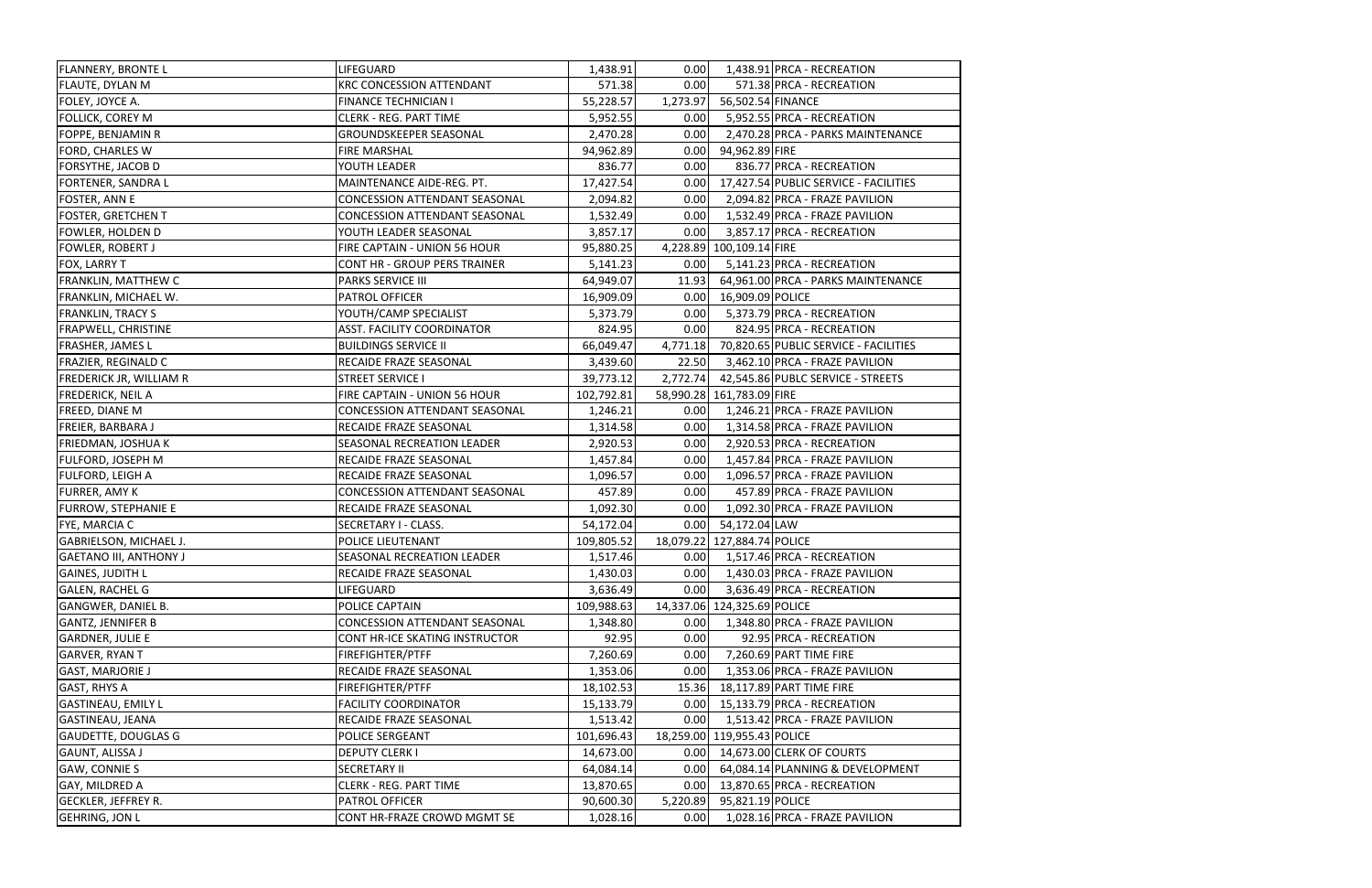| <b>GEISEL, SCOTT L.</b>      | PATROL OFFICER                        | 89,017.11  | 1,144.24 | 90,161.35 POLICE            |                                      |
|------------------------------|---------------------------------------|------------|----------|-----------------------------|--------------------------------------|
| <b>GELDBAUGH, SAVANNAH L</b> | RECREATION AIDE                       | 3,809.91   | 0.00     |                             | 3,809.91 PRCA - RECREATION           |
| <b>GELM, KATHLEEN O</b>      | CONT HR - WATER WORKOUT INSTRU        | 1,128.80   | 0.00     |                             | 1,128.80 PRCA - RECREATION           |
| <b>GEMIN, CHAD A</b>         | FIREFIGHTER/PARA III-56 HR            | 83,926.03  |          | 23,304.97 107,231.00 FIRE   |                                      |
| <b>GEORGAKAS, JOY P</b>      | CONT HR-EXERCISE INSTRUCTOR           | 719.62     | 0.00     |                             | 719.62 PRCA - RECREATION             |
| <b>GEORGE, CHRISTOPHER J</b> | <b>FACILITY COORDINATOR FT</b>        | 36,127.68  | 545.39   |                             | 36,673.07 PRCA - RECREATION          |
| <b>GEORGE, JACOB A</b>       | RECAIDE FRAZE SEASONAL                | 901.33     | 0.00     |                             | 901.33 PRCA - FRAZE PAVILION         |
| GERBIC, MARIA C              | RECAIDE FRAZE SEASONAL                | 1,103.47   | 0.00     |                             | 1,103.47 PRCA - FRAZE PAVILION       |
| <b>GERDES, EVAN C</b>        | <b>KRC CONCESSION ATTENDANT</b>       | 557.21     | 0.00     |                             | 557.21 PRCA - RECREATION             |
| <b>GERNERT, TIMOTHY R.</b>   | <b>INFORMATION SYSTEMS MGR.</b>       | 107,092.29 |          |                             | 0.00 107,092.29 INFORMATION SYSTEMS  |
| <b>GERSPACHER, MATTHEW D</b> | FIREFIGHTER/PARA III-56 HR            | 87,566.55  |          | 26,799.15 114,365.70 FIRE   |                                      |
| <b>GETTY, DANIEL F</b>       | SMALL CLAIMS MAGISTRATE/REFERE        | 252.00     | 0.00     |                             | 252.00 MUNICIPAL COURT               |
| GIBSON, ESTELLE O.           | PURCHASING MANAGER                    | 103,336.48 |          | 0.00 103,336.48 FINANCE     |                                      |
| GIDEON, LUCILLE C            | LIFEGUARD                             | 3,094.85   | 0.00     |                             | 3,094.85 PRCA - RECREATION           |
| <b>GILBERT, BRADLEY W</b>    | FIREFIGHTER/PTFF                      | 3,236.15   | 0.00     |                             | 3,236.15 PART TIME FIRE              |
| GILES, MICHAEL D.            | EQUIPMENT MAINT. SUPERVISOR           | 84,973.97  | 0.00     |                             | 84,973.97 VEHICLE MAINTENANCE CENTER |
| GILL, EMILY M                | RECAIDE FRAZE SEASONAL                | 2,642.02   | 0.00     |                             | 2,642.02 PRCA - FRAZE PAVILION       |
| GILL, GREGORY R.             | TRAFFIC SIGNAL TECHNICIAN             | 74,024.22  | 5,439.37 |                             | 79,463.59 ENGINEERING                |
| <b>GILL, STEPHEN M</b>       | RECAIDE FRAZE SEASONAL                | 1,419.04   | 0.00     |                             | 1,419.04 PRCA - FRAZE PAVILION       |
| GINER, DANIEL J              | PLANNING & DEV. AIDE                  | 9,851.02   | 0.00     |                             | 9,851.02 PLANNING & DEVELOPMENT      |
| <b>GLEASON, ANDREW J</b>     | SEASONAL RECREATION LEADER            | 2,303.33   | 0.00     |                             | 2,303.33 PRCA - RECREATION           |
| <b>GOBEIL, MARIAH J</b>      | SEASONAL CAMP LEADER                  | 1,397.16   | 0.00     |                             | 1,397.16 PRCA - RECREATION           |
| <b>GOESSL, CHRISTOPHER I</b> | <b>GIS TECHNICIAN-ENGINEERING TEC</b> | 21,010.92  | 0.00     |                             | 21,010.92 ADMINISTRATIVE SUPPORT     |
| <b>GOLDEN, CYNTHIA L</b>     | <b>CLERK - REG. PART TIME</b>         | 15,372.17  | 0.00     |                             | 15,372.17 ADMINISTRATIVE SUPPORT     |
| <b>GOODE, STAN LEE</b>       | <b>COURT SECURITY OFFICER</b>         | 34,585.00  |          | 0.00 34,585.00 POLICE       |                                      |
| <b>GORSUCH, GREGG H</b>      | ECONOMIC DEVELOPMENT MANAGER          | 103,816.40 |          |                             | 0.00 103,816.40 ECONOMIC DEVELOPMENT |
| <b>GOULD, STACY M</b>        | <b>CLERK - REG. PART TIME</b>         | 6,417.73   | 0.00     |                             | 6,417.73 VEHICLE MAINTENANCE CENTER  |
| <b>GRAHAM, PETER S.</b>      | PRIOR OFFICER FIRE LT/PTFF            | 18,372.57  | 0.00     |                             | 18,372.57 PART TIME FIRE             |
| GRASSO, AMY M                | <b>CONT HR-EXERCISE INSTRUCTOR</b>    | 134.59     | 0.00     |                             | 134.59 PRCA - RECREATION             |
| <b>GRASSO, JULIAN T</b>      | CONTRACT SHARP SHOOTING CAMP          | 1,022.00   | 0.00     |                             | 1,022.00 PRCA - RECREATION           |
| <b>GRASSO, STEVEN I</b>      | CONTRACT BOYS BASKETBALL CAMP         | 1,022.00   | 0.00     |                             | 1,022.00 PRCA - RECREATION           |
| <b>GREEN, BRITTANY M</b>     | RECAIDE FRAZE SEASONAL                | 482.65     | 0.00     |                             | 482.65 PRCA - FRAZE PAVILION         |
| GREEN, ROBERT J.             | POLICE SERGEANT                       | 104,238.90 |          | 16,919.92 121,158.82 POLICE |                                      |
| <b>GREEN, STEVEN D.</b>      | FIREFIGHTER/PARA III-56 HR            | 89,836.69  |          | 27,959.12 117,795.81 FIRE   |                                      |
| <b>GREENUP, JEFFREY R</b>    | FIRE CAPTAIN - UNION 56 HOUR          | 95,683.33  |          | 41,554.86 137,238.19 FIRE   |                                      |
| GREGG, JIMMY K               | GROUNDSKEEPER                         | 1,568.38   | 0.00     |                             | 1,568.38 PRCA - PARKS MAINTENANCE    |
| <b>GREGORY, NANCY H.</b>     | <b>FINANCE DIRECTOR</b>               | 130,360.40 |          | 0.00 130,360.40 FINANCE     |                                      |
| <b>GRIESHOP, JOSEPH L.</b>   | <b>PATROL OFFICER</b>                 | 7,905.47   | 37.45    | 7,942.92 POLICE             |                                      |
| GRIESHOP, SAVANNA N.         | PROBATION OFFICER                     | 38,924.23  | 0.00     |                             | 38,924.23 MUNICIPAL COURT            |
| <b>GRIFFITH, TABITHA L</b>   | <b>PARKS SERVICE III</b>              | 63,820.16  | 2,361.69 |                             | 66,181.85 PRCA - PARKS MAINTENANCE   |
| GROOMS, CANDACE M.           | <b>CLERK - REG. PART TIME</b>         | 26,877.09  | 0.00     | 26,877.09 FINANCE           |                                      |
| <b>GROSS, MOLLY A</b>        | YOUTH LEADER                          | 11,938.51  | 0.00     |                             | 11,938.51 PRCA - RECREATION          |
| <b>GRUSHON, REBECCA S.</b>   | LIFEGUARD                             | 26,923.40  | 0.00     |                             | 26,923.40 PRCA - RECREATION          |
| <b>GUERRERO, CYNTHIA K</b>   | LIFEGUARD                             | 2,694.52   | 0.00     |                             | 2,694.52 PRCA - RECREATION           |
| <b>GUESS, PAUL J</b>         | UNIFORMED DEPUTY BAILIFF              | 17,602.36  | 182.22   |                             | 17,784.58 MUNICIPAL COURT            |
| <b>GUEZOUZ, MOHAMED N</b>    | <b>RECREATION AIDE</b>                | 2,093.10   | 0.00     |                             | 2,093.10 PRCA - RECREATION           |
| GUMP, DENNIS E.              | <b>SUBSTITUTE JUDGE</b>               | 592.96     | 0.00     |                             | 592.96 MUNICIPAL COURT               |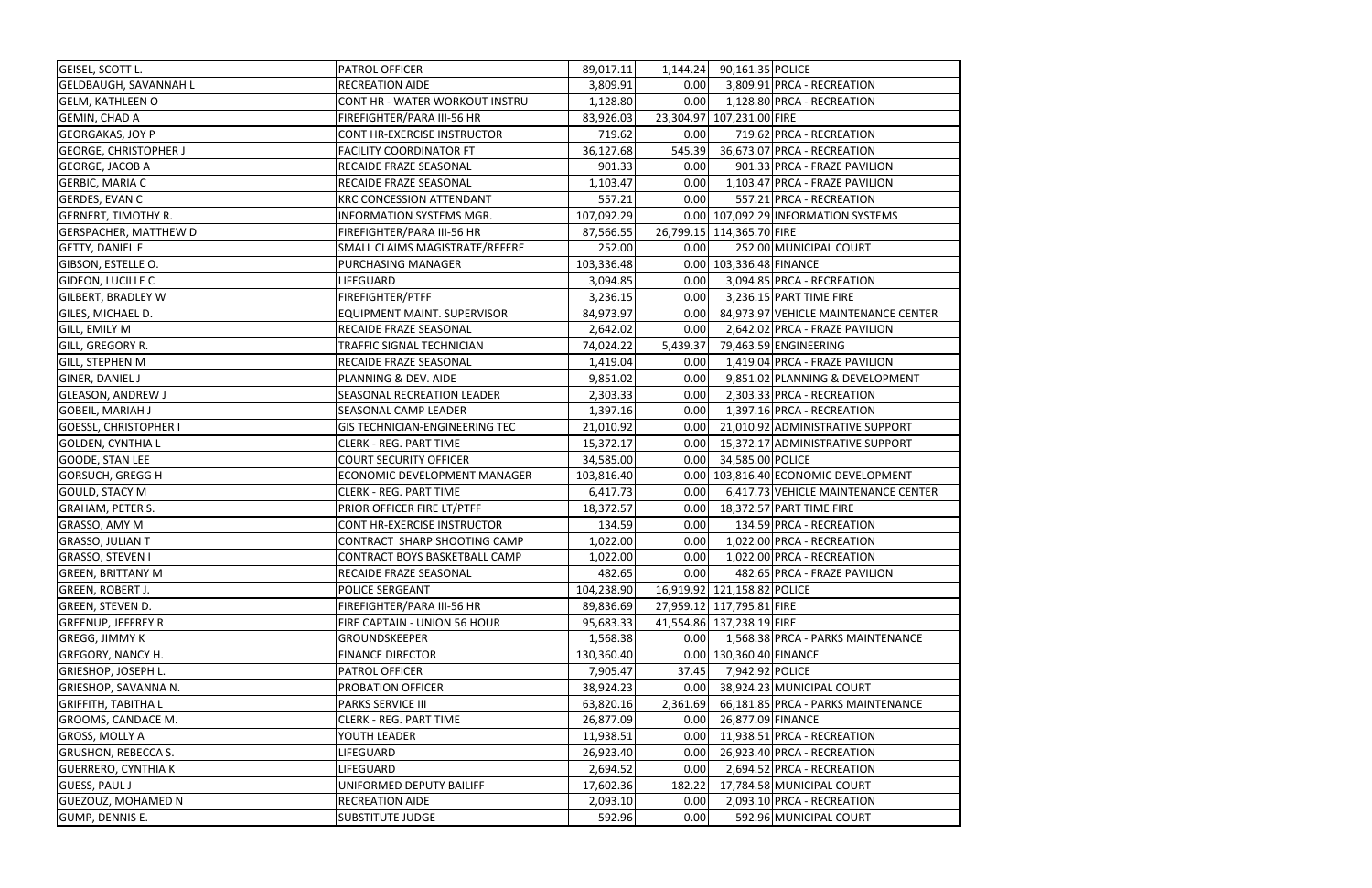| <b>GURAL, CARL B</b>        | CONT HR-FRAZE CROWD MGMT SE          | 301.55     | 0.00      |                            | 301.55 PRCA - FRAZE PAVILION              |
|-----------------------------|--------------------------------------|------------|-----------|----------------------------|-------------------------------------------|
| <b>GUSTAFSON, LINDSAY A</b> | SEASONAL CAMP LEADER                 | 3,250.80   | 0.00      |                            | 3,250.80 PRCA - CULTURAL ARTS             |
| HABERER, CYNTHIA L          | CONT HR-EXERCISE INSTRUCTOR          | 1,325.29   | 0.00      |                            | 1,325.29 PRCA - RECREATION                |
| <b>HACHEY, NICHOLAS R</b>   | YOUTH LEADER SEASONAL                | 3,367.18   | 0.12      |                            | 3,367.30 PRCA - RECREATION                |
| <b>HACK, CHRISTOPHER D</b>  | <b>KRC CONCESSION ATTENDANT</b>      | 2,134.27   | 0.00      |                            | 2,134.27 PRCA - RECREATION                |
| HADLEY, STEVEN G            | CONT HR-FRAZE THEATRE TECH SE        | 10,041.50  |           |                            | 855.00 10,896.50 PRCA - FRAZE PAVILION    |
| HAGEMEYER, ANGELA S         | PUBLIC SAFETY DISP - REGULAR P       | 22,506.92  |           | 0.00 22,506.92 POLICE      |                                           |
| HAGEMEYER, ERIC M           | FIREFIGHTER/PARA III-56 HR           | 87,478.90  |           | 24,829.98 112,308.88 FIRE  |                                           |
| HALE, JOSEPH D              | RECAIDE FRAZE SEASONAL               | 1,643.82   | 0.00      |                            | 1,643.82 PRCA - FRAZE PAVILION            |
| HALE, LAURA E               | CONCESSION ATTENDANT SEASONAL        | 1,388.09   | 0.00      |                            | 1,388.09 PRCA - FRAZE PAVILION            |
| HALE, SAMUEL J              | RECAIDE FRAZE SEASONAL               | 1,449.31   | 0.00      |                            | 1,449.31 PRCA - FRAZE PAVILION            |
| HALL, CRYSTAL D             | ADMINISTRATIVE SECRETARY             | 54,652.38  | 0.00      |                            | 54,652.38 MUNICIPAL COURT                 |
| HALL, DANIEL K              | <b>COURT SECURITY OFFICER</b>        | 39,248.10  | 0.00      | 39,248.10 POLICE           |                                           |
| HALL, ERIC D                | PATROL OFFICER                       | 76,433.04  | 15,773.21 | 92,206.25 POLICE           |                                           |
| HALL, LAURA L               | PUBLIC SAFETY DISPATCHER             | 67,269.80  |           | 17,416.33 84,686.13 POLICE |                                           |
| HALL, NATHAN D              | FIREFIGHTER/PARA III-56 HR           | 83,331.21  |           | 22,073.40 105,404.61 FIRE  |                                           |
| HALL, VINCENT K             | RECAIDE FRAZE SEASONAL               | 662.09     | 0.00      |                            | 662.09 PRCA - FRAZE PAVILION              |
| HALSEY, SUSAN K             | <b>CORRESPONDING SECRETARY</b>       | 54,194.75  |           |                            | 1,914.96 56,109.71 ADMINISTRATIVE SUPPORT |
| HAMER III, THEODORE A       | <b>LAW DIRECTOR</b>                  | 143,127.35 |           | 0.00 143,127.35 LAW        |                                           |
| <b>HAMILTON, ABBY N</b>     | SEASONAL RECREATION LEADER           | 3,462.04   | 0.00      |                            | 3,462.04 PRCA - RECREATION                |
| <b>HAMILTON, CHLOE K</b>    | <b>LIFEGUARD</b>                     | 1,612.78   | 0.00      |                            | 1,612.78 PRCA - RECREATION                |
| HAMLIN, JOSEPH W            | RECAIDE FRAZE SEASONAL               | 2,071.27   | 36.34     |                            | 2,107.61 PRCA - FRAZE PAVILION            |
| HAMM, MICHAEL T             | CONT HR-FRAZE THEATRE TECH SE        | 3,440.00   | 40.00     |                            | 3,480.00 PRCA - FRAZE PAVILION            |
| <b>HAMMOCK III, WALTER</b>  | <b>STREET SERVICE III</b>            | 63,163.21  | 4,302.70  |                            | 67,465.91 PUBLC SERVICE - STREETS         |
| HAMMOND, KURT A             | <b>PARKS SERVICE II</b>              | 45,343.18  | 4,140.31  |                            | 49,483.49 PRCA - PARKS MAINTENANCE        |
| HANSELMAN, CONSTANCE        | RECAIDE FRAZE SEASONAL               | 1,397.96   | 0.00      |                            | 1,397.96 PRCA - FRAZE PAVILION            |
| HAPER, DARREN D             | <b>FACILITY COORDINATOR</b>          | 12,723.30  | 0.00      |                            | 12,723.30 PRCA - CULTURAL ARTS            |
| HARDYMAN, DOUGLAS E         | <b>STREET SERVICE II</b>             | 48,691.22  | 3,139.56  |                            | 51,830.78 PUBLC SERVICE - STREETS         |
| HARLOW, CHRISTOPHER W       | <b>CONTRACT CHILDRENS THEATRE</b>    | 1,073.23   | 0.00      |                            | 1,073.23 PRCA - CULTURAL ARTS             |
| <b>HARLOW, DONNA S</b>      | <b>CLERK - REG. PART TIME</b>        | 24,015.83  | 0.00      | 24,015.83 LAW              |                                           |
| HARNER, CASEY L             | YOUTH LEADER SEASONAL                | 574.58     | 0.00      |                            | 574.58 PRCA - RECREATION                  |
| HARNER, STEPHEN H           | <b>EQUIPMENT MECHANIC</b>            | 53,074.44  | 2,347.02  |                            | 55,421.46 VEHICLE MAINTENANCE CENTER      |
| HAROLD, AMANDA M            | HUMAN RESOURCE TECHNICIAN            | 66,935.08  | 0.00      |                            | 66,935.08 HUMAN RESOURCES                 |
| HARRIS, RUTH A              | CONT HR-EXERCISE INSTRUCTOR          | 3,457.38   | 0.00      |                            | 3,457.38 PRCA - RECREATION                |
| HARRISON, BRANDON D.        | PATROL OFFICER                       | 79,399.67  | 10,275.07 | 89,674.74 POLICE           |                                           |
| HARTMANN, KELLY A           | <b>CASHIER</b>                       | 1,344.61   | 0.00      |                            | 1,344.61 PRCA - RECREATION                |
| HARTSHORN, AVERY C          | LIFEGUARD                            | 5,550.42   | 0.00      |                            | 5,550.42 PRCA - RECREATION                |
| HARVEY, JOSEPH              | FIREFIGHTER/PTFF                     | 1,402.86   | 0.00      |                            | 1,402.86 PART TIME FIRE                   |
| HASKINS, SARA T             | <b>KRC CONCESSION ATTENDANT</b>      | 2,100.47   | 0.00      |                            | 2,100.47 PRCA - RECREATION                |
| <b>HASTINGS, SHARON K</b>   | <b>CROSSING GUARD</b>                | 3,713.55   | 0.00      |                            | 3,713.55 ENGINEERING                      |
| HATTON, TORY S              | <b>KRC CONCESSION ATTENDANT</b>      | 3,617.74   | 0.00      |                            | 3,617.74 PRCA - RECREATION                |
| HAWKINS, SARA J             | CONT HR-ADULT CLASSES                | 14,939.81  | 0.00      |                            | 14,939.81 PRCA - CULTURAL ARTS            |
| HAYNES, MADISON A           | SEASONAL RECREATION LEADER           | 1,836.02   | 0.00      |                            | 1,836.02 PRCA - RECREATION                |
| HAYS, FRED W.               | <b>INFORMATION SYSTEM TECHNICIAN</b> | 13,472.83  | 0.00      |                            | 13,472.83 INFORMATION SYSTEMS             |
| HAYSLIP, AMY J              | SECRETARY III - SPLIT TIME           | 65,591.23  | 0.00      |                            | 65,591.23 CITY MANAGER'S OFFICE           |
| HAZELL, CHARLES A.          | <b>RECREATION AIDE</b>               | 1,648.71   | 0.00      |                            | 1,648.71 PRCA - RECREATION                |
| <b>HEADING, REBECCA L</b>   | YOUTH LEADER SEASONAL                | 3,524.39   | 0.00      |                            | 3,524.39 PRCA - RECREATION                |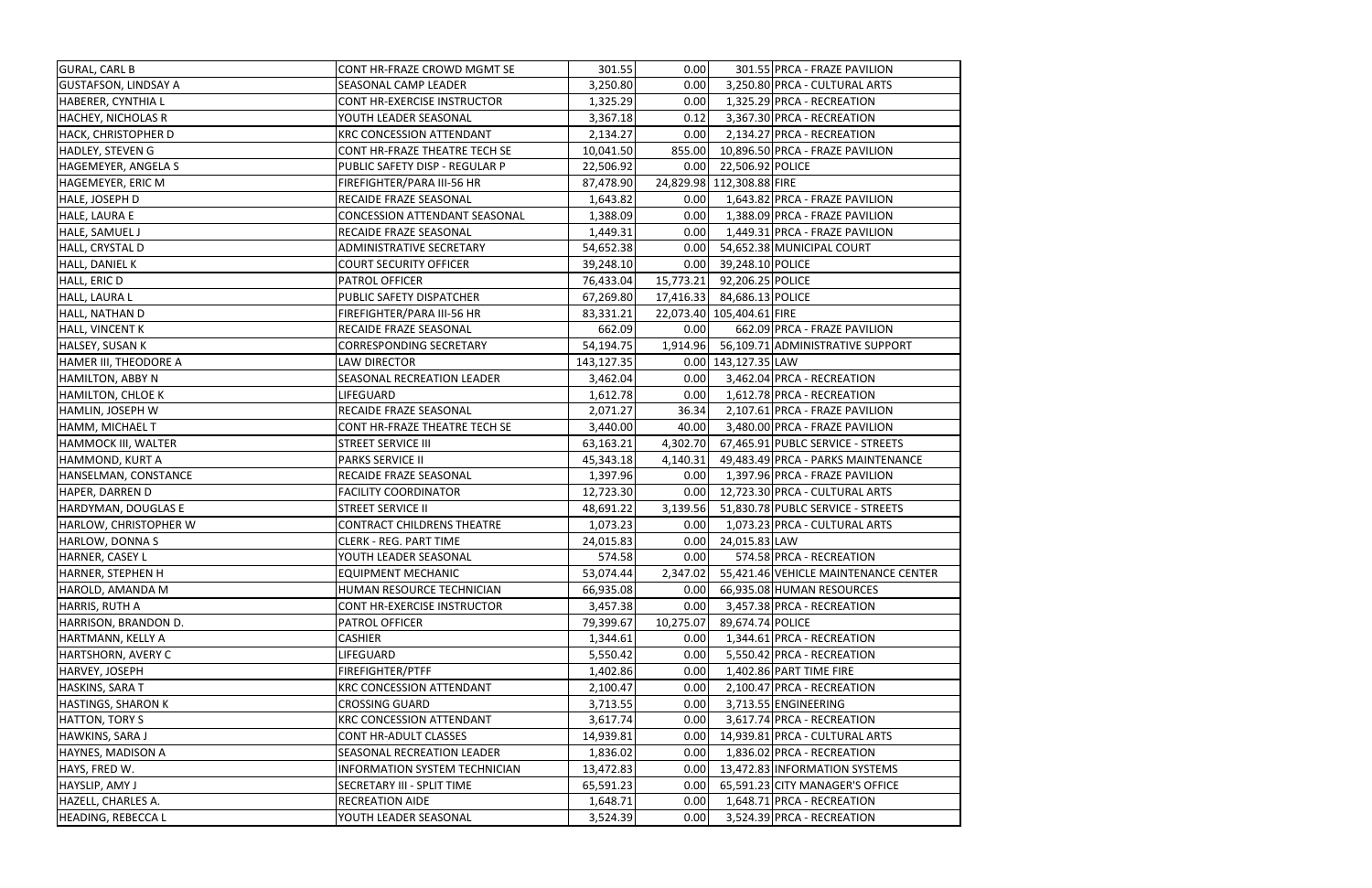| HEINDL, ALEXANDER D         | YOUTH LEADER SEASONAL                 | 2,748.62   | 0.00      |                           | 2,748.62 PRCA - RECREATION            |
|-----------------------------|---------------------------------------|------------|-----------|---------------------------|---------------------------------------|
| HEINDL, NATALIE A           | SEASONAL RECREATION LEADER            | 2,633.84   | 0.00      |                           | 2,633.84 PRCA - RECREATION            |
| HEINE, GRETCHEN E           | CONT HR-ICE INSTRUCTOR'S AIDE         | 279.40     | 0.00      |                           | 279.40 PRCA - RECREATION              |
| HEINE, KATHERINE F          | CONT HR-ICE SKATING INSTRUCTOR        | 3,212.80   | 0.00      |                           | 3,212.80 PRCA - RECREATION            |
| <b>HEINE, THOMAS J</b>      | LIFEGUARD                             | 8,003.74   | 0.00      |                           | 8,003.74 PRCA - RECREATION            |
| HELM, KRISTINA M            | LIFEGUARD                             | 1,075.76   | 0.00      |                           | 1,075.76 PRCA - RECREATION            |
| HENNEGAN, MELISSA S         | <b>SECRETARY I - CLASS.</b>           | 54,185.36  | 8,651.82  | 62,837.18 POLICE          |                                       |
| <b>HENSEL, JACOB K</b>      | <b>SPORTS SUPERVISOR</b>              | 4,880.36   | 0.00      |                           | 4,880.36 PRCA - ADMINISTRATION        |
| HENSLEY, KATHERINE R.       | CONT HR - WATER WORKOUT INSTRU        | 581.35     | 0.00      |                           | 581.35 PRCA - RECREATION              |
| HENSON, MELISSA M.          | <b>DEPUTY CLERK I</b>                 | 77,590.69  | 111.84    |                           | 77,702.53 CLERK OF COURTS             |
| HERMAN, VALERIE J           | SEASONAL CAMP LEADER                  | 3,824.54   | 0.00      |                           | 3,824.54 PRCA - RECREATION            |
| <b>HESS, NICHOLAS R</b>     | FITNESS SPECIALIST                    | 2,315.03   | 0.00      |                           | 2,315.03 PRCA - RECREATION            |
| HESSEMAN, ANNA M            | SEASONAL RECREATION LEADER            | 1,856.54   | 0.00      |                           | 1,856.54 PRCA - RECREATION            |
| <b>HESSINGER, ROBERT</b>    | FIRE CAPTAIN - UNION 56 HOUR          | 102,505.74 |           | 27,159.06 129,664.80 FIRE |                                       |
| HETMAN, MIKAYLA C           | CONT HR-LIFEGUARD TRAINING            | 4,015.18   | 0.00      |                           | 4,015.18 PRCA - RECREATION            |
| HETMAN, RYAN M              | CONT HR-PRIVATE SWIM INSTRUCTO        | 3,858.43   | 0.00      |                           | 3,858.43 PRCA - RECREATION            |
| <b>HIATT, MARILYN S</b>     | RECAIDE FRAZE SEASONAL                | 741.72     | 0.00      |                           | 741.72 PRCA - FRAZE PAVILION          |
| HIBBS, KATHERINE J          | RECAIDE FRAZE SEASONAL                | 1,610.86   | 0.00      |                           | 1,610.86 PRCA - FRAZE PAVILION        |
| HIGHLAND, ANITA M           | FITNESS INSTRUCTOR I                  | 7.00       | 0.00      |                           | 7.00 PRCA - RECREATION                |
| HILL, MEGAN S               | <b>SEASONAL RECREATION LEADER</b>     | 2,782.48   | 0.00      |                           | 2,782.48 PRCA - RECREATION            |
| HILTON, MARK G              | CONT HR-FRAZE CROWD MGMT SE           | 1,006.29   | 0.00      |                           | 1,006.29 PRCA - FRAZE PAVILION        |
| HINDE, CLAIRE D             | ASST. FACILITY COORD.                 | 29,269.36  | 313.08    |                           | 29,582.44 PRCA - CULTURAL ARTS        |
| HINKLE, EDWARD S.           | <b>BUILDINGS MAINTENANCE MECHANIC</b> | 74,895.14  | 3,941.22  |                           | 78,836.36 PUBLIC SERVICE - FACILITIES |
| HISSONG, BRIAN W            | FIREFIGHTER/PARA I-56 HR              | 48,460.51  | 8,272.38  | 56,732.89 FIRE            |                                       |
| HITES, JUNE A.              | PUBLIC SAFETY DISP - REGULAR P        | 27,512.77  | 0.00      | 27,512.77 POLICE          |                                       |
| HITTLE, ANDREW W.           | INFORMATION SYSTEM TECHNICIAN         | 70,551.20  | 2,576.71  |                           | 73,127.91 INFORMATION SYSTEMS         |
| <b>HOERTT, GREGORY J</b>    | CONT HR-FRAZE CROWD MGMT SE           | 1,325.38   | 0.00      |                           | 1,325.38 PRCA - FRAZE PAVILION        |
| <b>HOFFMAN, HOLLY K</b>     | CONT HR-EXERCISE INSTRUCTOR           | 2,358.66   | 0.00      |                           | 2,358.66 PRCA - RECREATION            |
| <b>HOFFMAN, ROBERT E</b>    | <b>BAILIFF</b>                        | 76,849.61  |           |                           | 0.00 76,849.61 MUNICIPAL COURT        |
| HOLBERT, DARLENE L          | RECAIDE FRAZE SEASONAL                | 1,588.16   | 0.00      |                           | 1,588.16 PRCA - FRAZE PAVILION        |
| <b>HOLBERT, MICHAEL T</b>   | FIREFIGHTER/PARA III-56 HR            | 87,475.47  |           | 13,649.26 101,124.73 FIRE |                                       |
| <b>HOLBROOK, KRISTINE E</b> | FIREFIGHTER/PARA III-56 HR            | 87,307.53  | 6,295.66  | 93,603.19 FIRE            |                                       |
| HOLLAND, CHAD M             | GROUNDSKEEPER SEASONAL                | 2,065.24   | 0.00      |                           | 2,065.24 PRCA - PARKS MAINTENANCE     |
| HOLLINGSWORTH, DAVID R      | <b>GROUNDSKEEPER SEASONAL</b>         | 4,802.98   | 0.00      |                           | 4,802.98 PRCA - PARKS MAINTENANCE     |
| <b>HOLLON, ANDREW J</b>     | FIREFIGHTER/PTFF                      | 3,138.75   | 0.00      |                           | 3,138.75 PART TIME FIRE               |
| <b>HOLTY, LAURA A</b>       | SEASONAL RECREATION LEADER            | 589.94     | 0.00      |                           | 589.94 PRCA - RECREATION              |
| HONAN, MARTIN M             | MAINTENANCE AIDE-REG. PT.             | 17,240.89  | 0.00      |                           | 17,240.89 PUBLIC SERVICE - FACILITIES |
| HONIOUS, PATRICIA M.        | PRCA/ADMIN AIDE                       | 11,975.68  | 0.00      |                           | 11,975.68 PRCA - RECREATION           |
| HOPEWELL, JILL N            | FIREFIGHTER/PTFF                      | 5,964.13   | 0.00      |                           | 5,964.13 PART TIME FIRE               |
| <b>HOPKINS, STEPHEN</b>     | PRIOR OFFICER FIRE LT/PTFF            | 3,725.89   | 0.00      |                           | 3,725.89 PART TIME FIRE               |
| HORVATH, JOSEPH A.          | <b>JAILER</b>                         | 60,460.35  | 7,582.00  | 68,042.35 POLICE          |                                       |
| <b>HOSFORD, ETHAN M</b>     | YOUTH LEADER SEASONAL                 | 2,585.50   | 0.00      |                           | 2,585.50 PRCA - RECREATION            |
| HOSFORD, NICHOLAS A.        | <b>ASSISTANT FIRE CHIEF</b>           | 115,060.07 |           | 0.00 115,060.07 FIRE      |                                       |
| HOUSER, PATRICIA R.         | HUMAN RESOURCE MANAGER                | 85,884.33  | 0.00      |                           | 85,884.33 HUMAN RESOURCES             |
| HOWARD, DALONDE E           | <b>CASHIER</b>                        | 2,371.52   | 0.00      |                           | 2,371.52 PRCA - RECREATION            |
| HOWARD, ROXANNE E           | PUBLIC SAFETY DISPATCHER              | 72,273.30  | 10,024.78 | 82,298.08 POLICE          |                                       |
| HUELSMAN, MARC E            | CONTRACT VOLLEYBALL CAMP              | 1,378.88   | 0.00      |                           | 1,378.88 PRCA - RECREATION            |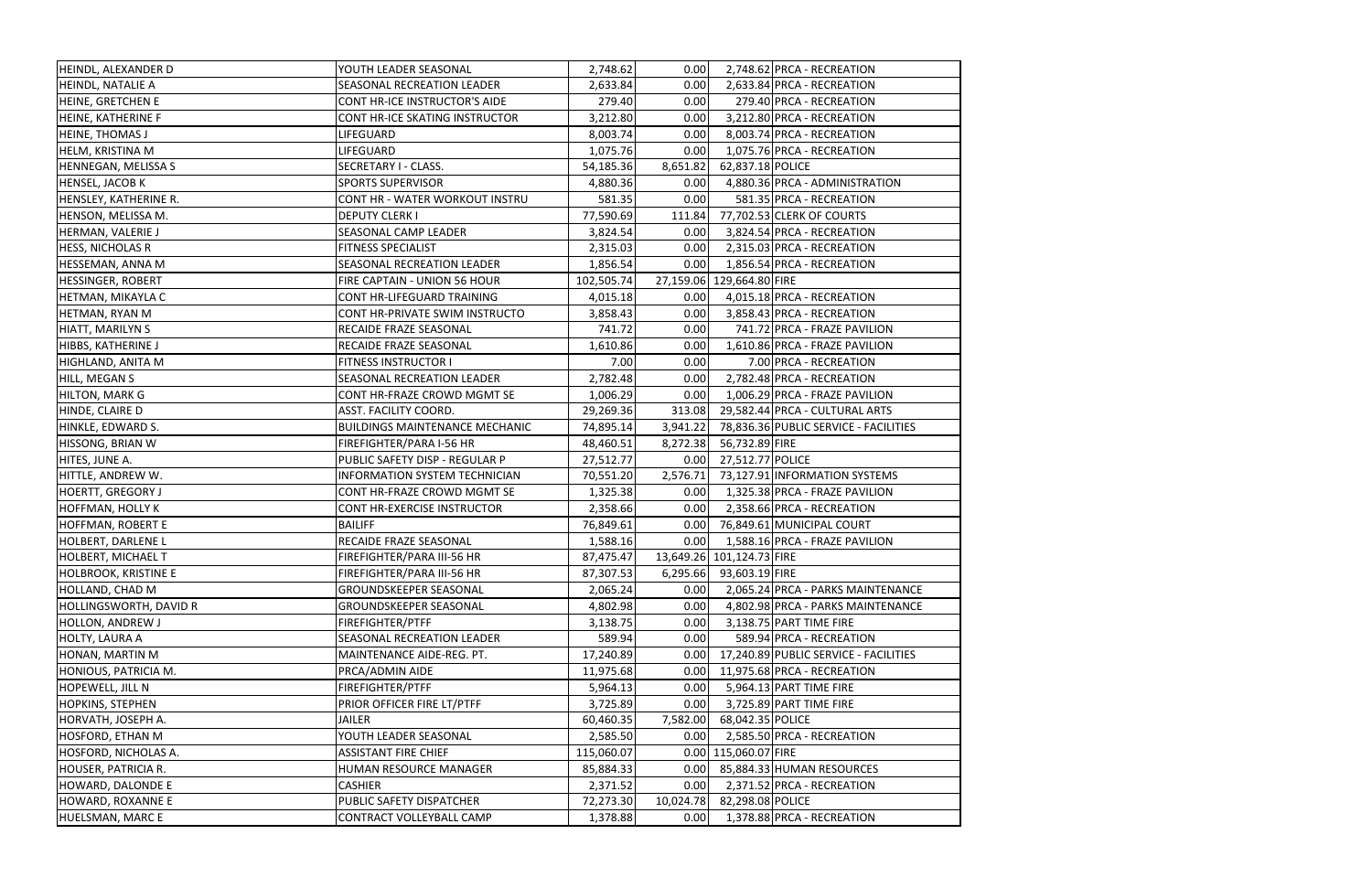| HUFFMAN, PETER J            | <b>FITNESS SPECIALIST</b>             | 12,714.30  | 0.00     | 12,714.30 PRCA - RECREATION            |
|-----------------------------|---------------------------------------|------------|----------|----------------------------------------|
| <b>HUFFMAN, TODD B</b>      | CONT HR-FRAZE THEATRE TECH SE         | 5,196.75   | 0.00     | 5,196.75 PRCA - FRAZE PAVILION         |
| HUGHES, AIDAN P             | LIFEGUARD                             | 731.23     | 0.00     | 731.23 PRCA - RECREATION               |
| HUNDT, RONALD L.            | <b>CITY PLANNER</b>                   | 103,962.33 |          | 0.00 103,962.33 PLANNING & DEVELOPMENT |
| HUNTER, CARL C              | <b>BUILDINGS ATTENDANT</b>            | 45,964.85  | 315.65   | 46,280.50 PUBLIC SERVICE - FACILITIES  |
| HUNTER, JAMES B             | <b>FITNESS SPECIALIST</b>             | 4,816.04   | 0.00     | 4,816.04 PRCA - RECREATION             |
| HUNTINGTON, MATTHEW E       | YOUTH LEADER SEASONAL                 | 3,262.84   | 0.00     | 3,262.84 PRCA - RECREATION             |
| HURST, NICHOLE J.           | POLICE RECORDS SPECIALIST             | 49,755.20  | 1,863.35 | 51,618.55 POLICE                       |
| HURWITZ, DAVID A            | <b>CONCESSION ATTENDANT SEASONAL</b>  | 1,030.29   | 0.00     | 1,030.29 PRCA - FRAZE PAVILION         |
| <b>HUTTON JR, SEAN A</b>    | <b>GROUNDSKEEPER SEASONAL</b>         | 2,912.99   | 1.02     | 2,914.01 PRCA - PARKS MAINTENANCE      |
| IANNARINO, ANTHONY M        | <b>FITNESS SPECIALIST</b>             | 1,733.57   | 0.00     | 1,733.57 PRCA - RECREATION             |
| INGLE, CHAD E               | <b>CIVIL ENGINEER</b>                 | 108,846.00 |          | 0.00 108,846.00 ENGINEERING            |
| <b>INGRAM, JUSTIN C</b>     | ART PROGRAM COORDINATOR               | 22,931.82  | 0.00     | 22,931.82 PRCA - CULTURAL ARTS         |
| INGRAM, PEGGY A.            | CONT HR-ESCORTING ONCE DAY TRI        | 24,944.48  | 0.00     | 24,944.48 PRCA - RECREATION            |
| IRVIN, STANLEY L.           | <b>STREET SERVICE III</b>             | 63,199.27  | 4,699.45 | 67,898.72 PUBLC SERVICE - STREETS      |
| JACKSON, JAMES J.           | STREET MAINTENANCE SUPERVISOR         | 85,949.26  | 0.00     | 85,949.26 PUBLC SERVICE - STREETS      |
| JAIPRASAD, HEMA             | PARALEGAL                             | 18,164.25  | 0.00     | 18,164.25 LAW                          |
| JAMES, JOHNNY M             | <b>GROUNDSKEEPER</b>                  | 12,422.07  | 0.00     | 12,422.07 PRCA - PARKS MAINTENANCE     |
| JAMES, ZACHARY T            | <b>FIREFIGHTER/PTFF</b>               | 2,427.30   | 0.00     | 2,427.30 PART TIME FIRE                |
| JANSON, BILLIE J            | RECAIDE FRAZE SEASONAL                | 1,492.03   | 0.00     | 1,492.03 PRCA - FRAZE PAVILION         |
| JENKINS, DANIEL DEWAYNE     | <b>INSPECTOR</b>                      | 80,673.11  | 0.00     | 80,673.11 PLANNING & DEVELOPMENT       |
| JENKINS, KEVIN L            | RECAIDE FRAZE SEASONAL                | 1,496.30   | 0.00     | 1,496.30 PRCA - FRAZE PAVILION         |
| JERVIS, THOMAS A            | CONT HR - PERSONAL TRAINER            | 13,139.49  | 0.00     | 13,139.49 PRCA - RECREATION            |
| JOHNSON, JAMIE L            | <b>GROUNDSKEEPER SEASONAL</b>         | 759.75     | 0.00     | 759.75 PRCA - PARKS MAINTENANCE        |
| JOHNSON, JEREMY N           | FIREFIGHTER/PTFF                      | 4,303.58   | 0.00     | 4,303.58 PART TIME FIRE                |
| JOHNSON, JOHN E             | RECAIDE FRAZE SEASONAL                | 1,274.67   | 0.00     | 1,274.67 PRCA - FRAZE PAVILION         |
| JOHNSON, KEVIN R            | <b>CROSSING GUARD</b>                 | 8,255.42   | 0.00     | 8,255.42 ENGINEERING                   |
| JOHNSON, MARK B             | <b>SWIM INSTRUCTOR</b>                | 381.84     | 0.00     | 381.84 PRCA - RECREATION               |
| JOHNSON, SAMANTHA R         | <b>CASHIER</b>                        | 605.40     | 0.00     | 605.40 PRCA - RECREATION               |
| JOHNSON, SARAH J            | CONT HR-ICE SKATING INSTRUCTOR        | 486.61     | 0.00     | 486.61 PRCA - RECREATION               |
| JOHNSON, STEPHANIE R        | <b>KRC CONCESSION ATTENDANT</b>       | 794.47     | 0.00     | 794.47 PRCA - RECREATION               |
| JOHNSTON, TIMOTHY M         | <b>BUILDINGS ATTENDANT</b>            | 21,860.43  | 1,643.37 | 23,503.80 PUBLIC SERVICE - FACILITIES  |
| JONAS, ASHLEY               | CONT HR-SPECIAL FACILITIES COO        | 7,435.20   | 0.00     | 7,435.20 PRCA - CULTURAL ARTS          |
| JONES, EMILY K              | CONT HR-EXERCISE INSTRUCTOR           | 700.16     | 0.00     | 700.16 PRCA - RECREATION               |
| JONES, GARY R               | <b>CONT-FITNESS EQUIP MAINTENANCE</b> | 2,945.94   | 0.00     | 2,945.94 PRCA - RECREATION             |
| JONES, TERRY A.             | FIRE CHIEF II                         | 70,892.01  | 0.00     | 70,892.01 FIRE                         |
| JORDAN, AMY L               | <b>CROSSING GUARD</b>                 | 7,317.99   | 0.00     | 7,317.99 ENGINEERING                   |
| JORDAN, BRECK L             | <b>FRAZE SERVICES SUPERVISOR</b>      | 58,366.80  | 0.00     | 58,366.80 PRCA - FRAZE PAVILION        |
| JOYCE, ZACHARY J            | FIREFIGHTER/PARA III-56 HR            | 87,579.88  |          | 40,101.74 127,681.62 FIRE              |
| JUILLERAT, MIA L            | <b>SEASONAL CAMP LEADER</b>           | 470.62     | 0.00     | 470.62 PRCA - RECREATION               |
| JUNG, JOHN P                | PATROL OFFICER                        | 93,158.96  |          | 6,956.03 100,114.99 POLICE             |
| JUNKER, JEFFREY M           | CONT HR-FRAZE THEATRE TECH SE         | 475.00     | 0.00     | 475.00 PRCA - FRAZE PAVILION           |
| KACZYNSKI, LASHAUNAH D      | CLERK OF COUNCIL PT                   | 25,846.18  | 0.00     | 25,846.18 MAYOR & COUNCIL              |
| KALLENBERG, EMILY C         | SEASONAL CAMP LEADER                  | 3,362.72   | 0.88     | 3,363.60 PRCA - PARKS MAINTENANCE      |
| <b>KAPLUN, NOVA E</b>       | CONT HR-ICE INSTRUCTOR'S AIDE         | 390.67     | 0.00     | 390.67 PRCA - RECREATION               |
| <b>KAUFFUNGER, LAUREN P</b> | SEASONAL RECREATION LEADER            | 1,007.36   | 0.00     | 1,007.36 PRCA - RECREATION             |
| KAVANAUGH, KEVIN V.         | POLICE LIEUTENANT                     | 108,603.12 |          | 24,524.88 133,128.00 POLICE            |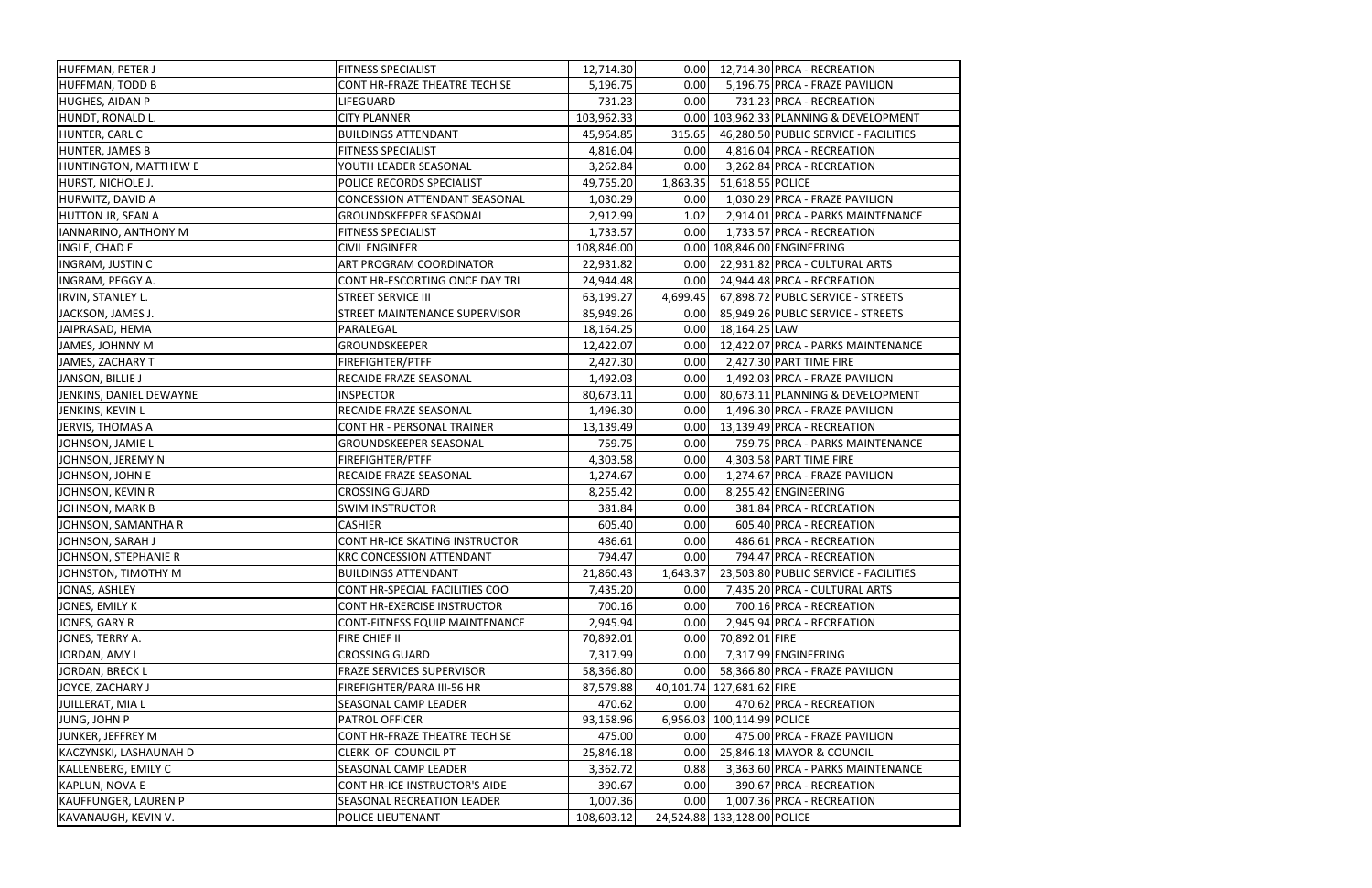| <b>KAYLOR, TERESA D</b>        | <b>SAFETY SUPERVISOR</b>          | 13,109.51  | 0.00      | 13,109.51 ENGINEERING                 |
|--------------------------------|-----------------------------------|------------|-----------|---------------------------------------|
| <b>KECK, JON D</b>             | CONT HR-FRAZE TEAM LEADERS SE     | 3,773.00   | 0.00      | 3,773.00 PRCA - FRAZE PAVILION        |
| KEIM, MARTHA J                 | CONT HR-FRAZE TEAM LEADERS SE     | 3,773.00   | 0.00      | 3,773.00 PRCA - FRAZE PAVILION        |
| <b>KEISER, MATTHEW J</b>       | YOUTH LEADER SEASONAL             | 2,612.08   | 0.00      | 2,612.08 PRCA - RECREATION            |
| KELLER, SHIRLEY A              | RECAIDE FRAZE SEASONAL            | 1,648.06   | 0.00      | 1,648.06 PRCA - FRAZE PAVILION        |
| <b>KELLERMAN, LINDSEY N</b>    | CONT HR-EXERCISE INSTRUCTOR       | 370.74     | 0.00      | 370.74 PRCA - RECREATION              |
| <b>KELLEY, JARROD B</b>        | PUBLIC SAFETY DISPATCHER          | 13,994.70  | 91.94     | 14,086.64 POLICE                      |
| <b>KEMP, DARREN E</b>          | MAINTENANCE AIDE - TEMPORARY      | 4,119.29   | 0.00      | 4,119.29 PUBLC SERVICE - STREETS      |
| KEMP, JEFFREY L                | CONT HR-FRAZE THEATRE TECH SE     | 6,004.00   | 161.50    | 6,165.50 PRCA - FRAZE PAVILION        |
| <b>KEMP, MICHELLE R</b>        | <b>GROUNDSKEEPER SEASONAL</b>     | 967.93     | 0.00      | 967.93 PRCA - PARKS MAINTENANCE       |
| KEREKESH, JOHN J.              | <b>STREET SERVICE III</b>         | 63,163.22  | 2,004.39  | 65,167.61 PUBLC SERVICE - STREETS     |
| <b>KESLER, MASON L</b>         | <b>ICEGUARD</b>                   | 488.23     | 0.00      | 488.23 PRCA - RECREATION              |
| <b>KESSON, ERIC A</b>          | FIREFIGHTER/PTFF                  | 29,167.93  | 0.00      | 29,167.93 PART TIME FIRE              |
| <b>KEY, RONALD E</b>           | GROUNDSKEEPER                     | 1,551.63   | 0.00      | 1,551.63 PRCA - PARKS MAINTENANCE     |
| KIBLER, LAINEY E               | YOUTH LEADER SEASONAL             | 3,560.47   | 0.00      | 3,560.47 PRCA - RECREATION            |
| KIMMINS, SCOTT J               | CONT HR-FRAZE THEATRE TECH SE     | 2,260.00   | 0.00      | 2,260.00 PRCA - FRAZE PAVILION        |
| KINDERDINE, DEBORAH A          | REC. AIDE-FRAZE                   | 3,716.66   | 0.00      | 3,716.66 PRCA - FRAZE PAVILION        |
| KINDERDINE, NICOLE L           | CONT HR-FRAZE CROWD MANAGEMENT    | 4,197.25   | 0.00      | 4,197.25 PRCA - FRAZE PAVILION        |
| <b>KIRCHENS, KARLYN S</b>      | YOUTH LEADER SEASONAL             | 2,343.83   | 0.00      | 2,343.83 PRCA - RECREATION            |
| KIRKWOOD, MARK A               | MAINT AIDE LEAF PICKUP - SEAS     | 3,179.55   | 325.80    | 3,505.35 PUBLC SERVICE - STREETS      |
| <b>KLEPACZ, WALTER ANTHONY</b> | <b>COUNCIL MEMBER</b>             | 8,174.06   | 0.00      | 8,174.06 MAYOR & COUNCIL              |
| <b>KLING, JOHNNIE C</b>        | CT ASSTNT FACILITY COORDINATOR    | 445.73     | 0.00      | 445.73 PRCA - CULTURAL ARTS           |
| KLUSSMAN, ETHAN W.             | <b>FIRE CAPTAIN</b>               | 101,457.60 |           | 41,801.45 143,259.05 FIRE             |
| KLUSSMAN, KALEB W              | SEASONAL HYDRANT AIDE             | 2,122.99   | 0.00      | 2,122.99 FIRE                         |
| KNAPP, MARGARET E              | YOUTH/CAMP SPECIALIST             | 3,019.73   | 0.00      | 3,019.73 PRCA - RECREATION            |
| KNEDLER, ROBERT G.             | FIREFIGHTER/PARA III-56 HR        | 87,600.47  |           | 39,024.03 126,624.50 FIRE             |
| KNIGHT JR, LAWRENCE A          | GROUNDSKEEPER                     | 4,597.86   | 0.00      | 4,597.86 PRCA - PARKS MAINTENANCE     |
| KNOPP, JOAN M                  | CONT HR-FRAZE THEATRE TECH SE     | 6,479.00   | 174.38    | 6,653.38 PRCA - FRAZE PAVILION        |
| KNOPP, TARA M                  | CONT HR-FRAZE THEATRE TECH SE     | 4,541.50   | 275.13    | 4,816.63 PRCA - FRAZE PAVILION        |
| KOEHLER, CHARLES T             | <b>BUILDINGS SERVICE II</b>       | 66,739.19  | 1,317.89  | 68,057.08 PUBLIC SERVICE - FACILITIES |
| KOESTER, ELIZABETH L           | <b>SEASONAL RECREATION LEADER</b> | 1,596.76   | 2.59      | 1,599.35 PRCA - RECREATION            |
| KOHLS, BENJAMIN G              | PLANNING & DEV. AIDE              | 2,316.82   | 0.00      | 2,316.82 PLANNING & DEVELOPMENT       |
| KOLLER, JAMES LEE              | FIREFIGHTER/PARA III-56 HR        | 87,357.97  | 726.77    | 88,084.74 FIRE                        |
| KONICKI, MICHAEL T             | <b>BUS/VAN DRIVER</b>             | 620.03     | 0.00      | 620.03 PRCA - RECREATION              |
| KOOGLER, JEFFREY P             | <b>STREET SERVICE III</b>         | 66,119.47  | 1,660.47  | 67,779.94 PUBLC SERVICE - STREETS     |
| KOOGLER, JOHN S.               | <b>PARKS SERVICE III</b>          | 33,556.44  | 1,247.22  | 34,803.66 PRCA - PARKS MAINTENANCE    |
| KOOGLER, KIMBERLY M            | FINANCE TECHNICIAN II             | 63,426.71  | 0.00      | 63,426.71 FINANCE                     |
| <b>KORB, WILLIAM P</b>         | FIREFIGHTER/PARA III-56 HR        | 87,451.60  |           | 28,143.38 115,594.98 FIRE             |
| <b>KORZAN, RORY</b>            | CONT HR-LIFEGUARD TRAINING        | 4,712.92   | 0.00      | 4,712.92 PRCA - RECREATION            |
| KOWALSKI, DOUGLAS M            | PATROL OFFICER                    | 92,623.34  |           | 18,859.01 111,482.35 POLICE           |
| <b>KRACUS, TIMOTHY M</b>       | FIREFIGHTER/PARA III-56 HR        | 80,824.97  | 4,293.74  | 85,118.71 FIRE                        |
| KRAMER, JASON M.               | <b>PATROL OFFICER</b>             | 88,658.38  |           | 35,917.04 124,575.42 POLICE           |
| <b>KRATZ, HERBERT A</b>        | <b>EQUIPMENT MECHANIC</b>         | 71,640.24  | 3,328.54  | 74,968.78 VEHICLE MAINTENANCE CENTER  |
| <b>KROEGER, SUSANNE M</b>      | CONCESSION ATTENDANT SEASONAL     | 808.52     | 0.00      | 808.52 PRCA - FRAZE PAVILION          |
| <b>KUHN, BRYCE E</b>           | FIREFIGHTER/PARA I-56 HR          | 66,363.36  | 19,715.46 | 86,078.82 FIRE                        |
| KUHN, JOY J.                   | SECRETARY II - UNCLASS.           | 59,970.45  | 0.00      | 59,970.45 FINANCE                     |
| KULLAR, MANISHA                | CONT HR-ICE INSTRUCTOR'S AIDE     | 238.26     | 0.00      | 238.26 PRCA - RECREATION              |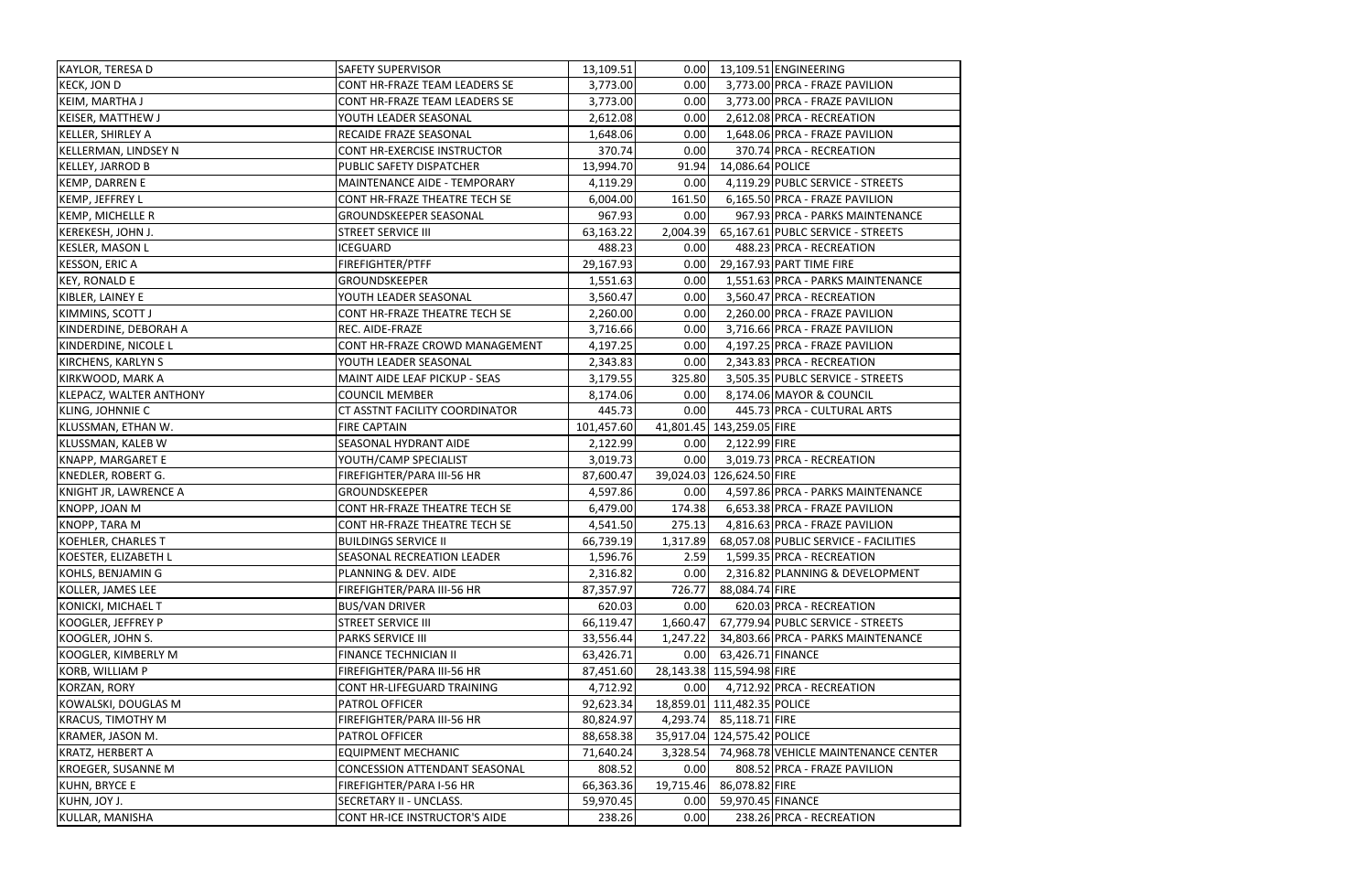| KUNKLE, JENNIFER J           | <b>CONT HR-EXERCISE INSTRUCTOR</b>    | 10,913.42  | 0.00      | 10,913.42 PRCA - RECREATION           |
|------------------------------|---------------------------------------|------------|-----------|---------------------------------------|
| KUPERMAN, ANDREA J           | <b>CROSSING GUARD</b>                 | 6,052.19   | 0.00      | 6,052.19 ENGINEERING                  |
| <b>KYRIAKIDIS, THERESA M</b> | <b>ADMINISTRATIVE AIDE</b>            | 25,965.17  | 0.00      | 25,965.17 CITY MANAGER'S OFFICE       |
| LACHAT, ROBERT G.            | <b>STREET SERVICE III</b>             | 63,163.21  | 6,100.63  | 69,263.84 PUBLC SERVICE - STREETS     |
| LAKES, JUSTIN S              | FIREFIGHTER/PARAMEDIC/PTFF            | 3,852.37   | 0.00      | 3,852.37 PART TIME FIRE               |
| LAKES, KIM L                 | CONT HR-EXERCISE INSTRUCTOR           | 312.74     | 0.00      | 312.74 PRCA - RECREATION              |
| LAMBERT, BRADLEY M           | POLICE SERGEANT                       | 105,435.07 |           | 19,010.89 124,445.96 POLICE           |
| LANDERS, TRAVIS D            | <b>STREET SERVICE I</b>               | 43,548.04  | 2,089.03  | 45,637.07 PUBLC SERVICE - STREETS     |
| LANDRIGAN, PRISCILLA L       | CLERK PBX - REG. PT.                  | 22,077.57  | 0.00      | 22,077.57 ADMINISTRATIVE SUPPORT      |
| LANE JR, FLOYD E             | <b>BUILDINGS MAINTENANCE MECHANIC</b> | 74,768.37  | 135.19    | 74,903.56 PUBLIC SERVICE - FACILITIES |
| LANE, ALEXANDER T            | <b>GROUNDSKEEPER SEASONAL</b>         | 4,023.10   | 0.00      | 4,023.10 PRCA - PARKS MAINTENANCE     |
| LANE, JAMES R                | RECAIDE FRAZE SEASONAL                | 1,376.59   | 0.00      | 1,376.59 PRCA - FRAZE PAVILION        |
| LANGFORD, GRACE L            | SEASONAL RECREATION LEADER            | 1,993.71   | 0.00      | 1,993.71 PRCA - RECREATION            |
| LARSON, ELIZABETH A          | <b>FITNESS SPECIALIST</b>             | 2,223.20   | 0.00      | 2,223.20 PRCA - RECREATION            |
| LASSON, AMANDA L             | CONT HR-GROUP LEADER FRAZE SE         | 14,732.26  | 170.63    | 14,902.89 PRCA - FRAZE PAVILION       |
| LAUGHLIN, DEBRA J            | CONT HR-GROUP LEADER - FRAZE          | 17,550.28  | 0.00      | 17,550.28 PRCA - FRAZE PAVILION       |
| LAURICELLA, JAMES N          | CONT HR-LIFEGUARD TRAINING            | 5,593.73   | 0.00      | 5,593.73 PRCA - RECREATION            |
| LAUTAR, WILLIAM J            | <b>COUNCIL MEMBER</b>                 | 7,999.94   | 0.00      | 7,999.94 MAYOR & COUNCIL              |
| LAWHORN, COLLEEN A           | RECAIDE FRAZE SEASONAL                | 1,293.23   | 0.00      | 1,293.23 PRCA - FRAZE PAVILION        |
| LAWSON JR, PHILLIP A         | SEASONAL CAMP LEADER                  | 565.64     | 0.00      | 565.64 PRCA - RECREATION              |
| LAWSON, RICHARD L            | MAINTENANCE AIDE-REG. PT.             | 18,195.46  | 0.00      | 18,195.46 PUBLC SERVICE - STREETS     |
| LAWSON, WILL T               | <b>FIREFIGHTER/PTFF</b>               | 5,148.36   | 0.00      | 5,148.36 PART TIME FIRE               |
| LAYNE, MARJORIE E.           | <b>BUILDINGS ATTENDANT</b>            | 48,151.02  | 4,169.56  | 52,320.58 PUBLIC SERVICE - FACILITIES |
| LEACH, TRACY L               | FIREFIGHTER/PARA III-56 HR            | 90,351.95  | 3,927.97  | 94,279.92 FIRE                        |
| <b>LEAKE, TAYLOR R</b>       | <b>BABYSITTER</b>                     | 851.88     | 0.00      | 851.88 PRCA - RECREATION              |
| LEATHERMAN, ALLISON M        | <b>WATER PARK ATTENDANT</b>           | 624.37     | 0.00      | 624.37 PRCA - RECREATION              |
| LEE, TIMOTHY J               | <b>GROUNDSKEEPER SEASONAL</b>         | 1,890.32   | 0.00      | 1,890.32 PRCA - PARKS MAINTENANCE     |
| LEEN, ELIZABETH R            | CONT HR-FRAZE THEATRE TECH SE         | 12,631.00  | 1,530.00  | 14,161.00 PRCA - FRAZE PAVILION       |
| LEET, ROMY G.                | <b>DEPUTY CLERK I</b>                 | 54,655.00  | 2,102.26  | 56,757.26 CLERK OF COURTS             |
| LEIS, JORDAN C               | <b>GROUNDSKEEPER SEASONAL</b>         | 2,089.51   | 0.00      | 2,089.51 PRCA - PARKS MAINTENANCE     |
| LEIWIG, ERVIN G              | CONT HR-FRAZE CROWD MGMT SE           | 1,456.29   | 0.00      | 1,456.29 PRCA - FRAZE PAVILION        |
| LEMIEUX, ALEXIS M            | <b>KRC CONCESSION ATTENDANT</b>       | 730.39     | 0.00      | 730.39 PRCA - RECREATION              |
| LEPHART, REBECCA             | CONT HR - WATER WORKOUT INSTRU        | 577.67     | 0.00      | 577.67 PRCA - RECREATION              |
| LETAVEC, JOSEPH A            | <b>GROUNDSKEEPER SPECIALIST</b>       | 6,002.20   | 0.00      | 6,002.20 PRCA - PARKS MAINTENANCE     |
| LEWIS, MELISSA A             | REC. AIDE-FRAZE                       | 2,438.94   | 0.00      | 2,438.94 PRCA - FRAZE PAVILION        |
| LEWIS, MICHAEL R             | <b>FIREFIGHTER/PTFF</b>               | 4,136.18   | 0.00      | 4,136.18 PART TIME FIRE               |
| LIPINSKI, LINDSEY            | SECRETARY II - UNCLASS.               | 45,599.89  | 366.41    | 45,966.30 PRCA - ADMINISTRATION       |
| LISTERMAN, KELSEY E          | CONT HR-ICE SKATING INSTRUCTOR        | 489.38     | 0.00      | 489.38 PRCA - RECREATION              |
| LIVESAY, WESLEY T            | ENG. TECH. III-CONST.INSP.            | 70,763.93  | 12,869.46 | 83,633.39 ENGINEERING                 |
| LLOYD, LORETTA R             | <b>BUS/VAN DRIVER</b>                 | 2,192.38   | 5.70      | 2,198.08 PRCA - RECREATION            |
| LLOYD, TERRY L               | <b>BUS/VAN DRIVER</b>                 | 2,352.12   | 10.59     | 2,362.71 PRCA - RECREATION            |
| LOGEL, KATHY J               | CONT HR-FRAZE TEAM LEADERS SE         | 5,775.00   | 0.00      | 5,775.00 PRCA - FRAZE PAVILION        |
| LOKAI, JAMES R               | FIRE BATTALION CHIEF-56 HOUR          | 106,642.44 |           | 26,858.02 133,500.46 FIRE             |
| LONG, JAMES F                | JUDGE - PRESIDING & ADMIN.            | 63,730.15  | 0.00      | 63,730.15 MUNICIPAL COURT             |
| LONGENDELPHER, MARCIA J      | REC. AIDE-FRAZE                       | 2,807.11   | 0.00      | 2,807.11 PRCA - FRAZE PAVILION        |
| LOUDENSLAGER, JENNIFER D     | REC. AIDE-FRAZE                       | 2,576.11   | 0.00      | 2,576.11 PRCA - FRAZE PAVILION        |
| LOWE, WILLIAM W              | MAINTENANCE AIDE-REG. PT.             | 16,302.40  | 0.00      | 16,302.40 PUBLIC SERVICE - FACILITIES |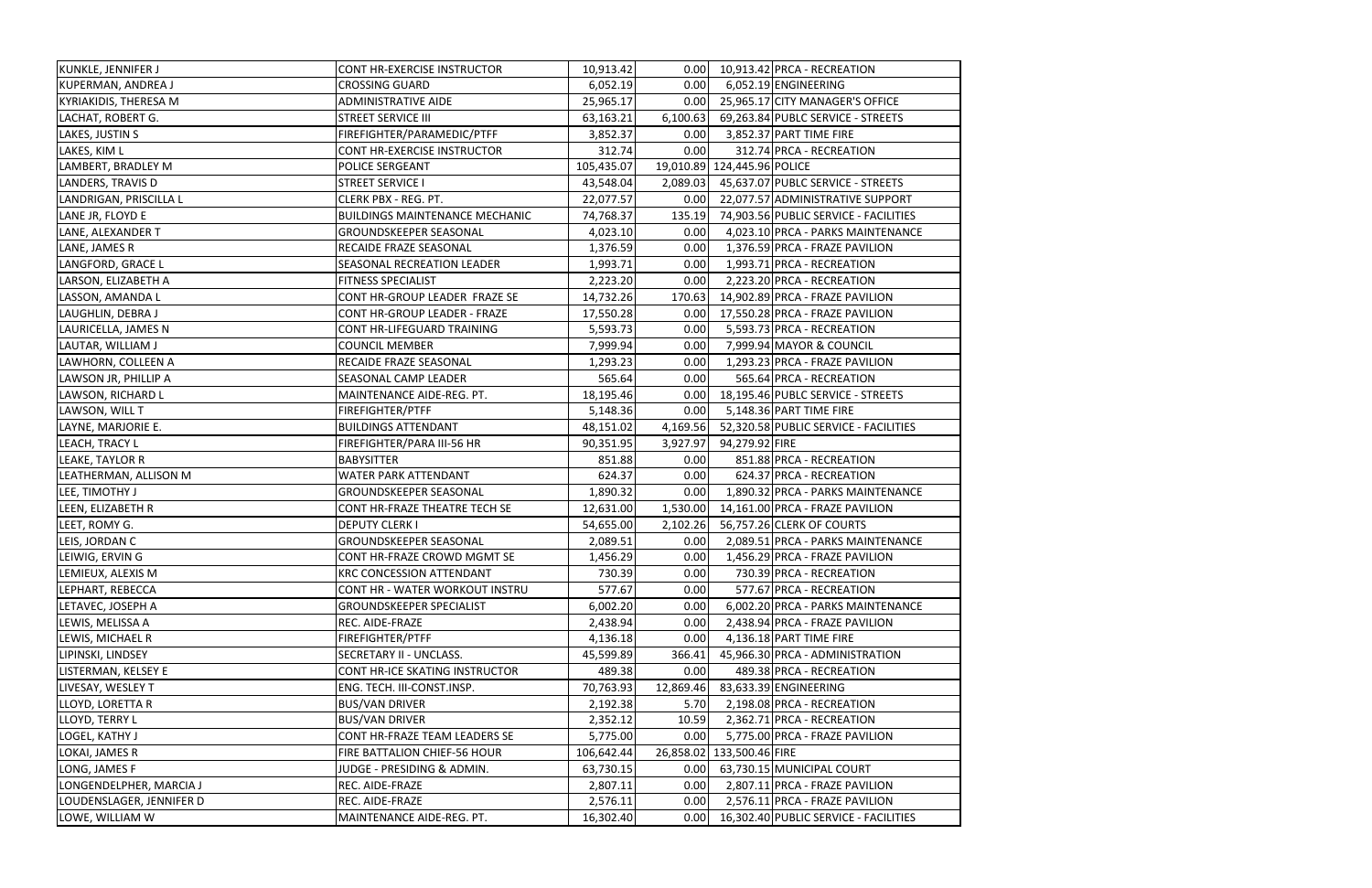| LOWRY, NATHANIEL D         | SEASONAL RECREATION LEADER     | 2,107.45  | 0.00      | 2,107.45 PRCA - RECREATION         |
|----------------------------|--------------------------------|-----------|-----------|------------------------------------|
| LUCAS, CHARLES R           | RECAIDE FRAZE SEASONAL         | 1,793.40  | 0.00      | 1,793.40 PRCA - FRAZE PAVILION     |
| LUCENTE, BRIANNA E         | CONT HR-FRAZE THEATRE TECH SE  | 247.01    | 0.00      | 247.01 PRCA - FRAZE PAVILION       |
| LUCENTE, DIANE K           | CONT HR-FRAZE THEATRE TECH SE  | 3,211.00  | 0.00      | 3,211.00 PRCA - FRAZE PAVILION     |
| LUCKETT JR, THOMAS M       | <b>CDBG HOUSING SPECIALIST</b> | 81,435.00 | 0.00      | 81,435.00 PLANNING & DEVELOPMENT   |
| <b>LUDWICK, RHONDA G</b>   | <b>BUS/VAN DRIVER</b>          | 759.44    | 0.00      | 759.44 PRCA - RECREATION           |
| LUDWIG, KELLY M            | <b>CONT HR - NATURALIST</b>    | 17,208.14 | 0.00      | 17,208.14 PRCA - PARKS MAINTENANCE |
| LUEHRS, TIMOTHY C          | GROUNDSKEEPER                  | 11,481.47 | 0.00      | 11,481.47 PRCA - PARKS MAINTENANCE |
| LUKE, PAMELA J             | CONT HR-FRAZE TEAM LEADERS SE  | 4,893.00  | 0.00      | 4,893.00 PRCA - FRAZE PAVILION     |
| LUSH, MICHAEL J            | RECAIDE FRAZE SEASONAL         | 1,299.63  | 0.00      | 1,299.63 PRCA - FRAZE PAVILION     |
| LUTES, DAWSON F            | SEASONAL RECREATION LEADER     | 1,799.71  | 0.00      | 1,799.71 PRCA - RECREATION         |
| LYCANS, ROGER D            | <b>GROUNDSKEEPER</b>           | 8,373.10  | 0.00      | 8,373.10 PRCA - PARKS MAINTENANCE  |
| LYLE, MACY E               | CONT HR-OVERNIGHTERS/AFTER PRO | 3,991.04  | 0.00      | 3,991.04 PRCA - RECREATION         |
| MABES, MICHAEL D           | SEASONAL RECREATION LEADER     | 1,247.45  | 0.00      | 1,247.45 PRCA - RECREATION         |
| MADDEN, LINDA M            | CONT HR-PRESCHOOL CLASS INSTRU | 10,783.44 | 0.00      | 10,783.44 PRCA - RECREATION        |
| MADLIGER, KASSIDY C        | CONT HR-FRAZE TEAM LEADERS     | 10,557.00 | 0.00      | 10,557.00 PRCA - FRAZE PAVILION    |
| MADLIGER, KATIE R          | RECAIDE FRAZE SEASONAL         | 2,507.33  | 0.00      | 2,507.33 PRCA - FRAZE PAVILION     |
| MAGNOTTA, JACOB L          | YOUTH LEADER SEASONAL          | 2,537.14  | 0.00      | 2,537.14 PRCA - RECREATION         |
| MAHAFFEY, TRACY M          | SECRETARY I - UNCLASS          | 48,464.24 | 0.00      | 48,464.24 HUMAN RESOURCES          |
| MALESKO, STEPHANIE K.      | CONT HR-EXERCISE INSTRUCTOR    | 10,725.08 | 0.00      | 10,725.08 PRCA - RECREATION        |
| MALONEY, DEVIN M           | PATROL OFFICER                 | 78,052.91 | 10,707.41 | 88,760.32 POLICE                   |
| MAMULA, JENNA E            | <b>CONT HR - NATURALIST</b>    | 115.20    | 0.00      | 115.20 PRCA - PARKS MAINTENANCE    |
| MANGAN, LINDA S.           | <b>CLERK - REG. PART TIME</b>  | 26,496.09 | 0.00      | 26,496.09 PRCA - RECREATION        |
| MARCUM, DAVID P.           | <b>PATROL OFFICER</b>          | 90,350.33 |           | 16,781.92 107,132.25 POLICE        |
| MARKLAND, GENE K           | PROPERTY MAINTENANCE INSPECTOR | 2,765.68  | 0.00      | 2,765.68 PLANNING & DEVELOPMENT    |
| MARSHALL JR, CHARLES J     | RECAIDE FRAZE SEASONAL         | 1,415.05  | 0.00      | 1,415.05 PRCA - FRAZE PAVILION     |
| MARSHALL, MARY ANNE        | FINANCE TECHNICIAN II          | 63,716.91 | 459.00    | 64,175.91 FINANCE                  |
| MARSHALL, SYLVIA M         | RECAIDE FRAZE SEASONAL         | 1,346.66  | 0.00      | 1,346.66 PRCA - FRAZE PAVILION     |
| MARTIN, MICHAEL R          | PATROL OFFICER                 | 87,988.73 | 11,381.27 | 99,370.00 POLICE                   |
| MASON, RYAN M              | <b>GROUNDSKEEPER SEASONAL</b>  | 3,063.89  | 0.53      | 3,064.42 PRCA - PARKS MAINTENANCE  |
| MASON, VINCENT J           | <b>PATROL OFFICER</b>          | 90,116.64 |           | 35,468.18 125,584.82 POLICE        |
| MASTBAUM, GAY A            | PRE-SCHOOL COORDINATOR         | 21,069.92 | 0.00      | 21,069.92 PRCA - RECREATION        |
| MASTERS JR, ROGER A        | CONT HR-FRAZE CROWD MGMT SE    | 701.25    | 0.00      | 701.25 PRCA - FRAZE PAVILION       |
| MATHEWS, KEITH A.          | TRAFFIC CONTROL III            | 66,021.34 | 6,303.98  | 72,325.32 PUBLC SERVICE - STREETS  |
| MATHIS, LAURA L            | PLANNING & DEV. AIDE           | 9,763.33  | 0.00      | 9,763.33 PLANNING & DEVELOPMENT    |
| <b>MATLOCK, BRENDA S</b>   | SECRETARY II - UNCLASS.        | 59,899.34 | 0.00      | 59,899.34 LAW                      |
| MATRICARDI, JENAL D        | <b>CASHIER</b>                 | 2,131.51  | 0.00      | 2,131.51 PRCA - RECREATION         |
| MATT, DOUGLAS G            | PATROL OFFICER                 | 88,804.43 | 10,066.47 | 98,870.90 POLICE                   |
| MATTHEWS, ALEXANDER C      | SEASONAL RECREATION LEADER     | 2,907.55  | 0.00      | 2,907.55 PRCA - RECREATION         |
| MATTHEWS, JENNA N          | LIFEGUARD                      | 3,786.23  | 0.00      | 3,786.23 PRCA - RECREATION         |
| MATTHEWS, KRISTI L         | RECAIDE FRAZE SEASONAL         | 1,028.16  | 0.00      | 1,028.16 PRCA - FRAZE PAVILION     |
| MATTHEWS, MERYL R          | CONT HR-ICE SKATING INSTRUCTOR | 1,306.93  | 0.00      | 1,306.93 PRCA - RECREATION         |
| <b>MATTSON, DANIELLE T</b> | PRE-SCHOOL INSTRUCTOR          | 2,771.00  | 0.00      | 2,771.00 PRCA - RECREATION         |
| MAUS, TAMMY L              | CONT HR-FRAZE CROWD MANAGEMENT | 6,614.82  | 0.00      | 6,614.82 PRCA - FRAZE PAVILION     |
| MAYNARD, BLAKE M           | GROUNDSKEEPER SEASONAL         | 4,079.26  | 0.00      | 4,079.26 PRCA - PARKS MAINTENANCE  |
| MAZZAE, ELIZABETH N        | CONT HR-FRAZE CROWD MGMT SE    | 1,280.96  | 0.00      | 1,280.96 PRCA - FRAZE PAVILION     |
| MCARDLE, ELIZABETH A       | SEASONAL RECREATION LEADER     | 1,369.46  | 0.00      | 1,369.46 PRCA - RECREATION         |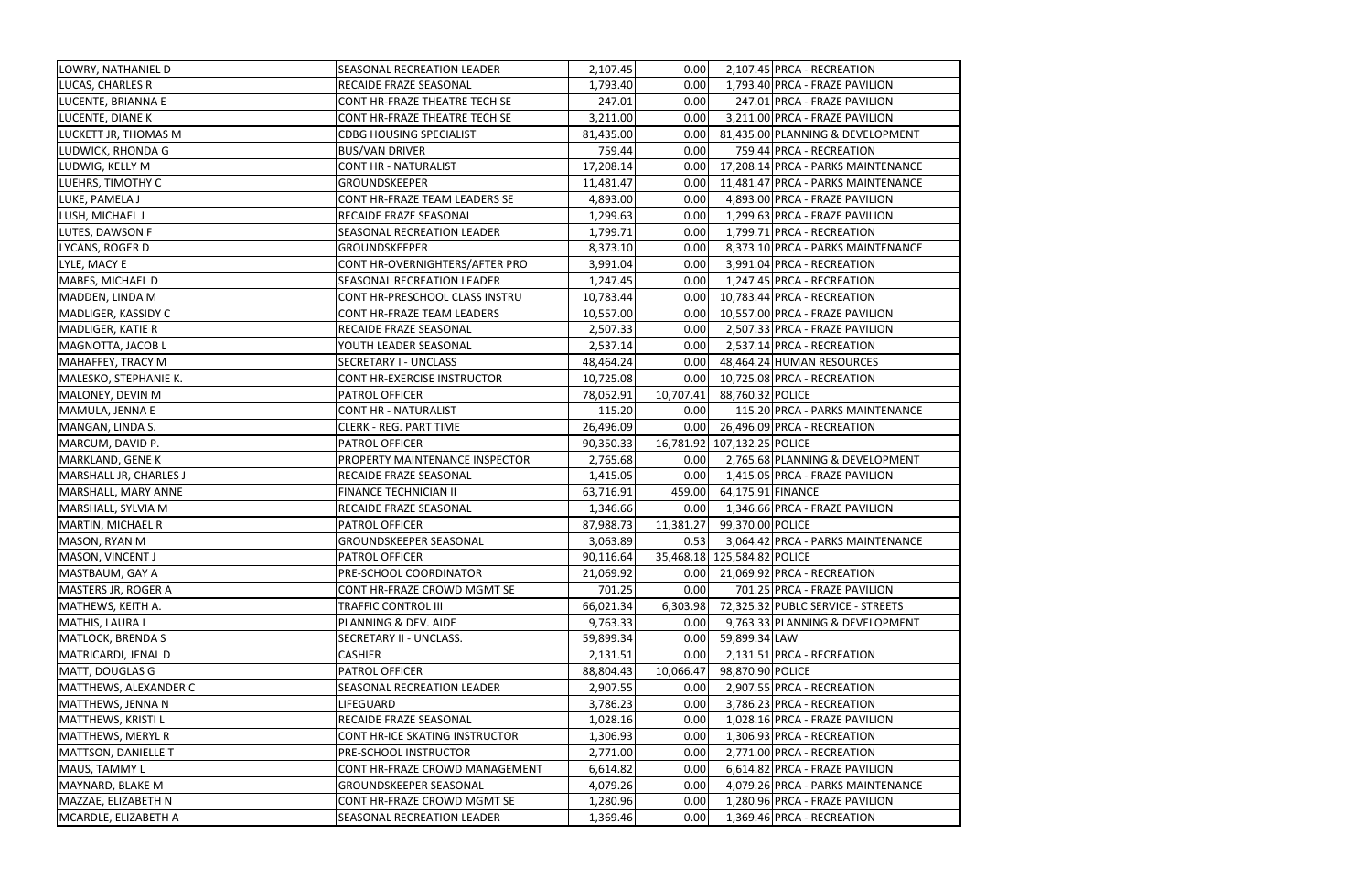| MCCAIN, KELLEY L      | SEASONAL CAMP LEADER                 | 4,492.99   | 0.00      |                            | 4,492.99 PRCA - CULTURAL ARTS                  |
|-----------------------|--------------------------------------|------------|-----------|----------------------------|------------------------------------------------|
| MCCALLISTER, BRYAN E  | LIFEGUARD                            | 5,968.89   | 0.00      |                            | 5,968.89 PRCA - RECREATION                     |
| MCCARTHY, AMBER M     | LIFEGUARD                            | 1,985.77   | 0.00      |                            | 1,985.77 PRCA - RECREATION                     |
| MCCARTHY, NICOLE C    | SEASONAL RECREATION LEADER           | 1,372.11   | 0.00      |                            | 1,372.11 PRCA - RECREATION                     |
| MCCARTHY, TAYLOR R    | SEASONAL RECREATION LEADER           | 1,653.74   | 0.00      |                            | 1,653.74 PRCA - RECREATION                     |
| MCCONVILLE, SHAYNA V  | DIV MGR OF CULTURAL ARTS             | 94,145.84  | 0.00      |                            | 94,145.84 PRCA - ADMINISTRATION                |
| MCCOY, JONATHON P     | PATROL OFFICER                       | 75,937.33  | 20,380.04 | 96,317.37 POLICE           |                                                |
| MCCUNE, BARRY L       | <b>CONT HR - GROUP PERS TRAINER</b>  | 8,867.94   | 0.00      |                            | 8,867.94 PRCA - RECREATION                     |
| MCELHANEY, RYAN D     | <b>STREET SERVICE I</b>              | 19,974.24  | 952.20    |                            | 20,926.44 PUBLC SERVICE - STREETS              |
| MCEWAN, THOMAS F.     | POLICE CAPTAIN                       | 115,330.71 |           | 0.00 115,330.71 POLICE     |                                                |
| MCFADGEN, SHIMEKA L   | RECAIDE FRAZE SEASONAL               | 1,154.28   | 0.00      |                            | 1,154.28 PRCA - FRAZE PAVILION                 |
| MCFARLAND, MEGAN E    | <b>CASHIER</b>                       | 821.96     | 0.00      |                            | 821.96 PRCA - RECREATION                       |
| MCGARIGLE, DARLENE S  | CONT HR-FRAZE CROWD MGMT SE          | 2,456.42   | 0.00      |                            | 2,456.42 PRCA - FRAZE PAVILION                 |
| MCGHEE, JAMES C       | <b>STREET SERVICE III</b>            | 63,132.05  |           |                            | 0.00 63,132.05 PUBLC SERVICE - STREETS         |
| MCGRATH, JAMES P      | FIREFIGHTER/PARA III-56 HR           | 87,749.35  |           | 55,594.29 143,343.64 FIRE  |                                                |
| MCGRATH, JODY L       | <b>CLERK TEMPORARY</b>               | 4,090.14   | 0.00      |                            | 4,090.14 PRCA - RECREATION                     |
| MCGUIRE, KEVIN R      | PATROL OFFICER                       | 91,868.34  |           | 4,940.80 96,809.14 POLICE  |                                                |
| MCGUIRE, MICHAEL B    | <b>EQUIPMENT MECHANIC</b>            | 64,682.44  | 1,684.32  |                            | 66,366.76 VEHICLE MAINTENANCE CENTER           |
| MCGUIRE, SARAH L      | <b>BUILDINGS ATTENDANT</b>           | 39,897.70  |           |                            | 2,626.93 42,524.63 PUBLIC SERVICE - FACILITIES |
| MCKEE, TONY L         | RECAIDE FRAZE SEASONAL               | 1,536.89   | 0.00      |                            | 1,536.89 PRCA - FRAZE PAVILION                 |
| MCKENZIE, CYNTHIA F   | PUBLIC SAFETY DISPATCHER             | 68,061.96  |           | 23,637.56 91,699.52 POLICE |                                                |
| MCLAUGHLIN, ALEXIS K  | CONT HR-EXERCISE INSTRUCTOR          | 8,446.01   | 0.00      |                            | 8,446.01 PRCA - RECREATION                     |
| MCLAUGHLIN, KAYLA R   | YOUTH LEADER                         | 8,785.30   | 0.00      |                            | 8,785.30 PRCA - RECREATION                     |
| MCLONEY, NATHAN A     | YOUTH COORDINATOR                    | 21,629.97  | 0.00      |                            | 21,629.97 PRCA - RECREATION                    |
| MCMAHON, MATTHEW T    | <b>ICEGUARD</b>                      | 497.53     | 0.00      |                            | 497.53 PRCA - RECREATION                       |
| MCNEELY, ROBERT S     | CONT HR-FRAZE CROWD MGMT SE          | 1,633.93   | 0.00      |                            | 1,633.93 PRCA - FRAZE PAVILION                 |
| MEFFORD, AUSTIN E     | CONT HR - GROUP PERS TRAINER         | 16,538.69  | 0.00      |                            | 16,538.69 PRCA - RECREATION                    |
| MEJIAS-YANCEY, JOANNE | <b>CITY PLANNER</b>                  | 103,816.46 |           |                            | 0.00 103,816.46 PLANNING & DEVELOPMENT         |
| MELHORN, PAMELA D.    | <b>DEPUTY CLERK I</b>                | 49,756.25  |           |                            | 1,652.97 51,409.22 CLERK OF COURTS             |
| MELLENDORF, AUSTEN J  | FIREFIGHTER/PARAMEDIC/PTFF           | 13,081.50  |           |                            | 0.00 13,081.50 PART TIME FIRE                  |
| MELLENDORF, KIRK H.   | FIREFIGHTER/PARA III-56 HR           | 87,478.89  |           | 17,348.50 104,827.39 FIRE  |                                                |
| MENDEZ, EVAN W        | CONTRACT YOUTH BASKETBALL OFFI       | 7,854.97   | 0.00      |                            | 7,854.97 PRCA - RECREATION                     |
| MENO, RYAN A          | PATROL OFFICER                       | 56,770.14  | 1,145.38  | 57,915.52 POLICE           |                                                |
| MERCADO, GEOVANNY     | <b>CONCESSION ATTENDANT SEASONAL</b> | 1,190.08   | 0.00      |                            | 1,190.08 PRCA - FRAZE PAVILION                 |
| MESCHER JR, CARL J.   | <b>STREET SERVICE III</b>            | 63,163.24  | 3,031.42  |                            | 66,194.66 PUBLC SERVICE - STREETS              |
| MESHULAM, BENJAMIN A  | CONT HR-FRAZE THEATRE TECH SE        | 10,616.50  | 790.50    |                            | 11,407.00 PRCA - FRAZE PAVILION                |
| MESSHAM, ROBERT E     | <b>SUBSTITUTE JUDGE</b>              | 1,334.16   | 0.00      |                            | 1,334.16 MUNICIPAL COURT                       |
| MICHAEL, KELLY E      | SEASONAL RECREATION LEADER           | 405.83     | 0.00      |                            | 405.83 PRCA - RECREATION                       |
| MICHAELS, ROBIN S     | CONT HR-FRAZE THEATRE TECH SE        | 3,154.00   | 199.50    |                            | 3,353.50 PRCA - FRAZE PAVILION                 |
| MILES, KERRI A        | ENVIRONMENTAL EDUCATION COORDI       | 44,967.42  | 0.00      |                            | 44,967.42 PRCA - PARKS MAINTENANCE             |
| MILEY, MARY E         | GROUNDSKEEPER SEASONAL               | 4,659.95   | 0.00      |                            | 4,659.95 PRCA - PARKS MAINTENANCE              |
| MILLER, ANDREW J      | ADMIN SYSTEMS DIRECTOR               | 116,793.01 |           |                            | 0.00 116,793.01 ADMINISTRATIVE SUPPORT         |
| MILLER, GEORGE Q      | RECAIDE FRAZE SEASONAL               | 222.31     | 0.00      |                            | 222.31 PRCA - FRAZE PAVILION                   |
| MILLER, LEVI E        | <b>CLERK TEMPORARY</b>               | 1,681.11   | 0.00      |                            | 1,681.11 PRCA - RECREATION                     |
| MILLER, MICHAEL T.    | FIRE BATTALION CHIEF-56 HOUR         | 104,908.99 |           | 28,976.17 133,885.16 FIRE  |                                                |
| MILLER, MICHELE L     | RECAIDE FRAZE SEASONAL               | 1,408.64   | 0.00      |                            | 1,408.64 PRCA - FRAZE PAVILION                 |
| MILLER, QUANTAE T     | RECAIDE FRAZE SEASONAL               | 2,178.05   | 20.63     |                            | 2,198.68 PRCA - FRAZE PAVILION                 |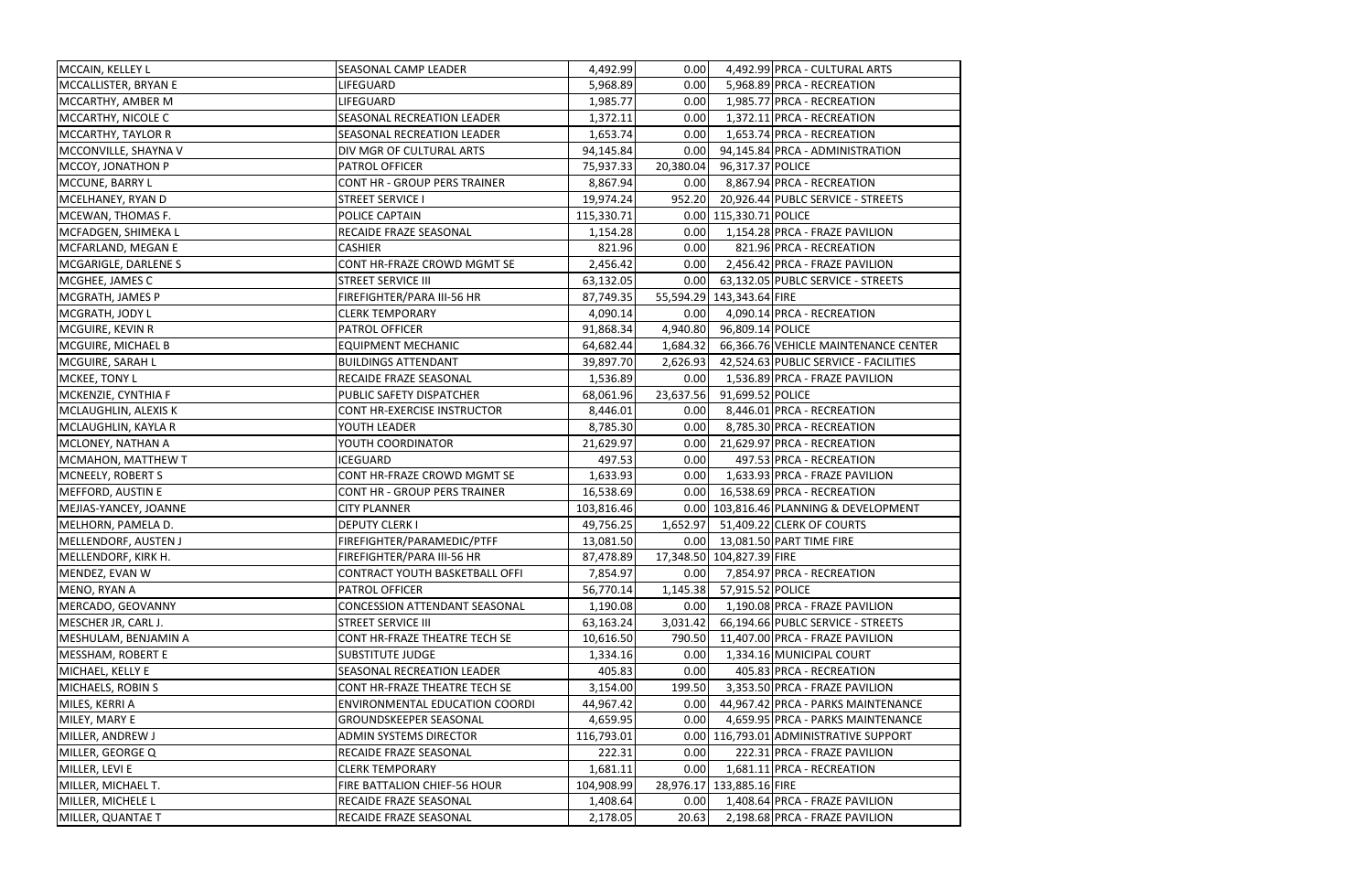| MILLER, ROBERT J       | <b>STREET SERVICE II</b>             | 47,474.33  |           |                             | 3,917.06 51,391.39 PUBLC SERVICE - STREETS |
|------------------------|--------------------------------------|------------|-----------|-----------------------------|--------------------------------------------|
| MILLER, SCOTT T        | CONT HR-FRAZE CROWD MGMT SE          | 1,482.01   | 0.00      |                             | 1,482.01 PRCA - FRAZE PAVILION             |
| MILLER, STEVEN A       | CONT HR-FRAZE CROWD MGMT SE          | 1,442.27   | 0.00      |                             | 1,442.27 PRCA - FRAZE PAVILION             |
| MILLER, WENDY S        | PATROL OFFICER                       | 90,710.02  | 3,919.79  | 94,629.81 POLICE            |                                            |
| MILLIGAN, LOIS A.      | CONT HR-SENIOR CENTER EXERCISE       | 3,863.53   | 0.00      |                             | 3,863.53 PRCA - RECREATION                 |
| MILLS, SARA E          | HUMAN RESOURCE DIRECTOR              | 130,243.50 |           |                             | 0.00 130,243.50 HUMAN RESOURCES            |
| MINGL, MICHAEL A       | FIREFIGHTER/PTFF                     | 9,120.96   | 0.00      |                             | 9,120.96 PART TIME FIRE                    |
| MINNIX, CAITLIN M      | CONT HR-FRAZE TEAM LEADERS SE        | 4,213.25   | 0.00      |                             | 4,213.25 PRCA - FRAZE PAVILION             |
| MITCHELL, BARBARA A    | CONCESSION ATTENDANT SEASONAL        | 1,975.06   | 0.00      |                             | 1,975.06 PRCA - FRAZE PAVILION             |
| MITCHELL, NATHAN H     | SEASONAL RECREATION LEADER           | 2,013.91   | 0.00      |                             | 2,013.91 PRCA - RECREATION                 |
| MITTELSTADT, MELANIE H | <b>CONCESSION ATTENDANT SEASONAL</b> | 1,353.05   | 0.00      |                             | 1,353.05 PRCA - FRAZE PAVILION             |
| MOFFITT, JESSICA A     | <b>RECREATION AIDE</b>               | 12,993.81  | 0.00      |                             | 12,993.81 PRCA - RECREATION                |
| MOODY, RACHEL E        | <b>CASHIER</b>                       | 1,425.27   | 0.00      |                             | 1,425.27 PRCA - RECREATION                 |
| MOORE III, JOHN R      | FIRE SERVICE SPECIALIST              | 63,661.02  | 121.48    | 63,782.50 FIRE              |                                            |
| MOORE JR, JOHN T       | CONT HR-FRAZE CROWD MGMT SE          | 2,495.99   | 0.00      |                             | 2,495.99 PRCA - FRAZE PAVILION             |
| MOORE, CRAIG A.        | POLICE LIEUTENANT                    | 108,408.72 |           | 9,051.78 117,460.50 POLICE  |                                            |
| MOORE, ERIC C          | CONT HR-FRAZE THEATRE TECH SE        | 2,983.00   | 9.50      |                             | 2,992.50 PRCA - FRAZE PAVILION             |
| MOORE, GREGORY R.      | STREET MAINTENANCE MANAGER           | 94,804.93  | 0.00      |                             | 94,804.93 PUBLC SERVICE - STREETS          |
| MOORE, HOLLY D.        | <b>CLERK - REG. PART TIME</b>        | 20,112.44  | 0.00      |                             | 20,112.44 PRCA - RECREATION                |
| MOORE, MARTHA G.       | CONT HR-SENIOR CENTER EXERCISE       | 6,302.73   | 0.00      |                             | 6,302.73 PRCA - RECREATION                 |
| MOORE, ROBYN           | CONT HR-EXERCISE INSTRUCTOR          | 2,226.70   | 0.00      |                             | 2,226.70 PRCA - RECREATION                 |
| MOORE, SARAH T         | <b>CASHIER</b>                       | 919.76     | 0.00      |                             | 919.76 PRCA - RECREATION                   |
| MOORE, SUSAN M         | COURT REPORTER/CO-ADMIN. COMP        | 70,065.55  | 0.00      |                             | 70,065.55 MUNICIPAL COURT                  |
| MORAITES, MICHELLE A   | FINANCE TECHNICIAN II                | 30,475.14  | 0.00      | 30,475.14 FINANCE           |                                            |
| MORAN, EILEEN C        | CONT HR-EXERCISE INSTRUCTOR          | 1,925.10   | 0.00      |                             | 1,925.10 PRCA - RECREATION                 |
| MORAN, MACLEARY R      | SEASONAL RECREATION LEADER           | 1,549.49   | 0.00      |                             | 1,549.49 PRCA - RECREATION                 |
| MORGAN, JOAN M         | RECAIDE FRAZE SEASONAL               | 1,851.11   | 0.00      |                             | 1,851.11 PRCA - FRAZE PAVILION             |
| MORGAN, MATTHEW L      | PATROL OFFICER                       | 91,776.48  | 4,931.08  | 96,707.56 POLICE            |                                            |
| MORGAN, SHAWN A        | <b>FIRE CAPTAIN</b>                  | 88,438.04  |           | 23,690.39 112,128.43 FIRE   |                                            |
| MORGAN, TRICIA L       | <b>CONT HR - PERSONAL TRAINER</b>    | 8,766.34   | 0.00      |                             | 8,766.34 PRCA - RECREATION                 |
| MORR, MICHAEL D        | RECAIDE FRAZE SEASONAL               | 1,396.35   | 0.00      |                             | 1,396.35 PRCA - FRAZE PAVILION             |
| MORRIS, JENNIFER N     | <b>FACILITY COORDINATOR FT</b>       | 2,430.32   | 0.00      |                             | 2,430.32 PRCA - CULTURAL ARTS              |
| MORRIS, PETER J        | JAILER - PT                          | 23,135.39  | 0.00      | 23,135.39 POLICE            |                                            |
| MORSE, SHERRY L        | SECRETARY I - UNCLASS                | 54,172.92  | 116.32    |                             | 54,289.24 PLANNING & DEVELOPMENT           |
| MORSE, VONDA K         | PUBLIC SAFETY DISPATCHER             | 66,546.86  | 10,741.82 | 77,288.68 POLICE            |                                            |
| MOWERY, KAREN E.       | CONT HR-ICE PRO PRIVATE LESSON       | 4,344.02   | 0.00      |                             | 4,344.02 PRCA - RECREATION                 |
| MULLINS, GARY L.       | TRAFFIC CONTROL III                  | 65,977.63  |           |                             | 31.80 66,009.43 PUBLC SERVICE - STREETS    |
| MURCHLAND, HOLLY E.    | POLICE LIEUTENANT                    | 108,771.12 |           | 16,202.80 124,973.92 POLICE |                                            |
| MURPHY, KATHRYN L      | <b>CASHIER</b>                       | 470.79     | 0.00      |                             | 470.79 PRCA - RECREATION                   |
| MURRAY, J. CHRIS       | PATROL OFFICER                       | 89,827.48  |           | 10,578.59 100,406.07 POLICE |                                            |
| MURRAY, MELISSA A.     | PUBLIC SAFETY DISPATCHER             | 24,566.74  | 330.99    | 24,897.73 POLICE            |                                            |
| MYERS, DONNA A         | <b>DEPUTY CLERK I</b>                | 54,315.24  | 0.00      |                             | 54,315.24 CLERK OF COURTS                  |
| <b>MYERS, THOMAS E</b> | <b>CROSSING GUARD</b>                | 2,560.40   | 0.00      |                             | 2,560.40 ENGINEERING                       |
| NACHBAUER, LESLIE A.   | CONT HR-ICE PRO PRIVATE LESSON       | 3,310.00   | 0.00      |                             | 3,310.00 PRCA - RECREATION                 |
| NADEAU, KELLY L        | CONT HR-EXERCISE INSTRUCTOR          | 8,342.74   | 0.00      |                             | 8,342.74 PRCA - RECREATION                 |
| NAGUY, RACHEL          | SEASONAL CAMP LEADER                 | 71.58      | 0.00      |                             | 71.58 PRCA - PARKS MAINTENANCE             |
| NANDRASY, MORGAN L     | YOUTH LEADER SEASONAL                | 4,200.46   | 0.00      |                             | 4,200.46 PRCA - RECREATION                 |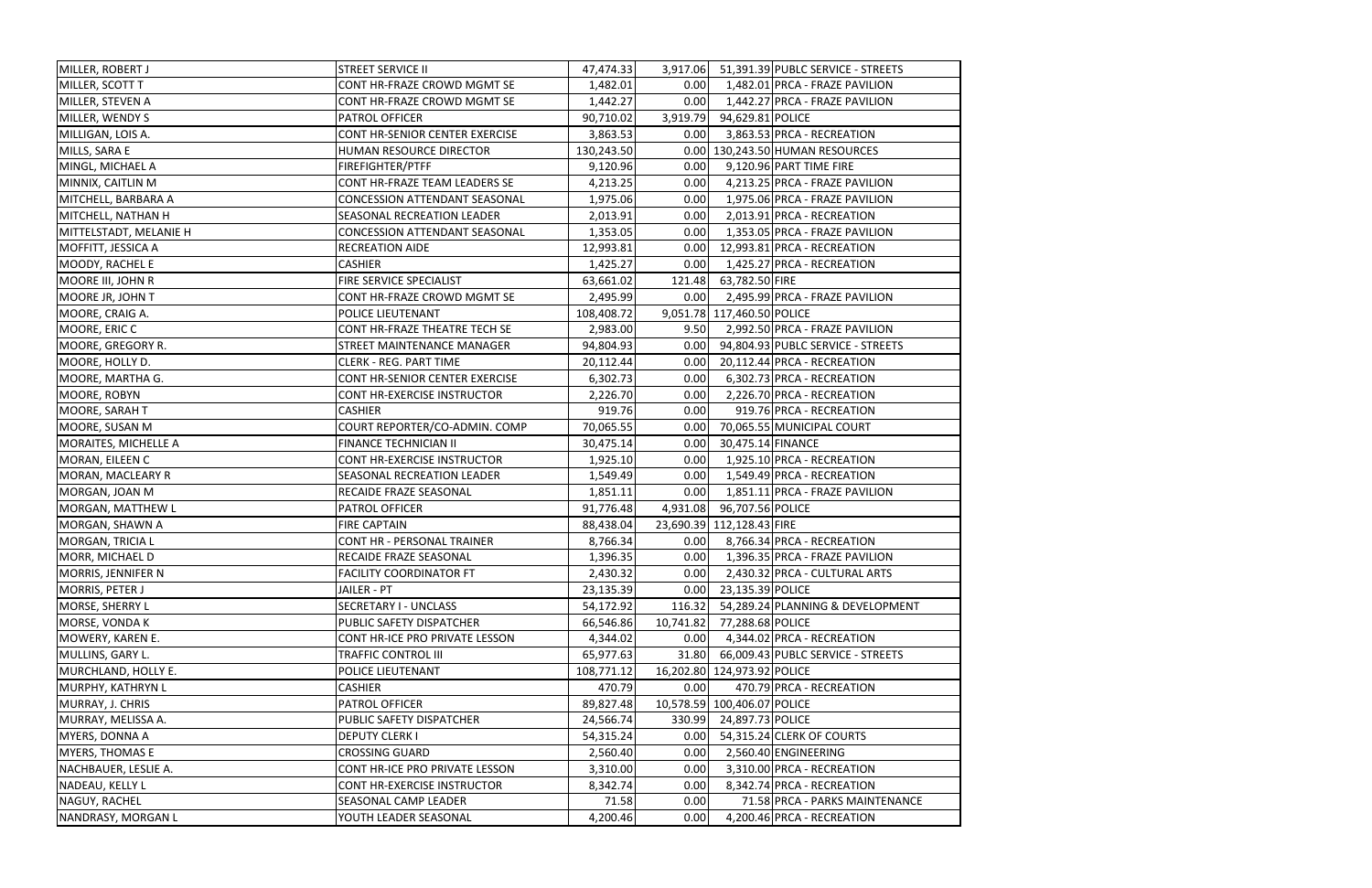| NASER JR, THOMAS M          | <b>STREET SERVICE I</b>               | 38,438.01  | 2,319.67  |                           | 40,757.68 PUBLC SERVICE - STREETS  |
|-----------------------------|---------------------------------------|------------|-----------|---------------------------|------------------------------------|
| NEVIUS, KARIN F             | <b>FITNESS COORDINATOR</b>            | 39,553.93  | 0.00      |                           | 39,553.93 PRCA - RECREATION        |
| NEWBERRY, F. JAY            | <b>SUBSTITUTE JUDGE</b>               | 5,077.22   | 0.00      |                           | 5,077.22 MUNICIPAL COURT           |
| NICKLES, CHARLES T          | <b>GYM ATTENDANT</b>                  | 1,630.83   | 0.00      |                           | 1,630.83 PRCA - RECREATION         |
| NISCHWITZ, BLAKE G          | RECAIDE FRAZE SEASONAL                | 1,720.19   | 0.00      |                           | 1,720.19 PRCA - FRAZE PAVILION     |
| NISONGER-DRUCK, NICOLE D    | CONT HR-FRAZE THEATRE TECH SE         | 3,314.25   | 202.50    |                           | 3,516.75 PRCA - FRAZE PAVILION     |
| NISWONGER, ZACHARY J        | RECAIDE FRAZE SEASONAL                | 1,167.41   | 0.00      |                           | 1,167.41 PRCA - FRAZE PAVILION     |
| <b>NOEL, STEPHANIE L</b>    | <b>CLERK OR AIDE II</b>               | 27,011.18  | 0.00      |                           | 27,011.18 PRCA - PARKS MAINTENANCE |
| NORTHRUP, CHRISTINA M       | CONT HR-FRAZE THEATRE TECH SE         | 4,085.00   | 0.00      |                           | 4,085.00 PRCA - FRAZE PAVILION     |
| NOVAK, CHRISTOPHER R        | RECAIDE FRAZE SEASONAL                | 1,254.02   | 0.00      |                           | 1,254.02 PRCA - FRAZE PAVILION     |
| OBRYAN, JASON E             | TR SIGNAL TECHNICIAN                  | 68,037.82  | 9,011.91  |                           | 77,049.73 ENGINEERING              |
| O'CONNELL, KELLY M.         | <b>BUDGET MANAGER</b>                 | 103,209.49 |           | 0.00 103,209.49 FINANCE   |                                    |
| O'CONNOR, NICHOLAS A.       | FIREFIGHTER/PARA II-56 HR             | 72,814.75  | 16,114.90 | 88,929.65 FIRE            |                                    |
| O'HARA, SHARON A            | <b>CONCESSION ATTENDANT SEASONAL</b>  | 606.38     | 0.00      |                           | 606.38 PRCA - FRAZE PAVILION       |
| <b>OMALLEY, SARAH A</b>     | <b>RECREATION AIDE</b>                | 7,619.89   | 0.00      |                           | 7,619.89 PRCA - RECREATION         |
| O'NEAL, JANET L             | <b>CLERK - REG. PART TIME</b>         | 25,599.14  | 0.00      |                           | 25,599.14 PRCA - RECREATION        |
| ORF, CHRIS M                | RECAIDE FRAZE SEASONAL                | 37.13      | 0.00      |                           | 37.13 PRCA - FRAZE PAVILION        |
| ORLOWSKI, TYLAR T           | <b>CONCESSION SPECIALIST</b>          | 3,263.22   | 0.00      |                           | 3,263.22 PRCA - RECREATION         |
| ORR, MICHAEL T              | <b>GROUNDSKEEPER SEASONAL</b>         | 5,016.29   | 0.00      |                           | 5,016.29 PRCA - PARKS MAINTENANCE  |
| ORR, WILLIAM K.             | <b>PARKS SERVICE III</b>              | 65,977.63  | 2,272.65  |                           | 68,250.28 PRCA - PARKS MAINTENANCE |
| O'RYAN, EARL E              | CONT HR-FRAZE THEATRE TECH SE         | 8,228.00   | 697.00    |                           | 8,925.00 PRCA - FRAZE PAVILION     |
| ORZECHOWSKI, MARRISA L      | RECAIDE FRAZE SEASONAL                | 1,035.39   | 0.00      |                           | 1,035.39 PRCA - FRAZE PAVILION     |
| <b>OSWALT, VALERIE A</b>    | PUBLIC SAFETY DISPATCHER              | 67,721.94  | 25,466.30 | 93,188.24 POLICE          |                                    |
| OTT, BONITA J               | <b>CONT HR-ICE SKATING INSTRUCTOR</b> | 572.07     | 0.00      |                           | 572.07 PRCA - RECREATION           |
| OWINGS, JONATHAN P          | CONT HR-FRAZE THEATRE TECH SE         | 1,748.00   | 0.00      |                           | 1,748.00 PRCA - FRAZE PAVILION     |
| PAHL, MELISSA A             | CONT HR-FRAZE CROWD MGMT SE           | 1,306.68   | 0.00      |                           | 1,306.68 PRCA - FRAZE PAVILION     |
| PALMER, NORMA J             | <b>DEPUTY CLERK I</b>                 | 52,196.73  | 0.00      |                           | 52,196.73 CLERK OF COURTS          |
| PANFILE, WANDA L            | RECAIDE FRAZE SEASONAL                | 1,504.83   | 0.00      |                           | 1,504.83 PRCA - FRAZE PAVILION     |
| PANSTINGEL, DOUGLAS H       | FIRE CAPTAIN - UNION 56 HOUR          | 97,968.75  |           | 25,795.09 123,763.84 FIRE |                                    |
| PAQUETTE, GREGORY M         | <b>CONTRACT FENCING INSTRUCTOR</b>    | 702.00     | 0.00      |                           | 702.00 PRCA - RECREATION           |
| <b>PARENT, KIMBERLY R</b>   | CONTRACT PEE WEE OFFICIATING          | 2,543.19   | 0.00      |                           | 2,543.19 PRCA - RECREATION         |
| PARKER JR, DAVID B.         | FIREFIGHTER/PARA III-56 HR            | 87,423.46  |           | 17,882.90 105,306.36 FIRE |                                    |
| PARKER, ERICA E             | <b>CROSSING GUARD</b>                 | 7,700.60   | 0.00      |                           | 7,700.60 ENGINEERING               |
| PARKER, KENT L              | CONT HR-FRAZE TEAM LEADERS SE         | 3,839.50   | 0.00      |                           | 3,839.50 PRCA - FRAZE PAVILION     |
| PARKS, BRIAN R              | RECAIDE FRAZE SEASONAL                | 55.69      | 0.00      |                           | 55.69 PRCA - FRAZE PAVILION        |
| PARSONS IV, BENJAMIN R      | FITNESS SPECIALIST                    | 19,718.90  | 0.00      |                           | 19,718.90 PRCA - RECREATION        |
| PARSONS, MELISSA F          | <b>CROSSING GUARD</b>                 | 8,002.92   | 0.00      |                           | 8,002.92 ENGINEERING               |
| PASQUALONE, MARGARET A      | <b>ASSISTANT LAW DIRECTOR</b>         | 96,997.88  | 0.00      | 96,997.88 LAW             |                                    |
| <b>PATRICK, LINDSEY A</b>   | HUMAN RESOURCE TECHNICIAN             | 58,093.94  | 0.00      |                           | 58,093.94 HUMAN RESOURCES          |
| PATTEE, TIMOTHY LUCAS       | FIREFIGHTER/PTFF                      | 19,764.52  | 0.00      |                           | 19,764.52 PART TIME FIRE           |
| PATTERSON, DONALD E         | <b>MAYOR</b>                          | 12,000.04  | 0.00      |                           | 12,000.04 MAYOR & COUNCIL          |
| PATTERSON, MORGAN L         | RECAIDE FRAZE SEASONAL                | 2,448.26   | 0.00      |                           | 2,448.26 PRCA - FRAZE PAVILION     |
| <b>PATTERSON, STANLEY C</b> | CONTRACT YOUTH BASKETBALL OFFI        | 1,386.00   | 0.00      |                           | 1,386.00 PRCA - RECREATION         |
| PATTON, ANEMINEE M          | <b>BABYSITTER</b>                     | 380.70     | 0.00      |                           | 380.70 PRCA - RECREATION           |
| PATTON, SOLOMON D           | ASST. ARENA COORDINATOR               | 1,882.97   | 0.00      |                           | 1,882.97 PRCA - RECREATION         |
| PATTY, MARY JEAN            | PUBLIC SAFETY DISPATCHER              | 36,391.03  | 780.78    | 37,171.81 POLICE          |                                    |
| <b>PAULICK, TRENT W</b>     | CONCESSION ATTENDANT SEASONAL         | 2,371.92   | 0.00      |                           | 2,371.92 PRCA - FRAZE PAVILION     |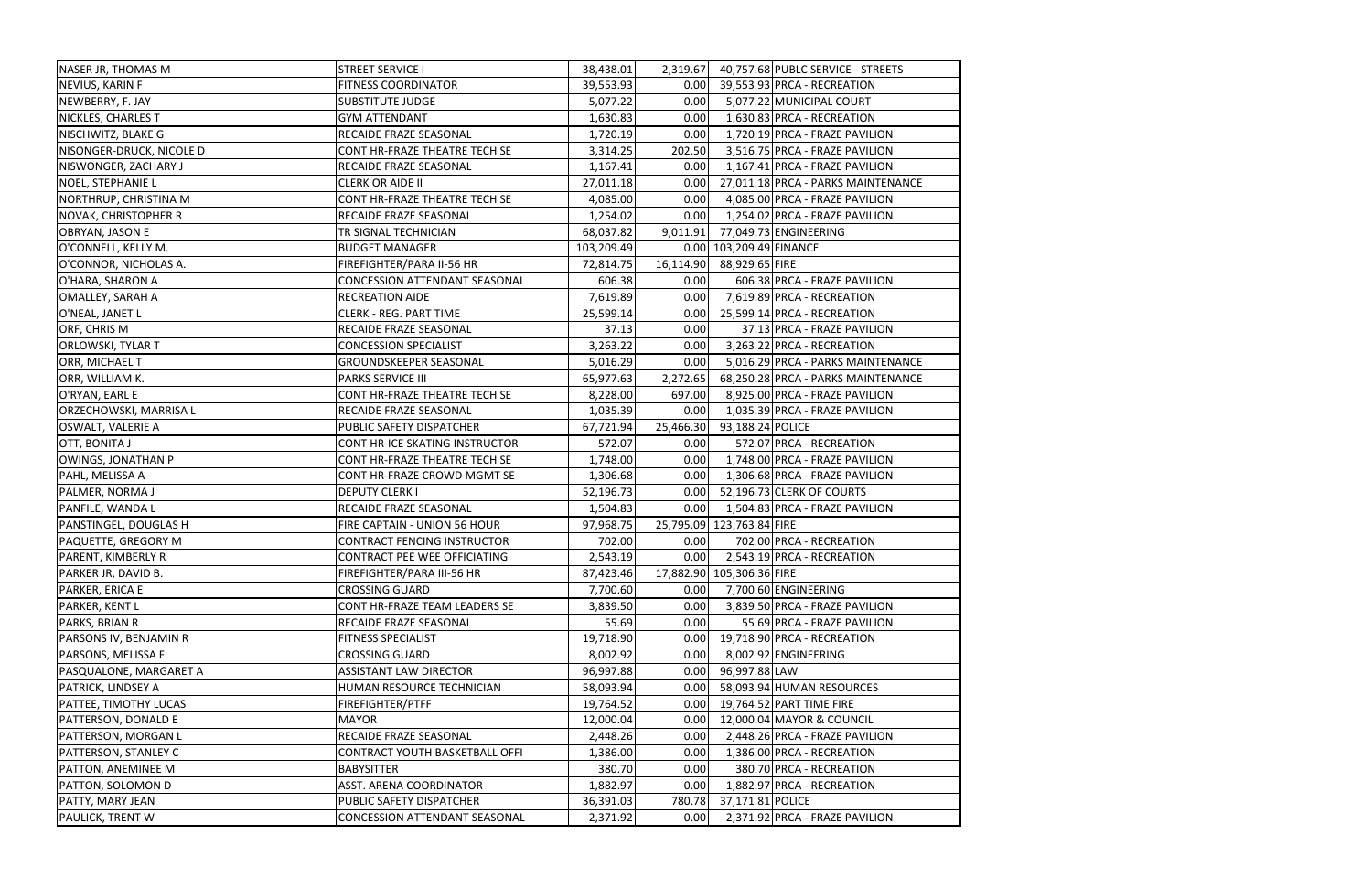| PAULIN, CARL L.                 | PATROL OFFICER                 | 72,471.69  | 15,045.61 | 87,517.30 POLICE                               |
|---------------------------------|--------------------------------|------------|-----------|------------------------------------------------|
| PEDEN, WANDA L                  | CONT HR-FRAZE CROWD MANAGEMENT | 4,812.89   | 0.00      | 4,812.89 PRCA - FRAZE PAVILION                 |
| PENCE, ELI M                    | YOUTH LEADER SEASONAL          | 3,629.66   | 0.00      | 3,629.66 PRCA - RECREATION                     |
| PENCE, SYDNEY W                 | YOUTH LEADER SEASONAL          | 1,990.12   | 0.00      | 1,990.12 PRCA - RECREATION                     |
| PENN III, CEPHAS B.             | <b>STREET SERVICE III</b>      | 63,199.17  | 5,649.92  | 68,849.09 PUBLC SERVICE - STREETS              |
| PENNELL, BRIAN M.               | <b>PARKS SERVICE I</b>         | 47,660.02  | 562.86    | 48,222.88 PRCA - PARKS MAINTENANCE             |
| PENNOCK, EVAN T                 | <b>GYM ATTENDANT</b>           | 2,403.33   | 0.00      | 2,403.33 PRCA - RECREATION                     |
| PENTHENY, NICOLE K              | REC. AIDE-FRAZE                | 1,547.62   | 0.00      | 1,547.62 PRCA - FRAZE PAVILION                 |
| PEOPLES, LESLIE A               | <b>CROSSING GUARD</b>          | 3,713.56   | 0.00      | 3,713.56 ENGINEERING                           |
| PERKINS, ANDRIA                 | COMMUNITY DEV PROGRAM COORD. R | 52,255.24  | 0.00      | 52,255.24 PLANNING & DEVELOPMENT               |
| PERKINS, CHRISTINE M            | RECAIDE FRAZE SEASONAL         | 1,810.93   | 0.00      | 1,810.93 PRCA - FRAZE PAVILION                 |
| PERKINS, JEFFERY A.             | POLICE SERGEANT                | 100,046.71 |           | 7,081.09 107,127.80 POLICE                     |
| PERKINS, SCOTT E.               | FIREFIGHTER/PARA III-56 HR     | 87,564.62  |           | 36,911.51 124,476.13 FIRE                      |
| PERRY, STAN A.                  | <b>BUILDINGS ATTENDANT</b>     | 46,055.87  |           | 2,378.56 48,434.43 PUBLIC SERVICE - FACILITIES |
| PERSONS, ANTONIO D              | <b>STREET SERVICE II</b>       | 46,228.80  | 250.99    | 46,479.79 PUBLC SERVICE - STREETS              |
| PETERS, ANTHONY M               | CONT HR-FRAZE CROWD MGMT SE    | 2,241.84   | 0.00      | 2,241.84 PRCA - FRAZE PAVILION                 |
| <b>PETERS, KATHERINE J</b>      | CONT HR-ICE PRO PRIVATE LESSON | 262.10     | 0.00      | 262.10 PRCA - RECREATION                       |
| PETERS, WILLIAM M               | YOUTH LEADER                   | 5,711.35   | 0.00      | 5,711.35 PRCA - RECREATION                     |
| PETRATIS, ANNE M.               | <b>SWIM INSTRUCTOR</b>         | 2,866.53   | 0.00      | 2,866.53 PRCA - RECREATION                     |
| PETRY, JUDY K                   | RECAIDE FRAZE SEASONAL         | 385.72     | 0.00      | 385.72 PRCA - FRAZE PAVILION                   |
| PFEIFER, JOHN P                 | FIREFIGHTER/PARA III-56 HR     | 87,415.09  |           | 18,970.55 106,385.64 FIRE                      |
| PHILLIPS, DANIEL H.             | STREET MAINTENANCE SUPERVISOR  | 73,755.20  | 0.00      | 73,755.20 PUBLC SERVICE - STREETS              |
| PICKREL, JOHN S                 | <b>SUBSTITUTE JUDGE</b>        | 370.60     | 0.00      | 370.60 MUNICIPAL COURT                         |
| PIERCE, MEGAN K                 | SEASONAL CAMP LEADER           | 2,895.61   | 0.00      | 2,895.61 PRCA - CULTURAL ARTS                  |
| PILLER, RACHEL H                | YOUTH LEADER                   | 8,814.58   | 0.00      | 8,814.58 PRCA - RECREATION                     |
| PITTL, BONNIE K.                | <b>VOLUNTEER ADMINISTRATOR</b> | 39,460.97  | 0.00      | 39,460.97 VOLUNTEER SERVICES                   |
| PITTMAN, MICHAEL E.             | CONT HR-ADULT CLASSES          | 301.70     | 0.00      | 301.70 PRCA - PARKS MAINTENANCE                |
| PITTMAN, VICKY L.               | <b>CLERK - REG. PART TIME</b>  | 26,474.27  | 0.00      | 26,474.27 PRCA - RECREATION                    |
| <b>POHL, KURT B</b>             | GROUNDSKEEPER SEASONAL         | 1,237.34   | 0.00      | 1,237.34 PRCA - PARKS MAINTENANCE              |
| POHL, MATTHEW B.                | <b>STREET SERVICE III</b>      | 63,132.02  | 6,672.60  | 69,804.62 PUBLC SERVICE - STREETS              |
| POHLMANN, JOSEF N               | SEASONAL RECREATION LEADER     | 1,988.34   | 0.00      | 1,988.34 PRCA - RECREATION                     |
| POJAR, DANIEL P                 | FIREFIGHTER/PARAMEDIC/PTFF     | 1,838.70   | 0.00      | 1,838.70 PART TIME FIRE                        |
| <b>POOLE, FREDERICK MICHAEL</b> | <b>DEPUTY BAILIFF-SUB</b>      | 2,274.33   | 0.00      | 2,274.33 MUNICIPAL COURT                       |
| POPP, JEANENE R                 | CONCESSION ATTENDANT SEASONAL  | 1,105.51   | 0.00      | 1,105.51 PRCA - FRAZE PAVILION                 |
| PORTWOOD, KAILEY M              | YOUTH LEADER                   | 4,435.60   | 0.00      | 4,435.60 PRCA - RECREATION                     |
| POST, ANDREW M                  | GROUNDSKEEPER SEASONAL         | 2,625.78   | 0.00      | 2,625.78 PRCA - PARKS MAINTENANCE              |
| POWELL, KAMERON A               | YOUTH LEADER SEASONAL          | 3,739.48   | 1.22      | 3,740.70 PRCA - RECREATION                     |
| POWERS, TERRANCE J              | CONT HR-FRAZE CROWD MGMT SE    | 1,611.08   | 0.00      | 1,611.08 PRCA - FRAZE PAVILION                 |
| PRIAULX, RYAN T                 | <b>BUILDINGS SERVICE II</b>    | 66,213.07  | 119.25    | 66,332.32 PUBLIC SERVICE - FACILITIES          |
| PRICE, CLINTON J                | POLICE SERGEANT                | 101,536.28 |           | 9,725.85 111,262.13 POLICE                     |
| PRIOR, JULIE A.                 | CONT HR-OVERNIGHTERS/AFTER PRO | 26,539.74  | 0.00      | 26,539.74 PRCA - RECREATION                    |
| PROTSMAN, CHRISTOPHER N         | CHIEF OF POLICE                | 128,548.07 |           | 0.00 128,548.07 POLICE                         |
| PURCELL, ERIC W                 | CONT HR-FRAZE CROWD MGMT SE    | 1,283.32   | 0.00      | 1,283.32 PRCA - FRAZE PAVILION                 |
| <b>PUTERBAUGH, JERRY L</b>      | <b>INSPECTOR</b>               | 75,685.42  | 0.00      | 75,685.42 PLANNING & DEVELOPMENT               |
| QUICK, MELODY J.                | <b>DEPUTY CLERK I</b>          | 50,826.78  | 0.00      | 50,826.78 CLERK OF COURTS                      |
| QUINN, JODI L.                  | CONT HR - WATER WORKOUT INSTRU | 8,056.98   | 0.00      | 8,056.98 PRCA - RECREATION                     |
| QUINN, MARGARET M               | <b>SUBSTITUTE JUDGE</b>        | 667.08     | 0.00      | 667.08 MUNICIPAL COURT                         |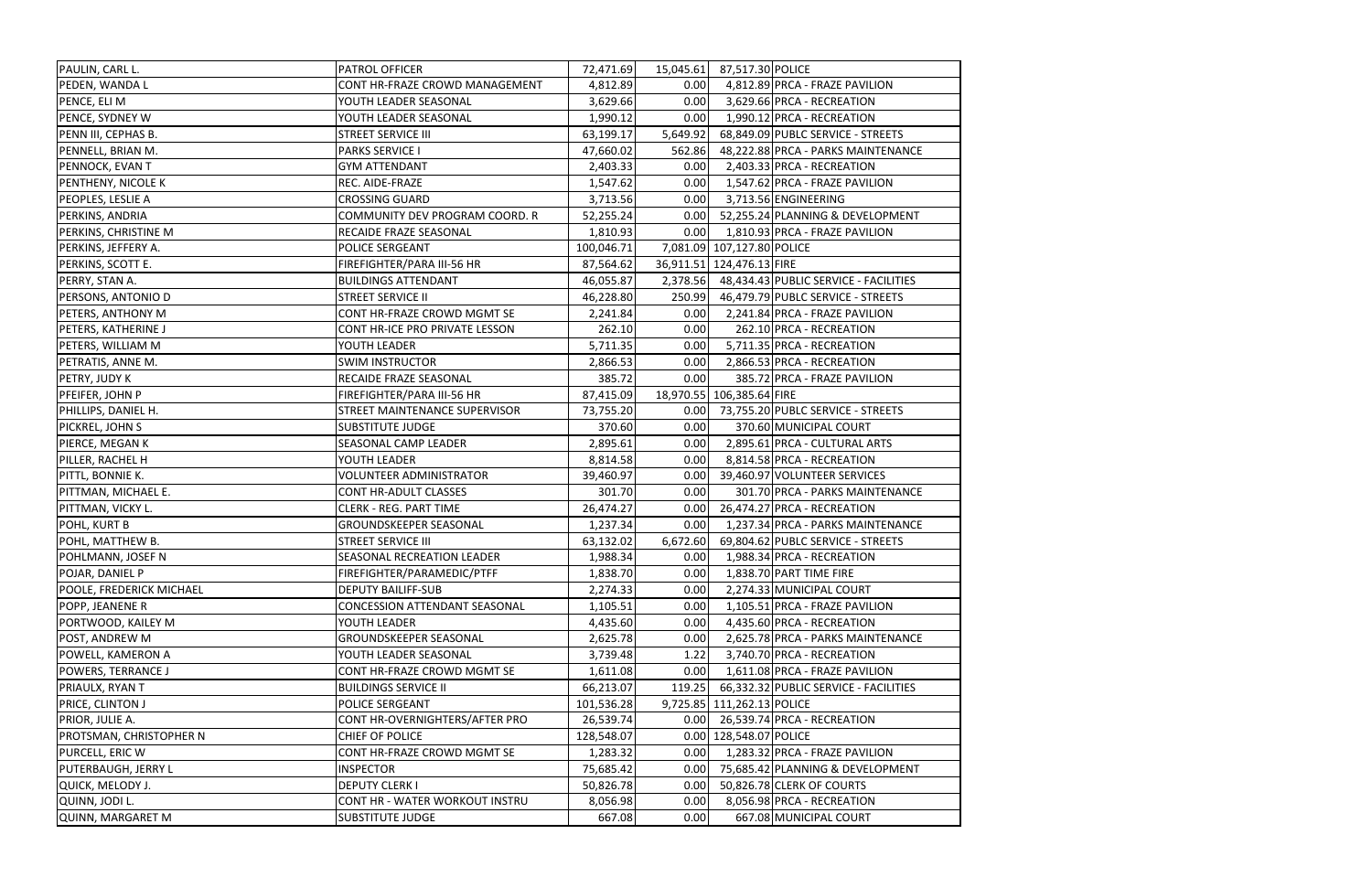| QUINTER, MICHELLE M          | RECAIDE FRAZE SEASONAL                | 1,881.03   | 0.00     | 1,881.03 PRCA - FRAZE PAVILION         |
|------------------------------|---------------------------------------|------------|----------|----------------------------------------|
| <b>RADERSTORF, SHERRI M</b>  | <b>CONT HR - WATER WORKOUT INSTRU</b> | 3,248.56   | 0.00     | 3,248.56 PRCA - RECREATION             |
| RAKER, TODD F                | <b>PARKS SERVICE III</b>              | 59,571.14  | 2,511.20 | 62,082.34 PRCA - PARKS MAINTENANCE     |
| RAMSEY, JEVIN E              | ADMINISTRATIVE AIDE ADMIN SYS         | 1,527.25   | 0.00     | 1,527.25 ADMINISTRATIVE SUPPORT        |
| RANDOLPH, MARY L.            | <b>VOLUNTEER ADMINISTRATOR</b>        | 62,152.77  | 0.00     | 62,152.77 VOLUNTEER SERVICES           |
| RASOR, MARC D                | SENIOR SAFETY SUPERVISOR              | 70,297.71  | 0.00     | 70,297.71 ENGINEERING                  |
| RAVER, DORIS P               | CONT HR-FRAZE CROWD MGMT SE           | 1,139.73   | 0.00     | 1,139.73 PRCA - FRAZE PAVILION         |
| <b>RAVER, NICHOLAS C</b>     | RECAIDE FRAZE SEASONAL                | 810.60     | 0.00     | 810.60 PRCA - FRAZE PAVILION           |
| <b>REDELBERGER, JOSEPH R</b> | RECAIDE FRAZE SEASONAL                | 2,597.13   | 0.00     | 2,597.13 PRCA - FRAZE PAVILION         |
| <b>REDNOUR, ELIZABETH A</b>  | <b>CONCESSION ATTENDANT SEASONAL</b>  | 1,672.74   | 0.00     | 1,672.74 PRCA - FRAZE PAVILION         |
| REED, MOLLY A                | SEASONAL CAMP LEADER                  | 45.25      | 0.00     | 45.25 PRCA - RECREATION                |
| <b>REED, STEVEN C.</b>       | FIREFIGHTER/PARA III-56 HR            | 87,434.25  |          | 18,003.28 105,437.53 FIRE              |
| <b>REED, THOMAS A</b>        | FIREFIGHTER/PARAMEDIC/PTFF            | 12,572.06  |          | 0.00 12,572.06 PART TIME FIRE          |
| <b>REEDER, CHELSEA C</b>     | RECAIDE FRAZE SEASONAL                | 917.01     | 0.00     | 917.01 PRCA - FRAZE PAVILION           |
| REENTS, TRISHA N             | <b>SECRETARY II</b>                   | 54,730.04  | 0.00     | 54,730.04 ENGINEERING                  |
| <b>REGER, SAMUEL T</b>       | YOUTH LEADER SEASONAL                 | 3,799.31   | 0.00     | 3,799.31 PRCA - RECREATION             |
| REIBLY, LISA A.              | CONT HR-ICE SKATING INSTRUCTOR        | 21,515.65  | 0.00     | 21,515.65 PRCA - RECREATION            |
| <b>REID, HEATHER L</b>       | CT ASSTNT FACILITY COORDINATOR        | 18,476.67  | 0.00     | 18,476.67 PRCA - CULTURAL ARTS         |
| <b>REIGLE, MICHAEL D</b>     | FIREFIGHTER/PARA III-56 HR            | 87,549.29  |          | 21,473.48 109,022.77 FIRE              |
| REINEKE, BENJAMIN C          | <b>KRC CONCESSION ATTENDANT</b>       | 393.77     | 0.00     | 393.77 PRCA - RECREATION               |
| REIST, DONNA M               | RECAIDE FRAZE SEASONAL                | 1,759.20   | 0.00     | 1,759.20 PRCA - FRAZE PAVILION         |
| RENNER, SCOTT J              | <b>FIREFIGHTER/PTFF</b>               | 2,478.84   | 0.00     | 2,478.84 PART TIME FIRE                |
| <b>REYNOLDS, JUSTIN P</b>    | GROUNDSKEEPER SEASONAL                | 4,310.22   | 0.00     | 4,310.22 PRCA - PARKS MAINTENANCE      |
| <b>RHOADES, DAVID M</b>      | RECAIDE FRAZE SEASONAL                | 134.07     | 0.00     | 134.07 PRCA - FRAZE PAVILION           |
| <b>RICE, JESTIN D</b>        | CONT HR-FRAZE THEATRE TECH SE         | 13,091.00  | 1,273.00 | 14,364.00 PRCA - FRAZE PAVILION        |
| RICHARDSON, JACOB R.         | <b>STREET SERVICE III</b>             | 64,136.69  | 5,569.39 | 69,706.08 PUBLC SERVICE - STREETS      |
| RICHARDSON, JALEN K. A.      | <b>FIREFIGHTER/PTFF</b>               | 4,038.53   | 0.00     | 4,038.53 PART TIME FIRE                |
| RICHARDSON, TERESA A.        | SECRETARY II - UNCLASS.               | 59,842.25  | 1,644.31 | 61,486.56 FIRE                         |
| RIDINGER, RON E.             | ASST. ARENA COORDINATOR               | 7,154.71   | 0.00     | 7,154.71 PRCA - RECREATION             |
| RIFNER, RYAN T               | SEASONAL RECREATION LEADER            | 1,400.67   | 0.00     | 1,400.67 PRCA - RECREATION             |
| RIGG, DEBORAH K.             | SECRETARY II - UNCLASS.               | 59,974.41  | 0.00     | 59,974.41 PUBLIC SERVICE - FACILITIES  |
| RIGG, JOSHUA D               | FIREFIGHTER/PARAMEDIC/PTFF            | 22,670.71  | 0.00     | 22,670.71 PART TIME FIRE               |
| <b>RILEY, GARRETT M</b>      | SEASONAL RECREATION LEADER            | 1,909.99   | 0.00     | 1,909.99 PRCA - RECREATION             |
| <b>RILEY, TREVOR K</b>       | ADMINISTRATIVE AIDE ADMIN SYS         | 2,331.60   | 0.00     | 2,331.60 INFORMATION SYSTEMS           |
| RINE, REBECCA M              | <b>CLERK OR AIDE II</b>               | 49,610.07  | 0.00     | 49,610.07 PRCA - PARKS MAINTENANCE     |
| RING, AMBER C                | CONT HR-FRAZE THEATRE TECH SE         | 7,904.00   | 589.00   | 8,493.00 PRCA - FRAZE PAVILION         |
| <b>RISNER, JUSTIN R</b>      | RECAIDE FRAZE SEASONAL                | 1,506.97   | 0.00     | 1,506.97 PRCA - FRAZE PAVILION         |
| RIVIELLO, ANGELA M.          | ARENA/AQUATICS MANAGER                | 77,340.17  | 0.00     | 77,340.17 PRCA - ADMINISTRATION        |
| <b>ROBBINS, MITCHELL J</b>   | <b>ASSISTANT FIRE CHIEF</b>           | 110,902.60 |          | 5,149.46 116,052.06 FIRE               |
| <b>ROBERTS, ALLIE E</b>      | YOUTH LEADER SEASONAL                 | 2,494.14   | 0.00     | 2,494.14 PRCA - RECREATION             |
| <b>ROBERTS, EMILY L</b>      | SEASONAL RECREATION LEADER            | 2,501.59   | 4.13     | 2,505.72 PRCA - RECREATION             |
| <b>ROBERTS, JARED M</b>      | GROUNDSKEEPER SEASONAL                | 2,990.49   | 0.00     | 2,990.49 PRCA - PARKS MAINTENANCE      |
| <b>ROBERTS, RONALD L</b>     | PATROL OFFICER                        | 15,002.94  | 0.00     | 15,002.94 POLICE                       |
| <b>ROBERTSON, MICHAEL E.</b> | <b>DEPUTY BAILIFF</b>                 | 64,426.09  | 0.00     | 64,426.09 MUNICIPAL COURT              |
| <b>ROBILLARD, THOMAS R</b>   | PLANNING & DEV. DIRECTOR              | 130,360.39 |          | 0.00 130,360.39 PLANNING & DEVELOPMENT |
| ROBINSON, ALEXANDER J        | <b>STREET SERVICE II</b>              | 45,255.00  | 1,686.74 | 46,941.74 PUBLC SERVICE - STREETS      |
| <b>ROBINSON, AMY M</b>       | CONT HR-SENIOR CENTER EXERCISE        | 5,157.39   | 0.00     | 5,157.39 PRCA - RECREATION             |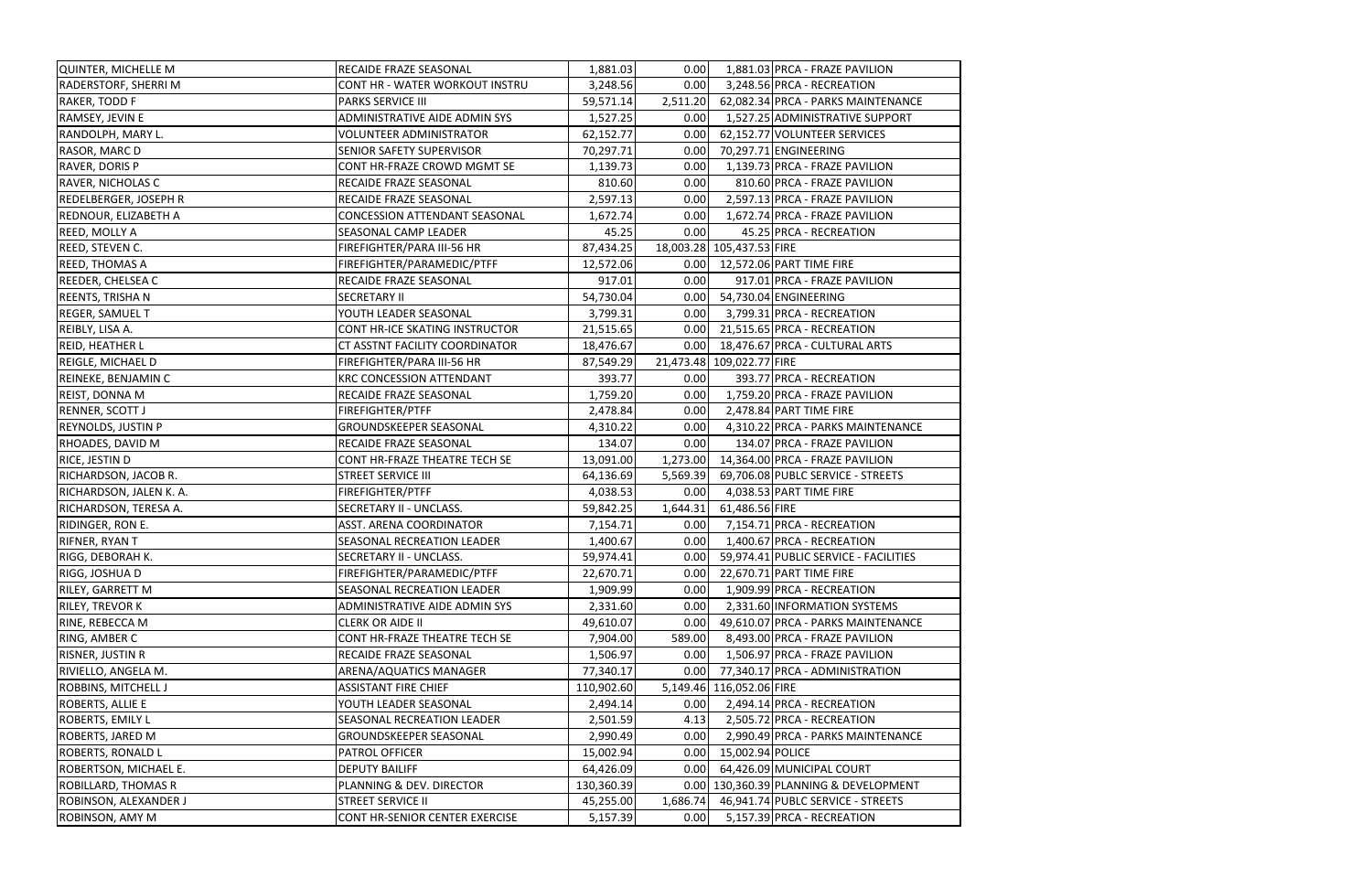| ROBINSON, BRIAN F           | PATROL OFFICER                    | 27,896.94  | 1,734.04  | 29,630.98 POLICE            |                                        |
|-----------------------------|-----------------------------------|------------|-----------|-----------------------------|----------------------------------------|
| ROBINSON, DARLENE L         | RECAIDE FRAZE SEASONAL            | 1,564.67   | 0.00      |                             | 1,564.67 PRCA - FRAZE PAVILION         |
| <b>ROBINSON, MICHELLE R</b> | <b>FINANCE TECHNICIAN I</b>       | 42,417.66  | 0.00      | 42,417.66 FINANCE           |                                        |
| <b>ROBINSON, ROBERT R</b>   | CONT HR-FRAZE CROWD MGMT SE       | 1,140.72   | 0.00      |                             | 1,140.72 PRCA - FRAZE PAVILION         |
| <b>RODRIGUEZ, LUCAS A</b>   | <b>GROUNDSKEEPER SEASONAL</b>     | 2,410.61   | 0.00      |                             | 2,410.61 PRCA - PARKS MAINTENANCE      |
| <b>ROECKNER, GARY L.</b>    | BUILDINGS MAINTENANCE MECHANIC    | 74,894.98  | 586.52    |                             | 75,481.50 PUBLIC SERVICE - FACILITIES  |
| <b>ROEPKEN JR, JAMES D</b>  | <b>COURT SECURITY OFFICER</b>     | 29,105.87  | 0.00      | 29,105.87 POLICE            |                                        |
| <b>ROEPKEN, DEBORAH S.</b>  | <b>CLERK - REG. PART TIME</b>     | 20,659.70  | 0.00      |                             | 20,659.70 PRCA - RECREATION            |
| ROHRER, AMELIA R            | SEASONAL CAMP LEADER              | 2,928.56   | 0.00      |                             | 2,928.56 PRCA - RECREATION             |
| <b>ROHRER, PATRICK P</b>    | CONT HR-FRAZE THEATRE TECH SE     | 2,234.50   | 10.25     |                             | 2,244.75 PRCA - FRAZE PAVILION         |
| ROLLER, DAVID P             | <b>CITY PLANNER</b>               | 103,607.03 |           |                             | 0.00 103,607.03 PLANNING & DEVELOPMENT |
| ROM, SONJA E.               | DIV MGR OF REC FACILITIES         | 94,881.74  | 0.00      |                             | 94,881.74 PRCA - ADMINISTRATION        |
| <b>ROMER, GREGORY C</b>     | YOUTH LEADER SEASONAL             | 2,735.74   | 0.00      |                             | 2,735.74 PRCA - RECREATION             |
| ROOT, DONALD D.             | PATROL OFFICER                    | 88,580.36  | 1,425.46  | 90,005.82 POLICE            |                                        |
| ROSE, JEFFREY P.            | FIREFIGHTER/PARA III-56 HR        | 30,529.09  | 611.79    | 31,140.88 FIRE              |                                        |
| <b>ROSENGARTEN, JEAN D</b>  | RECAIDE FRAZE SEASONAL            | 1,421.12   | 0.00      |                             | 1,421.12 PRCA - FRAZE PAVILION         |
| <b>ROSHOLT, KAREN E</b>     | CONCESSION ATTENDANT SEASONAL     | 1,544.88   | 0.00      |                             | 1,544.88 PRCA - FRAZE PAVILION         |
| ROSS, STEPHEN P             | <b>FITNESS SPECIALIST</b>         | 5,576.12   | 0.00      |                             | 5,576.12 PRCA - RECREATION             |
| ROSS, THERESA M.            | CONT HR-EXERCISE INSTRUCTOR       | 8,747.96   | 0.00      |                             | 8,747.96 PRCA - RECREATION             |
| <b>ROTH, DAVID L</b>        | FIRE CAPTAIN - UNION 56 HOUR      | 95,914.20  |           | 55,102.16 151,016.36 FIRE   |                                        |
| ROWLAND, GARY D.            | PRIOR OFFICER FIRE LT/PTFF        | 323.04     | 0.00      |                             | 323.04 PART TIME FIRE                  |
| <b>ROY, WILLIAM R</b>       | CONT HR-FRAZE TEAM LEADERS        | 4,628.35   | 0.00      |                             | 4,628.35 PRCA - FRAZE PAVILION         |
| RUDE, AMELIA K              | SEASONAL RECREATION LEADER        | 3,174.35   | 0.00      |                             | 3,174.35 PRCA - RECREATION             |
| <b>RUPPERT, JEAN R</b>      | <b>ADMINISTRATIVE AIDE - KPD</b>  | 34,760.09  | 0.00      | 34,760.09 POLICE            |                                        |
| RUSSELL, EMILY A            | SEASONAL RECREATION LEADER        | 1,123.90   | 0.00      |                             | 1,123.90 PRCA - RECREATION             |
| RUSTAD, ERIC M.             | PATROL OFFICER                    | 89,611.81  |           | 14,330.59 103,942.40 POLICE |                                        |
| SACHER, CARLA M.            | PATROL OFFICER                    | 91,696.96  | 6,231.50  | 97,928.46 POLICE            |                                        |
| SAETTEL, BRIAN J            | <b>GROUNDSKEEPER SEASONAL</b>     | 1,481.46   | 0.00      |                             | 1,481.46 PRCA - PARKS MAINTENANCE      |
| <b>SAETTEL, STEVEN J</b>    | <b>BUILDINGS SERVICE II</b>       | 66,224.47  | 4,605.09  |                             | 70,829.56 PUBLIC SERVICE - FACILITIES  |
| SAGASSER, JOEL D            | FIREFIGHTER/PARA I                | 60,972.95  | 16,187.16 | 77,160.11 FIRE              |                                        |
| <b>SALDOFF, RANDEE G</b>    | CONT HR-EXERCISE INSTRUCTOR       | 3,084.28   | 0.00      |                             | 3,084.28 PRCA - RECREATION             |
| SALISBURY, ETHAN M          | <b>GROUNDSKEEPER SEASONAL</b>     | 3,343.69   | 0.00      |                             | 3,343.69 PRCA - PARKS MAINTENANCE      |
| <b>SALYERS, JOHNNY R</b>    | <b>BUILDINGS ATTENDANT</b>        | 41,906.65  | 2,371.41  |                             | 44,278.06 PUBLIC SERVICE - FACILITIES  |
| <b>SANDERS JR, LEROY M</b>  | POLICE SERGEANT                   | 100,945.92 |           | 26,577.88 127,523.80 POLICE |                                        |
| SANDERS, BRIAN M            | FIREFIGHTER/PARAMEDIC/PTFF        | 36,646.39  | 0.00      |                             | 36,646.39 PART TIME FIRE               |
| SANDERS, R. BARRY           | PARKS MANAGER                     | 85,724.85  | 0.00      |                             | 85,724.85 PRCA - PARKS MAINTENANCE     |
| SANDERS, SUE E              | <b>CROSSING GUARD</b>             | 6,058.68   | 0.00      |                             | 6,058.68 ENGINEERING                   |
| <b>SANFORD, KEVIN C</b>     | PATROL OFFICER                    | 89,784.44  |           | 13,568.10 103,352.54 POLICE |                                        |
| SANTOIANNI, PATRICIA A      | <b>CONT HR - PERSONAL TRAINER</b> | 918.36     | 0.00      |                             | 918.36 PRCA - RECREATION               |
| SAVINO, ADAM M              | PATROL OFFICER                    | 90,158.94  |           | 17,952.58 108,111.52 POLICE |                                        |
| SAVOIE, ALLISON M           | CONT HR-PRIVATE SWIM INSTRUCTO    | 10,114.08  | 0.00      |                             | 10,114.08 PRCA - RECREATION            |
| <b>SCANLON, DAVID A</b>     | CONT HR-FRAZE THEATRE TECH SE     | 2,322.00   | 0.00      |                             | 2,322.00 PRCA - FRAZE PAVILION         |
| <b>SCANLON, GARY</b>        | CONT HR-FRAZE THEATRE TECH SE     | 7,158.75   | 249.02    |                             | 7,407.77 PRCA - FRAZE PAVILION         |
| <b>SCHAFFER, JESSE R</b>    | <b>FIREFIGHTER/PTFF</b>           | 7,100.71   | 13.85     |                             | 7,114.56 PART TIME FIRE                |
| <b>SCHAIRBAUM, NICOLE E</b> | CONT HR-CROWD MGT/FRONT OF HSE    | 12,233.47  | 0.00      |                             | 12,233.47 PRCA - FRAZE PAVILION        |
| <b>SCHELL, JASON T</b>      | FINANCE TECHNICIAN II             | 17,208.00  | 340.62    | 17,548.62 FINANCE           |                                        |
| <b>SCHERER, RUSSELL L</b>   | CONTRACT JUDO & CADET INSTRUCT    | 8,303.00   | 0.00      |                             | 8,303.00 PRCA - RECREATION             |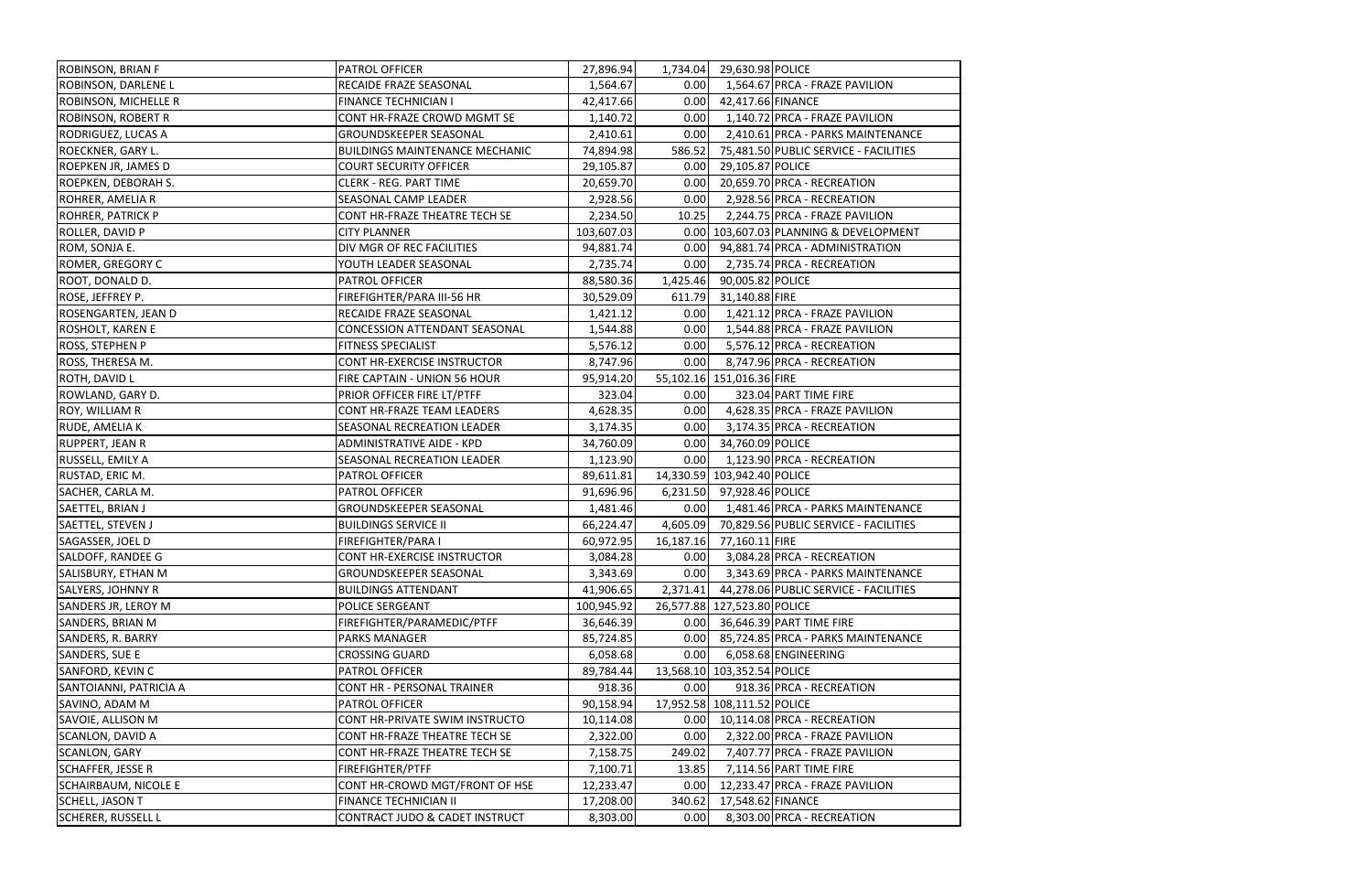| SCHLUB, GLENN F.               | FIREFIGHTER/PARA III-56 HR           | 73,044.94  |           | 30,076.49 103,121.43 FIRE             |
|--------------------------------|--------------------------------------|------------|-----------|---------------------------------------|
| SCHMIDT, ADAM G                | <b>CONCESSION SPECIALIST</b>         | 367.14     | 0.00      | 367.14 PRCA - RECREATION              |
| SCHMIDT, PAUL F                | <b>CONCESSION ATTENDANT SEASONAL</b> | 231.01     | 0.00      | 231.01 PRCA - FRAZE PAVILION          |
| SCHMITT, JACOB P               | GROUNDSKEEPER SEASONAL               | 1,077.93   | 0.00      | 1,077.93 PRCA - PARKS MAINTENANCE     |
| <b>SCHNECK, BRANDON J</b>      | <b>JAILER</b>                        | 61,277.39  | 17,740.48 | 79,017.87 POLICE                      |
| <b>SCHNEIDER, JAMES H</b>      | <b>GYM ATTENDANT</b>                 | 8,672.47   | 0.00      | 8,672.47 PRCA - RECREATION            |
| <b>SCHNIPKE, JOSHUA D</b>      | CONCESSION ATTENDANT SEASONAL        | 2,155.37   | 0.00      | 2,155.37 PRCA - FRAZE PAVILION        |
| <b>SCHOMBURG JR, GARY M</b>    | PATROL OFFICER                       | 90,145.04  |           | 13,695.08 103,840.12 POLICE           |
| SCHOMMER, KATHRYN A.           | SENIOR ADULT COORDINATOR             | 22,529.34  | 0.00      | 22,529.34 PRCA - RECREATION           |
| <b>SCHREEL, KRISTIN S</b>      | <b>CROSSING GUARD</b>                | 8,235.48   | 0.00      | 8,235.48 ENGINEERING                  |
| SCHRIMPF, AMY J                | <b>COUNCIL MEMBER</b>                | 7,999.94   | 0.00      | 7,999.94 MAYOR & COUNCIL              |
| <b>SCHROEDER, KENNETH M</b>    | <b>PATROL OFFICER</b>                | 76,730.64  | 6,084.77  | 82,815.41 POLICE                      |
| <b>SCHULTZ, MELISSA K</b>      | FINANCE TECHNICIAN II                | 56,826.71  | 0.00      | 56,826.71 FINANCE                     |
| SCHWABLE, TROY D.              | FIRE CAPTAIN - UNION 56 HOUR         | 103,017.31 |           | 35,234.08 138,251.39 FIRE             |
| SCHWARBERG, SCOTT J.           | CONT-ASSISTANT FINANCE DIRECTO       | 106,200.67 |           | 0.00 106,200.67 FINANCE               |
| SCHWARTZ, BRIAN M              | FIREFIGHTER/PARAMEDIC/PTFF           | 1,684.80   | 0.00      | $1,684.80$ PART TIME FIRE             |
| SCHWARTZ, DAN J.               | <b>STREET SERVICE III</b>            | 63,181.98  | 3,859.92  | 67,041.90 PUBLC SERVICE - STREETS     |
| SCHWARTZ, JAY A                | RECAIDE FRAZE SEASONAL               | 1,812.63   | 0.00      | 1,812.63 PRCA - FRAZE PAVILION        |
| <b>SCHWEIKHART, STACY WALL</b> | COMMUNITY INFORMATION MGR.           | 103,120.70 |           | 0.00 103,120.70 CITY MANAGER'S OFFICE |
| <b>SCHWEIZER, PETER J</b>      | <b>SWIM INSTRUCTOR</b>               | 117.60     | 0.00      | 117.60 PRCA - RECREATION              |
| SCHWIETERMAN, MARK W.          | <b>CITY MANAGER</b>                  | 191,342.33 |           | 0.00 191,342.33 CITY MANAGER'S OFFICE |
| <b>SCOTT, ROBERT L</b>         | <b>COUNCIL MEMBER</b>                | 8,174.06   | 0.00      | 8,174.06 MAYOR & COUNCIL              |
| SEBASTIAN, SUSAN N             | SEASONAL RECREATION LEADER           | 2,109.54   | 0.00      | 2,109.54 PRCA - RECREATION            |
| <b>SECREST, CONNOR J</b>       | <b>GROUNDSKEEPER SEASONAL</b>        | 3,415.68   | 0.00      | 3,415.68 PRCA - PARKS MAINTENANCE     |
| SEESE, RUSSELL M               | CONT HR-LIFEGUARD TRAINING           | 10,587.78  | 0.00      | 10,587.78 PRCA - RECREATION           |
| SEIFERT, MELISSA A             | <b>CLERK OR AIDE II</b>              | 42,243.40  | 0.00      | 42,243.40 PLANNING & DEVELOPMENT      |
| SEIPEL, BARBARA R              | <b>CONCESSION ATTENDANT SEASONAL</b> | 1,757.30   | 0.00      | 1,757.30 PRCA - FRAZE PAVILION        |
| SELBY, WHITTNEY P              | PUBLIC SAFETY DISPATCHER             | 42,409.25  | 4,658.87  | 47,068.12 POLICE                      |
| SELLARS, SHANNON M             | CONT HR-FRAZE THEATRE TECH SE        | 2,280.00   | 0.00      | 2,280.00 PRCA - FRAZE PAVILION        |
| SELLARS, THOMAS G              | CONT HR-FRAZE THEATRE TECH SE        | 494.00     | 0.00      | 494.00 PRCA - FRAZE PAVILION          |
| SHACKELFORD, MEA B             | <b>SEASONAL RECREATION LEADER</b>    | 1,655.70   | 0.00      | 1,655.70 PRCA - RECREATION            |
| SHAMBARGER, KELLY J            | REC. AIDE-FRAZE                      | 2,378.17   | 0.00      | 2,378.17 PRCA - FRAZE PAVILION        |
| <b>SHANK, MARK E</b>           | CONT HR-FRAZE CROWD MGMT SE          | 1,318.38   | 0.00      | 1,318.38 PRCA - FRAZE PAVILION        |
| SHARP, DAWN A                  | <b>CROSSING GUARD</b>                | 6,417.50   | 0.00      | 6,417.50 ENGINEERING                  |
| SHAW, RAYMOND W                | RECAIDE FRAZE SEASONAL               | 2,126.82   | 0.00      | 2,126.82 PRCA - FRAZE PAVILION        |
| <b>SHAWHAN, THOMAS S</b>       | CONT HR-FRAZE THEATRE TECH SE        | 14,499.50  | 1,410.00  | 15,909.50 PRCA - FRAZE PAVILION       |
| SHEESE, JODY                   | <b>VECHICLE MAINTENANCE CLERK</b>    | 28,434.60  | 0.00      | 28,434.60 VEHICLE MAINTENANCE CENTER  |
| SHEIDLER, LUKE D               | CONCESSION ATTENDANT SEASONAL        | 2,128.54   | 0.00      | 2,128.54 PRCA - FRAZE PAVILION        |
| SHERWOOD, MELISSA L            | CONT HR - WATER WORKOUT INSTRU       | 13,173.43  | 0.00      | 13,173.43 PRCA - RECREATION           |
| SHERWOOD, RACHEL E             | FRAZE PAVILION OPERATIONS MGR        | 74,721.65  | 0.00      | 74,721.65 PRCA - FRAZE PAVILION       |
| SHIVELY, TARA I                | <b>DEPUTY CLERK I</b>                | 55,439.73  | 329.31    | 55,769.04 CLERK OF COURTS             |
| SHORT, EMILY A                 | YOUTH LEADER SEASONAL                | 1,559.73   | 0.00      | 1,559.73 PRCA - RECREATION            |
| <b>SHORT, IAN R</b>            | <b>GROUNDSKEEPER SEASONAL</b>        | 2,013.06   | 0.00      | 2,013.06 PRCA - PARKS MAINTENANCE     |
| SHRIVER-KELCH, JESIKA MAY      | <b>PATROL OFFICER</b>                | 89,788.68  | 4,350.00  | 94,138.68 POLICE                      |
| <b>SHROUT, AMY E</b>           | CONT HR-FRAZE CROWD MGMT SE          | 1,203.84   | 0.00      | 1,203.84 PRCA - FRAZE PAVILION        |
| SIBILA, JONATHAN M             | <b>CONCESSION ATTENDANT SEASONAL</b> | 1,506.97   | 0.00      | 1,506.97 PRCA - FRAZE PAVILION        |
| SIDERS, CONSTANCE M.           | <b>CLERK - REG. PART TIME</b>        | 18,482.21  | 0.00      | 18,482.21 PRCA - RECREATION           |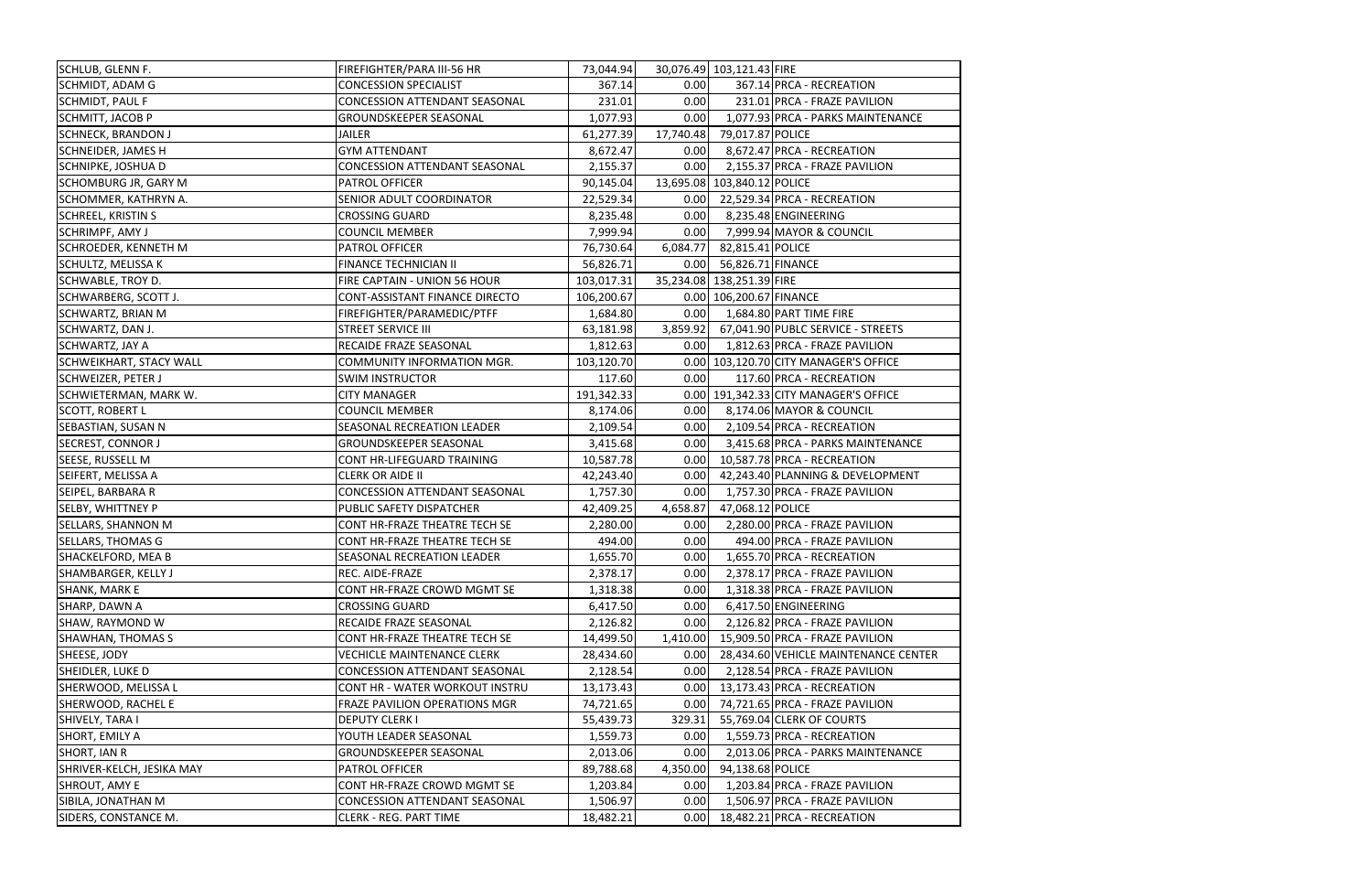| SIMONI, EDWARD A.          | <b>PATROL OFFICER</b>                | 89,994.56  |           | 13,650.94 103,645.50 POLICE |                                     |
|----------------------------|--------------------------------------|------------|-----------|-----------------------------|-------------------------------------|
| SINGLETON, JOSEPH L        | CONTRACT YOUTH BASKETBALL OFFI       | 440.00     | 0.00      |                             | 440.00 PRCA - RECREATION            |
| <b>SKIDMORE, CHARLES R</b> | <b>CLERK - REG. PART TIME</b>        | 18,279.01  | 0.00      |                             | 18,279.01 PRCA - RECREATION         |
| SKIDMORE, LORI A           | HUMAN RESOURCE TECHNICIAN            | 63,696.51  | 0.00      |                             | 63,696.51 HUMAN RESOURCES           |
| SLIEMERS, JOHN D           | <b>ASSISTANT CITY ENGINEER</b>       | 114,060.07 |           |                             | 0.00 114,060.07 ENGINEERING         |
| SLIVINSKI, WILLIAM A.      | JAILER - PT                          | 8,880.35   | 0.00      | 8,880.35 POLICE             |                                     |
| SMART, ROGER T.            | POLICE LIEUTENANT                    | 111,227.80 |           | 13,535.11 124,762.91 POLICE |                                     |
| SMITH, AMY J               | RECAIDE FRAZE SEASONAL               | 1,498.41   | 0.00      |                             | 1,498.41 PRCA - FRAZE PAVILION      |
| SMITH, AMY M               | GROUNDSKEEPER                        | 14,200.23  | 0.00      |                             | 14,200.23 PRCA - PARKS MAINTENANCE  |
| SMITH, BARBARA E           | RECAIDE FRAZE SEASONAL               | 1,750.64   | 0.00      |                             | 1,750.64 PRCA - FRAZE PAVILION      |
| SMITH, BOBBY H             | MAINT AIDE LEAF PICKUP - SEAS        | 1,971.37   | 108.60    |                             | 2,079.97 PUBLC SERVICE - STREETS    |
| SMITH, CHRISTOPHER A       | CONT HR-FRAZE CROWD MGMT SE          | 1,687.71   | 0.00      |                             | 1,687.71 PRCA - FRAZE PAVILION      |
| SMITH, CONSTANCE L         | CONCESSION ATTENDANT SEASONAL        | 818.85     | 0.00      |                             | 818.85 PRCA - FRAZE PAVILION        |
| SMITH, DAVID W             | MAINT AIDE LEAF PICKUP - SEAS        | 3,037.82   | 325.80    |                             | 3,363.62 PUBLC SERVICE - STREETS    |
| SMITH, ELYSIA M.           | SEASONAL RECREATION LEADER           | 255.79     | 0.00      |                             | 255.79 PRCA - RECREATION            |
| SMITH, JACOB W             | SEASONAL HYDRANT AIDE                | 1,995.66   | 0.00      | 1,995.66 FIRE               |                                     |
| SMITH, JANET S             | ADMINISTRATIVE DESIGNER              | 54,195.56  | 2,054.08  |                             | 56,249.64 ADMINISTRATIVE SUPPORT    |
| SMITH, JENNIFER A          | HUMAN RESOURCE MANAGER               | 88,953.02  | 0.00      |                             | 88,953.02 HUMAN RESOURCES           |
| SMITH, JERALD R            | <b>CLERK - REG. PART TIME</b>        | 15,727.52  | 0.00      |                             | 15,727.52 ADMINISTRATIVE SUPPORT    |
| SMITH, JOHN C              | <b>DEPUTY BAILIFF-SUB</b>            | 223.83     | 0.00      |                             | 223.83 MUNICIPAL COURT              |
| SMITH, KATIE M             | PRE-SCHOOL INSTRUCTOR                | 6,609.57   | 0.00      |                             | 6,609.57 PRCA - RECREATION          |
| SMITH, KEVIN B             | <b>CONCESSION ATTENDANT SEASONAL</b> | 1,635.23   | 0.00      |                             | 1,635.23 PRCA - FRAZE PAVILION      |
| SMITH, KIMBERLY J          | CONT HR-EXERCISE INSTRUCTOR          | 738.71     | 0.00      |                             | 738.71 PRCA - RECREATION            |
| SMITH, MARY E              | <b>BABYSITTER</b>                    | 3,177.26   | 0.00      |                             | 3,177.26 PRCA - RECREATION          |
| SMITH, ROBERT J.           | UNIFORMED DEPUTY BAILIFF             | 63,854.95  | 91.11     | 63,946.06 POLICE            |                                     |
| SMITH, TERI A              | CONT HR-FRAZE CROWD MGMT SE          | 2,885.00   | 0.00      |                             | 2,885.00 PRCA - FRAZE PAVILION      |
| SMITH, ZACHARY L           | LIFEGUARD                            | 1,635.74   | 0.00      |                             | 1,635.74 PRCA - RECREATION          |
| SMITHHART, JENNIFER E      | PATROL OFFICER                       | 89,551.29  | 0.00      | 89,551.29 POLICE            |                                     |
| SMITH-HUMPHREYS, MARDI E   | CONCESSION ATTENDANT SEASONAL        | 1,650.21   | 0.00      |                             | 1,650.21 PRCA - FRAZE PAVILION      |
| SNIVELY, JACOB R           | <b>CASHIER</b>                       | 6,563.69   | 0.00      |                             | 6,563.69 PRCA - RECREATION          |
| <b>SNOWDEN, CHEREE A</b>   | YOUTH LEADER                         | 1,560.01   | 0.00      |                             | 1,560.01 PRCA - RECREATION          |
| <b>SNYDER, ALEXANDER R</b> | RECAIDE FRAZE SEASONAL               | 1,243.70   | 0.00      |                             | 1,243.70 PRCA - FRAZE PAVILION      |
| SNYDER, SUSAN A            | <b>CLERK - REG. PART TIME</b>        | 19,908.78  | 0.00      |                             | 19,908.78 ADMINISTRATIVE SUPPORT    |
| SOMMER, ANN H              | <b>CLERK TEMPORARY</b>               | 3,050.65   | 0.00      |                             | 3,050.65 PRCA - RECREATION          |
| SONNTAG, CYNTHIA O         | CONT HR-ICE INSTRUCTOR'S AIDE        | 4,213.33   | 0.00      |                             | 4,213.33 PRCA - RECREATION          |
| SONNTAG, JONAH M           | <b>CONCESSION SPECIALIST</b>         | 10,707.24  | 0.00      |                             | 10,707.24 PRCA - RECREATION         |
| SOTO, JOHN M               | PATROL OFFICER                       | 90,621.62  | 3,255.00  | 93,876.62 POLICE            |                                     |
| SOUDERS, KYLE A            | LIFEGUARD                            | 2,549.56   | 0.00      |                             | 2,549.56 PRCA - RECREATION          |
| SOUTH, RHONDA L.           | FINANCE TECHNICIAN II                | 63,752.76  | 15,045.95 | 78,798.71 FINANCE           |                                     |
| SOWERS, LOGAN F            | SEASONAL HYDRANT AIDE                | 2,870.34   | 0.00      | 2,870.34 FIRE               |                                     |
| <b>SPARKS, MICHAEL R</b>   | <b>BUS/VAN DRIVER</b>                | 3,297.17   | 0.00      |                             | 3,297.17 PRCA - RECREATION          |
| SPAUGY, CATHI L            | CONT HR-FRAZE CROWD MGMT SE          | 939.69     | 0.00      |                             | 939.69 PRCA - FRAZE PAVILION        |
| <b>SPECK, TRACY L</b>      | REC. AIDE-FRAZE                      | 2,378.17   | 0.00      |                             | 2,378.17 PRCA - FRAZE PAVILION      |
| <b>SPENCER, JANICE M</b>   | REC. AIDE-FRAZE                      | 2,456.57   | 0.00      |                             | 2,456.57 PRCA - FRAZE PAVILION      |
| SPICER, PAULA J            | CONT HR-FRAZE CROWD MANAGEMENT       | 3,383.81   | 0.00      |                             | 3,383.81 PRCA - FRAZE PAVILION      |
| SPINKS JR, LESTER          | PATROL OFFICER                       | 91,698.18  | 4,368.53  | 96,066.71 POLICE            |                                     |
| <b>SPRAGUE, DUSTIN L</b>   | PARTS INVENTORY ATTENDANT            | 1,992.00   | 336.16    |                             | 2,328.16 VEHICLE MAINTENANCE CENTER |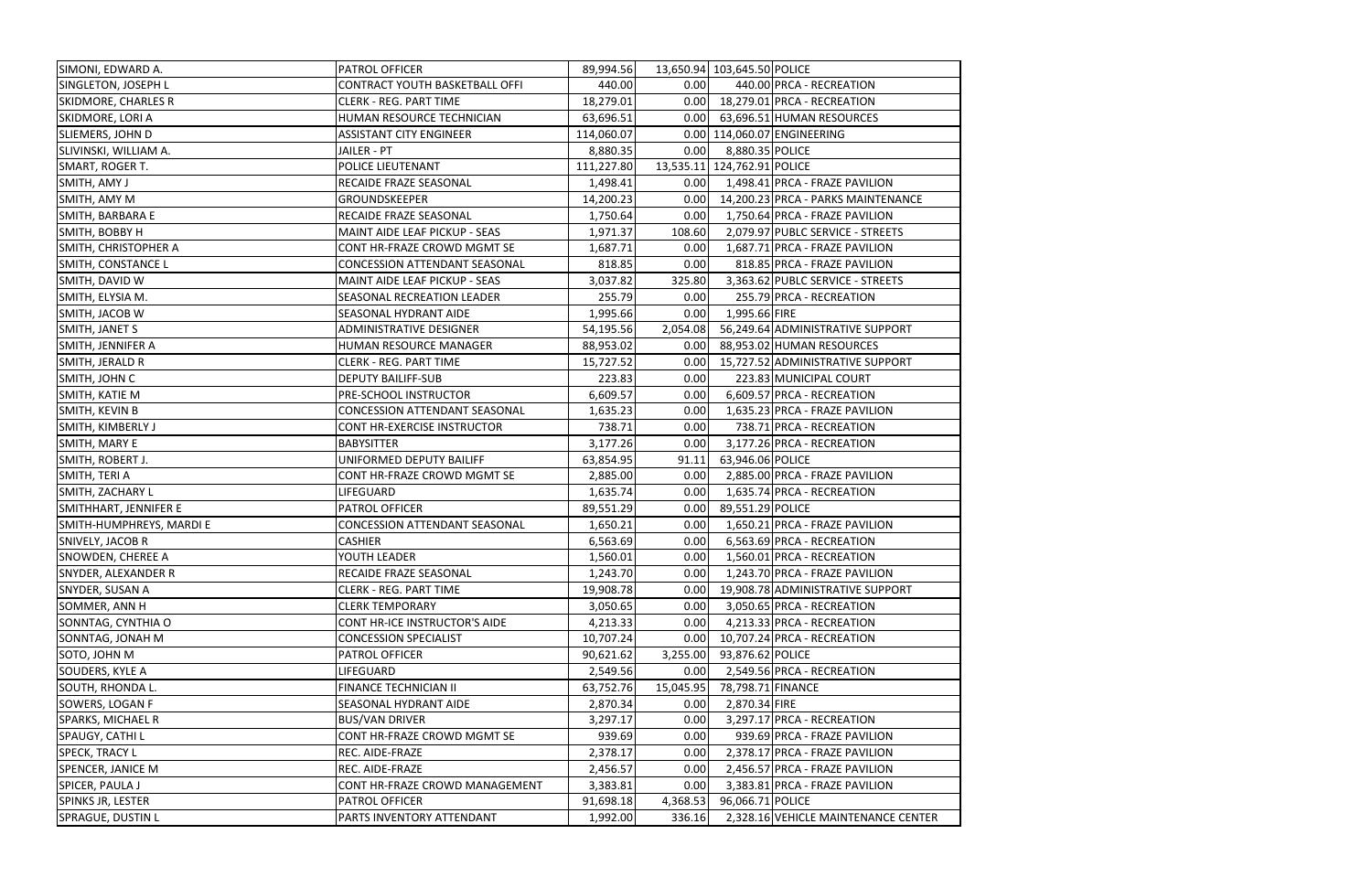| SPRINKLE, DEANNA M           | SEASONAL RECREATION LEADER           | 1,770.54  | 0.00     |                             | 1,770.54 PRCA - RECREATION                 |
|------------------------------|--------------------------------------|-----------|----------|-----------------------------|--------------------------------------------|
| SPRINKLE, ZACHARY T          | FIREFIGHTER/PTFF                     | 11,644.94 |          |                             | 0.00 11,644.94 PART TIME FIRE              |
| SPURRIER, SUSAN J.           | <b>SECRETARY II</b>                  | 15,583.27 | 0.00     |                             | 15,583.27 ENGINEERING                      |
| STACY, RYAN C                | <b>GYM ATTENDANT</b>                 | 1,212.68  | 0.00     |                             | 1,212.68 PRCA - RECREATION                 |
| <b>STAPLETON, APRIL L</b>    | FIREFIGHTER/PARA III-56 HR           | 85,708.27 | 252.54   | 85,960.81 FIRE              |                                            |
| STATEN, JOSEPH S             | <b>STREET SERVICE III</b>            | 49,060.00 |          |                             | 4,674.16 53,734.16 PUBLC SERVICE - STREETS |
| STEFFANO, MARK A             | PATROL OFFICER                       | 90,683.42 |          | 13,470.83 104,154.25 POLICE |                                            |
| STEINBARGER, TAMMY C         | RECAIDE FRAZE SEASONAL               | 55.69     | 0.00     |                             | 55.69 PRCA - FRAZE PAVILION                |
| STEPHAN, BEVERLY D           | <b>BUILDINGS ATTENDANT</b>           | 46,293.70 | 1,558.32 |                             | 47,852.02 PUBLIC SERVICE - FACILITIES      |
| <b>STEVENS, COLTAN D</b>     | GROUNDSKEEPER                        | 63.42     | 0.00     |                             | 63.42 PRCA - PARKS MAINTENANCE             |
| STEVENS, KIMBERLY L.         | FINANCE TECH. I - REG P/T            | 28,211.61 |          | 0.00 28,211.61 FINANCE      |                                            |
| STEWART, DOUGLAS A.          | PATROL OFFICER                       | 89,799.46 |          | 31,696.68 121,496.14 POLICE |                                            |
| STEWART, JOHN D              | <b>STREET SERVICE II</b>             | 52,354.77 |          |                             | 5,570.29 57,925.06 PUBLC SERVICE - STREETS |
| <b>STEWART, PAUL A</b>       | CONTRACT YOUTH BASKETBALL OFFI       | 6,886.59  | 0.00     |                             | 6,886.59 PRCA - RECREATION                 |
| STEWART, RICHARD A           | CONT HR-FRAZE THEATRE TECH SE        | 16,773.75 | 1,788.75 |                             | 18,562.50 PRCA - FRAZE PAVILION            |
| STIEGELMEYER, CHARLES R      | DIRECTOR TCSU/OOCIC TASK FORCE       | 32,431.52 |          | 0.00 32,431.52 POLICE       |                                            |
| STOERMER, ELIZABETH A        | <b>FITNESS SPECIALIST</b>            | 5,275.68  | 0.00     |                             | 5,275.68 PRCA - RECREATION                 |
| STOLARSKI, RAYMOND G         | FIREFIGHTER/PARAMEDIC/PTFF           | 29,565.21 | 0.00     |                             | 29,565.21 PART TIME FIRE                   |
| <b>STONE, DOUGLAS L</b>      | CONT HR-FRAZE CROWD MGMT SE          | 1,452.54  | 0.00     |                             | 1,452.54 PRCA - FRAZE PAVILION             |
| <b>STONE, JENNIFER K</b>     | CONCESSION ATTENDANT SEASONAL        | 1,746.40  | 0.00     |                             | 1,746.40 PRCA - FRAZE PAVILION             |
| <b>STONE, MARGARET E</b>     | RECAIDE FRAZE SEASONAL               | 1,146.79  | 0.00     |                             | 1,146.79 PRCA - FRAZE PAVILION             |
| <b>STOUT, GREGORY R</b>      | PATROL OFFICER                       | 93,358.95 |          | 8,422.52 101,781.47 POLICE  |                                            |
| <b>STREET, GARRETT A</b>     | GROUNDSKEEPER SEASONAL               | 325.85    | 0.00     |                             | 325.85 PRCA - PARKS MAINTENANCE            |
| STROUD, MATTHEW P            | LIFEGUARD                            | 3,596.96  | 0.00     |                             | 3,596.96 PRCA - RECREATION                 |
| STULL, MATTHEW D.            | PATROL OFFICER                       | 79,358.28 |          | 26,375.20 105,733.48 POLICE |                                            |
| STUMPF, BETH A               | RECAIDE FRAZE SEASONAL               | 957.04    | 0.00     |                             | 957.04 PRCA - FRAZE PAVILION               |
| <b>STURGILL, BRYAN K.</b>    | <b>STREET SERVICE III</b>            | 29,495.77 | 0.00     |                             | 29,495.77 PUBLC SERVICE - STREETS          |
| <b>STURGILL, RHIANNON G</b>  | SEASONAL RECREATION LEADER           | 1,394.21  | 0.00     |                             | 1,394.21 PRCA - RECREATION                 |
| <b>SUITS, MONIQUA</b>        | <b>CONCESSION ATTENDANT SEASONAL</b> | 1,958.02  | 0.00     |                             | 1,958.02 PRCA - FRAZE PAVILION             |
| <b>SULLINS, GARY L</b>       | CONT HR-FRAZE CROWD MGMT SE          | 1,671.36  | 0.00     |                             | 1,671.36 PRCA - FRAZE PAVILION             |
| <b>SUMAN, NICHOLAS A</b>     | CONT HR-EXERCISE INSTRUCTOR          | 13,695.37 |          |                             | 0.00 13,695.37 PRCA - RECREATION           |
| SUMMERS, WESLEY H.           | CONT ENGINEERING SURVEYOR            | 64,186.25 | 0.00     |                             | 64,186.25 ENGINEERING                      |
| <b>SUTTLES, RUTH D</b>       | REC. AIDE-FRAZE                      | 610.50    | 0.00     |                             | 610.50 PRCA - FRAZE PAVILION               |
| <b>SWART, CATHLEEN A</b>     | FITNESS SPECIALIST                   | 2,940.03  | 0.00     |                             | 2,940.03 PRCA - RECREATION                 |
| <b>SWEETERMAN, MATTHEW J</b> | YOUTH LEADER SEASONAL                | 948.27    | 0.00     |                             | 948.27 PRCA - RECREATION                   |
| <b>SWEETERMAN, SARA K</b>    | YOUTH LEADER SEASONAL                | 3,132.99  | 0.00     |                             | 3,132.99 PRCA - RECREATION                 |
| TABOR, JA'COLE R             | SEASONAL HYDRANT AIDE                | 2,527.98  | 0.00     | 2,527.98 FIRE               |                                            |
| TAHY, CONNIE E               | RECAIDE FRAZE SEASONAL               | 1,278.27  | 0.00     |                             | 1,278.27 PRCA - FRAZE PAVILION             |
| <b>TALBOTT, DOWONAH L</b>    | <b>GROUNDSKEEPER SEASONAL</b>        | 5,434.21  | 0.00     |                             | 5,434.21 PRCA - PARKS MAINTENANCE          |
| TALLEY, TERESA P             | FITNESS SPECIALIST                   | 4,007.04  | 0.00     |                             | 4,007.04 PRCA - RECREATION                 |
| TANGEMAN, RICHARD D          | CONT HR-FRAZE CROWD MGMT SE          | 1,023.85  | 0.00     |                             | 1,023.85 PRCA - FRAZE PAVILION             |
| TARLANO, ALYSSA A            | <b>KRC CONCESSION ATTENDANT</b>      | 700.76    | 0.00     |                             | 700.76 PRCA - RECREATION                   |
| TARTER, JOYCE C              | RECAIDE FRAZE SEASONAL               | 1,731.41  | 0.00     |                             | 1,731.41 PRCA - FRAZE PAVILION             |
| <b>TARTER, MICHAEL L</b>     | RECAIDE FRAZE SEASONAL               | 2,041.93  | 0.00     |                             | 2,041.93 PRCA - FRAZE PAVILION             |
| <b>TAYLOR, BERNARD L</b>     | CONT HR-FRAZE CROWD MGMT SE          | 1,367.47  | 0.00     |                             | 1,367.47 PRCA - FRAZE PAVILION             |
| TAYLOR, JOEL E               | <b>CONCESSION ATTENDANT SEASONAL</b> | 2,369.88  | 0.00     |                             | 2,369.88 PRCA - FRAZE PAVILION             |
| TETLAK, REBEKKAH E           | CONT HR-EXERCISE INSTRUCTOR          | 8,500.82  | 0.00     |                             | 8,500.82 PRCA - RECREATION                 |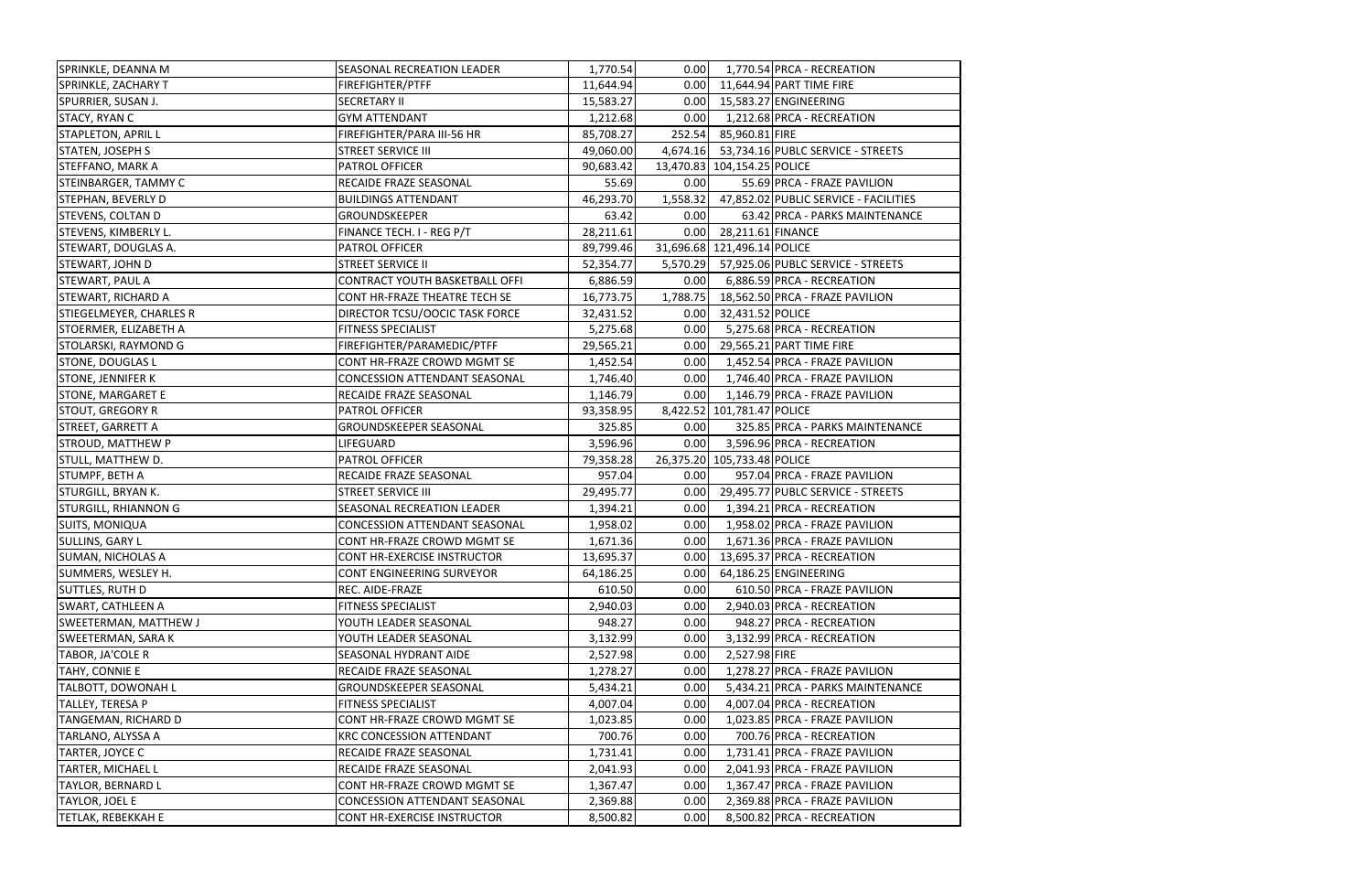| THAMAN, MARY BETH           | PARKS REC.& C.A. DIR.                | 130,747.17 |           |                             | 0.00 130,747.17 PRCA - ADMINISTRATION   |
|-----------------------------|--------------------------------------|------------|-----------|-----------------------------|-----------------------------------------|
| THIEMAN, LEE M              | ENG TECH CAD/SURVEYOR/TRAFFIC        | 61,438.17  |           |                             | 0.00 61,438.17 ENGINEERING              |
| THOMAS, DAVID C             | RECAIDE FRAZE SEASONAL               | 1,670.66   | 0.00      |                             | 1,670.66 PRCA - FRAZE PAVILION          |
| THOMAS, LORI S              | CONT HR-FRAZE CROWD MANAGEMENT       | 3,154.25   | 0.00      |                             | 3,154.25 PRCA - FRAZE PAVILION          |
| THOMAS, NOLAN C.            | <b>ATTORNEY I</b>                    | 76,871.27  | 0.00      | 76,871.27 LAW               |                                         |
| THOMAS, SARA E              | ASST. FACILITY COORD.                | 10,060.12  | 0.00      |                             | 10,060.12 PRCA - CULTURAL ARTS          |
| THOMPSON, MICHELE L         | CONT HR-FRAZE THEATRE TECH SE        | 6,561.00   | 212.63    |                             | 6,773.63 PRCA - FRAZE PAVILION          |
| TICKLE II, JACK S           | <b>CONCESSION ATTENDANT SEASONAL</b> | 1,278.24   | 0.00      |                             | 1,278.24 PRCA - FRAZE PAVILION          |
| TICKLE, KEITH W             | CONT HR-GROUP LEADER - FRAZE         | 5,206.33   | 0.00      |                             | 5,206.33 PRCA - FRAZE PAVILION          |
| <b>TICKLE, KIMBERLY V</b>   | CONT HR-FRAZE CROWD MANAGEMENT       | 4,174.56   | 0.00      |                             | 4,174.56 PRCA - FRAZE PAVILION          |
| TILLMAAND, ARDEN P          | SEASONAL RECREATION LEADER           | 3,169.73   | 0.00      |                             | 3,169.73 PRCA - RECREATION              |
| <b>TILLOTSON, JAMES R</b>   | PROPERTY MAINTENANCE INSPECTOR       | 70,505.40  | 0.00      |                             | 70,505.40 PLANNING & DEVELOPMENT        |
| TINCH, ELLA M               | <b>KRC CONCESSION ATTENDANT</b>      | 3,096.33   | 0.00      |                             | 3,096.33 PRCA - RECREATION              |
| TINCH, JONATHAN L           | <b>ICEGUARD</b>                      | 3,894.27   | 0.00      |                             | 3,894.27 PRCA - RECREATION              |
| TISCHLER, KENT L.           | PATROL OFFICER                       | 93,084.69  |           | 22,327.57 115,412.26 POLICE |                                         |
| TITOVA-SPANG, IRINA         | <b>CIVIL ENGINEER</b>                | 109,000.81 |           |                             | 0.00 109,000.81 ENGINEERING             |
| TODD, JENNIFER A            | CONT HR-FRAZE CROWD MGMT SE          | 1,313.69   | 0.00      |                             | 1,313.69 PRCA - FRAZE PAVILION          |
| TOLAN, RACHEL E             | CONT HR-EXERCISE INSTRUCTOR          | 481.58     | 0.00      |                             | 481.58 PRCA - RECREATION                |
| TOROK II, WILLIAM J.        | <b>PATROL OFFICER</b>                | 90,595.60  |           | 623.26 91,218.86 POLICE     |                                         |
| TOWNSEND, DARRIN K          | FIREFIGHTER/PARA III-56 HR           | 87,436.73  |           | 31,089.90 118,526.63 FIRE   |                                         |
| TRACY, CALEB E              | SEASONAL RECREATION LEADER           | 2,480.11   |           |                             | 0.00 2,480.11 PRCA - RECREATION         |
| TRACY, MAKENNA N            | YOUTH LEADER SEASONAL                | 3,813.07   | 0.00      |                             | 3,813.07 PRCA - RECREATION              |
| TRAVIS, JAMES R             | <b>ASSISTANT PARKS CREW LDR I</b>    | 13,551.82  |           |                             | 0.00 13,551.82 PRCA - PARKS MAINTENANCE |
| TROST, CARLY A              | CONT HR-SPECIAL POPS COORDINAT       | 9,726.50   | 174.12    |                             | 9,900.62 PRCA - RECREATION              |
| TRUE, SCOTT T.              | STREET SERVICE IV                    | 68,785.13  | 7,534.68  |                             | 76,319.81 PUBLC SERVICE - STREETS       |
| TSCHIRHART, DEBORAH A.      | <b>FACILITY COORDINATOR</b>          | 14,601.93  |           |                             | 0.00 14,601.93 PRCA - RECREATION        |
| TSCHIRHART, MARY P.         | <b>CLERK - REG. PART TIME</b>        | 10,208.91  | 0.00      |                             | 10,208.91 PRCA - RECREATION             |
| <b>TSOCHEFF, KARMA T</b>    | CONT HR-FRAZE THEATRE TECH SE        | 9,471.50   | 641.25    |                             | 10,112.75 PRCA - FRAZE PAVILION         |
| <b>TURNER, LAUREN M</b>     | SEASONAL RECREATION LEADER           | 2,335.35   | 0.00      |                             | 2,335.35 PRCA - RECREATION              |
| TYLER, JENNIFER S           | <b>CROSSING GUARD</b>                | 9,134.01   | 0.00      |                             | 9,134.01 ENGINEERING                    |
| <b>ULRICH, MICHELLE L</b>   | <b>RECAIDE FRAZE SEASONAL</b>        | 1,851.10   | 0.00      |                             | 1,851.10 PRCA - FRAZE PAVILION          |
| ULRICH, PATRICIA A          | RECAIDE FRAZE SEASONAL               | 1,252.62   | 0.00      |                             | 1,252.62 PRCA - FRAZE PAVILION          |
| <b>UNGER, PAMELA A.</b>     | COURT REPORTER/CO-ADMIN. COMP        | 70,065.56  | 0.00      |                             | 70,065.56 MUNICIPAL COURT               |
| VAN OSS, CONNOR J           | <b>GROUNDSKEEPER SEASONAL</b>        | 2,943.47   | 0.00      |                             | 2,943.47 PRCA - PARKS MAINTENANCE       |
| VAN OSS, MARTIN J           | <b>FINANCIAL ANALYST</b>             | 92,600.86  | 0.00      | 92,600.86 FINANCE           |                                         |
| VANCE, VERNA J              | <b>CLERK OR AIDE II - TEMPORARY</b>  | 7,885.09   | 0.00      |                             | 7,885.09 PLANNING & DEVELOPMENT         |
| <b>VANDEGRIFT, RYAN L</b>   | PATROL OFFICER                       | 88,821.72  |           | 15,387.74 104,209.46 POLICE |                                         |
| <b>VAUGHN, BONITA J</b>     | RECAIDE FRAZE SEASONAL               | 1,434.29   | 0.00      |                             | 1,434.29 PRCA - FRAZE PAVILION          |
| VENKAT, RAMKIRAN V          | SEASONAL CAMP LEADER                 | 628.98     | 0.00      |                             | 628.98 PRCA - RECREATION                |
| <b>WACKER, DANIEL W</b>     | <b>KRC CONCESSION ATTENDANT</b>      | 1,028.91   | 0.00      |                             | 1,028.91 PRCA - RECREATION              |
| <b>WAGNER, NOAH F</b>       | RECAIDE FRAZE SEASONAL               | 1,299.42   | 0.00      |                             | 1,299.42 PRCA - FRAZE PAVILION          |
| <b>WAGONER, BRUCE B</b>     | RECAIDE FRAZE SEASONAL               | 2,156.76   | 0.00      |                             | 2,156.76 PRCA - FRAZE PAVILION          |
| WAHL, LAURA G               | CONCESSION ATTENDANT SEASONAL        | 1,079.47   | 0.00      |                             | 1,079.47 PRCA - FRAZE PAVILION          |
| <b>WAHRHAFTIG, BAILEY D</b> | RECAIDE FRAZE SEASONAL               | 1,563.41   | 0.00      |                             | 1,563.41 PRCA - FRAZE PAVILION          |
| <b>WAKER, MALLORY J</b>     | RECREATION AIDE                      | 864.36     | 0.00      |                             | 864.36 PRCA - RECREATION                |
| WALKER, DAVID P             | FIREFIGHTER/PARA I                   | 63,559.95  | 16,096.29 | 79,656.24 FIRE              |                                         |
| WALKER, MICHAEL A           | POLICE SERGEANT                      | 101,990.76 |           | 19,536.45 121,527.21 POLICE |                                         |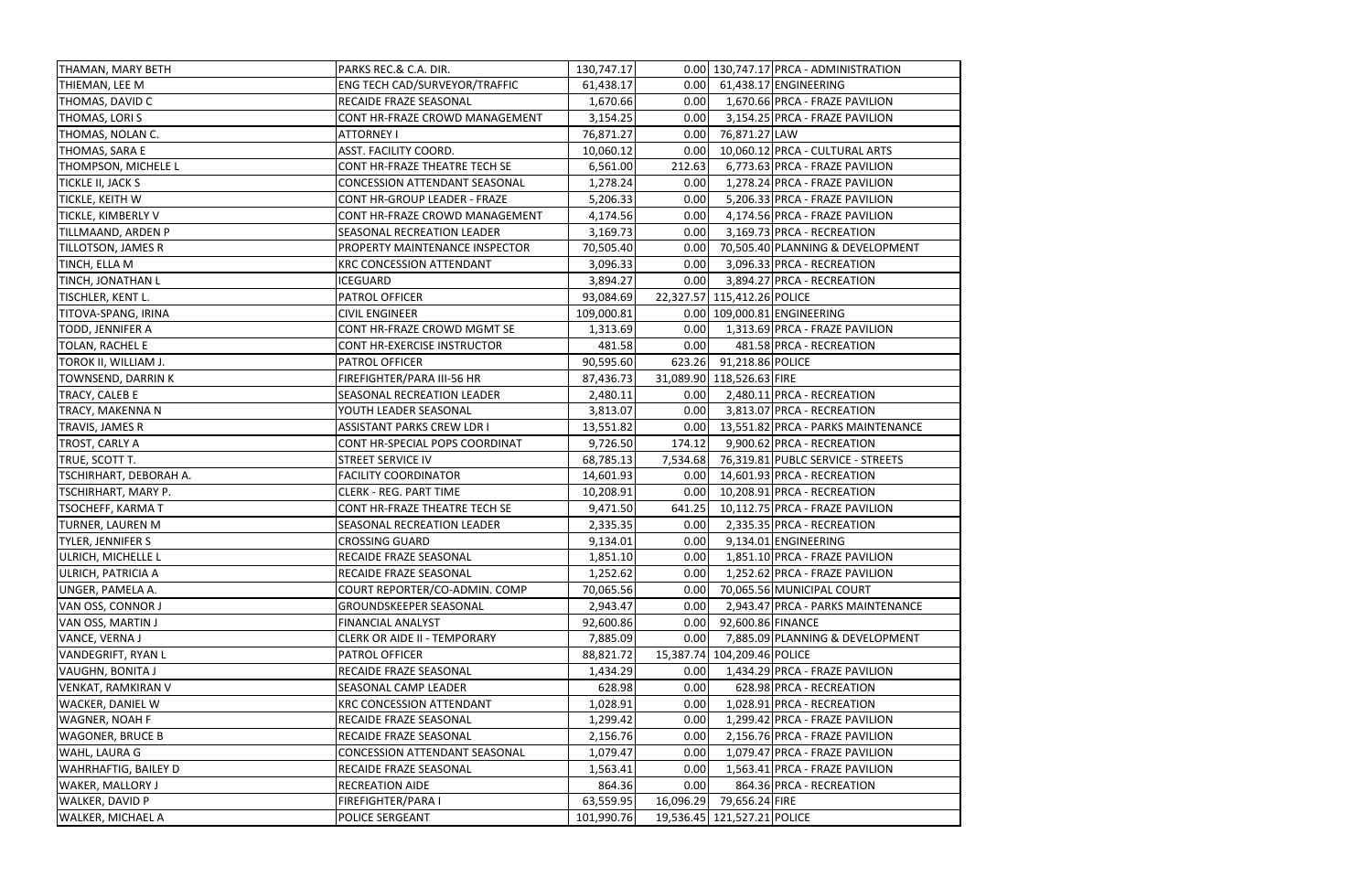| WANAMAKER, JOSEPH D.       | <b>COUNCIL MEMBER</b>                 | 8,174.06   | 0.00     | 8,174.06 MAYOR & COUNCIL               |
|----------------------------|---------------------------------------|------------|----------|----------------------------------------|
| WARD, DONALD P.            | <b>BUILDINGS ATTENDANT</b>            | 45,938.53  | 2,059.13 | 47,997.66 PUBLIC SERVICE - FACILITIES  |
| WARD, GUY E                | MAINTENANCE AIDE - TEMPORARY          | 6,694.60   | 0.00     | 6,694.60 PUBLC SERVICE - STREETS       |
| WARD, PAUL D               | CONT HR-FRAZE THEATRE TECH SE         | 5,814.00   | 133.00   | 5,947.00 PRCA - FRAZE PAVILION         |
| <b>WARDEN, HORACE Q</b>    | MAINT AIDE LEAF PICKUP - SEAS         | 3,203.72   | 0.00     | 3,203.72 PUBLC SERVICE - STREETS       |
| WARNER, MARK C             | <b>STREET SERVICE I</b>               | 31,757.60  | 1,827.32 | 33,584.92 PUBLC SERVICE - STREETS      |
| WARREN, DAVID W            | <b>PATROL OFFICER</b>                 | 90,278.62  | 9,249.65 | 99,528.27 POLICE                       |
| WARREN, LAWRENCE W.        | POLICE SERGEANT                       | 100,978.80 |          | 25,312.00 126,290.80 POLICE            |
| <b>WASHINGTON, TOBY L</b>  | CONTRACT MARTIAL ARTS INSTRUCT        | 670.00     | 0.00     | 670.00 PRCA - RECREATION               |
| <b>WASSENICH, SCOTT R</b>  | DESKTOP SUPPORT TECHNICIAN            | 40,338.96  | 0.00     | 40,338.96 INFORMATION SYSTEMS          |
| WASSERMAN, MIRIAM R        | RECAIDE FRAZE SEASONAL                | 8.25       | 0.00     | 8.25 PRCA - FRAZE PAVILION             |
| WATHEN, DANIEL B.          | FIREFIGHTER/PARA III-56 HR            | 87,665.13  |          | 32,153.48 119,818.61 FIRE              |
| <b>WATKINS, EVE C</b>      | <b>CLERK OR AIDE II</b>               | 49,752.81  | 251.16   | 50,003.97 FIRE                         |
| <b>WATKINS, JENNIFER A</b> | PRE-SCHOOL INSTRUCTOR                 | 3,023.34   | 0.00     | 3,023.34 PRCA - RECREATION             |
| WATNE, ERIC A.             | PRIOR OFFICER FIRE CPTN/PTFF          | 23,468.98  | 0.00     | 23,468.98 PART TIME FIRE               |
| WATSON, ADAM C             | FIREFIGHTER/PTFF                      | 1,199.70   | 0.00     | 1,199.70 PART TIME FIRE                |
| <b>WEAVER, ADDIE M</b>     | YTH DEV AND SPORTS SUPERVISOR         | 62,446.45  | 0.00     | 62,446.45 PRCA - ADMINISTRATION        |
| <b>WEAVER, DEBRAL</b>      | <b>CLERK - REG. PART TIME</b>         | 22,683.90  | 0.00     | 22,683.90 PRCA - RECREATION            |
| <b>WEBB, AMALEE E</b>      | <b>CONT HR - NATURALIST</b>           | 227.40     | 0.00     | 227.40 PRCA - PARKS MAINTENANCE        |
| WEIDNER, GERALD L          | CONT HR-FRAZE CROWD MGMT SE           | 2,736.62   | 18.59    | 2,755.21 PRCA - FRAZE PAVILION         |
| <b>WEIRAUCH, RODNEY L</b>  | GROUNDSKEEPER                         | 11,183.93  | 0.00     | 11,183.93 PRCA - PARKS MAINTENANCE     |
| WELCH, ANDREW J            | CONT HR-FRAZE THEATRE TECH SE         | 20.50      | 0.00     | 20.50 PRCA - FRAZE PAVILION            |
| <b>WELKER, TERRY L</b>     | PLANNING & DEV. ARCHITECT             | 109,160.87 |          | 0.00 109,160.87 PLANNING & DEVELOPMENT |
| <b>WELLES, CLAUDIA L</b>   | REC. AIDE-FRAZE                       | 3,834.26   | 0.00     | 3,834.26 PRCA - FRAZE PAVILION         |
| WELLS, KYLIE B             | YOUTH LEADER SEASONAL                 | 3,650.64   | 0.00     | 3,650.64 PRCA - RECREATION             |
| <b>WENDLING, JAMES P</b>   | CONT HR-FIELD SCHEDULER               | 209.56     | 0.00     | 209.56 PRCA - PARKS MAINTENANCE        |
| WENING, MARY S             | CONT HR-FRAZE CROWD MANAGEMENT        | 10,403.22  | 0.00     | 10,403.22 PRCA - FRAZE PAVILION        |
| <b>WENNING, PAMELA S</b>   | <b>CONCESSION ATTENDANT SEASONAL</b>  | 1,690.81   | 0.00     | 1,690.81 PRCA - FRAZE PAVILION         |
| <b>WENZKE, MEGAN J</b>     | RECAIDE FRAZE SEASONAL                | 1,177.71   | 0.00     | 1,177.71 PRCA - FRAZE PAVILION         |
| <b>WEST, PATRICK T</b>     | CONTRACT YOUTH BASKETBALL OFFI        | 1,298.00   | 0.00     | 1,298.00 PRCA - RECREATION             |
| <b>WESTENDORF, DAVID E</b> | CONT HR - ASSISTANT SPORTS COO        | 9,384.27   | 0.00     | 9,384.27 PRCA - RECREATION             |
| <b>WETZEL, RICHARD B</b>   | <b>CONTRACT FENCING INSTRUCTOR</b>    | 2,250.00   | 0.00     | 2,250.00 PRCA - RECREATION             |
| WHALEY, JOY E.             | CONT HR - WATER WORKOUT INSTRU        | 2,039.72   | 0.00     | 2,039.72 PRCA - RECREATION             |
| <b>WHEELER, BRANDON</b>    | <b>FIREFIGHTER/PTFF</b>               | 9,870.38   | 0.00     | 9,870.38 PART TIME FIRE                |
| WHIPP, KELSEY L            | PROGRAM AND EVENT SUPERVISOR          | 37,218.06  | 0.00     | 37,218.06 PRCA - ADMINISTRATION        |
| <b>WHITAKER, TARI L</b>    | <b>CLERK - REG. PART TIME</b>         | 19,047.58  | 0.00     | 19,047.58 PUBLC SERVICE - STREETS      |
| <b>WHITE, ANDREA J</b>     | <b>CLERK OF COURTS</b>                | 102,140.92 |          | 0.00 102,140.92 CLERK OF COURTS        |
| <b>WHITE, PAMELA K</b>     | RECAIDE FRAZE SEASONAL                | 1,575.38   | 0.00     | 1,575.38 PRCA - FRAZE PAVILION         |
| WHITE, PENNY J             | RECAIDE FRAZE SEASONAL                | 1,692.93   | 0.00     | 1,692.93 PRCA - FRAZE PAVILION         |
| WHITEHEAD, KIM             | CONT HR-EXERCISE INSTRUCTOR           | 8,434.96   | 0.00     | 8,434.96 PRCA - RECREATION             |
| <b>WHITFORD, ABIGAIL L</b> | SEASONAL RECREATION LEADER            | 2,150.62   | 0.00     | 2,150.62 PRCA - RECREATION             |
| <b>WHITLEY, MICHELLE L</b> | <b>GRNDKEEPER SPECIALIST SEASONAL</b> | 3,164.97   | 0.00     | 3,164.97 PRCA - PARKS MAINTENANCE      |
| <b>WICKER, MELVIN D</b>    | <b>BUS/VAN DRIVER</b>                 | 1,218.12   | 0.00     | 1,218.12 PRCA - RECREATION             |
| <b>WIDENER, GREGORY K</b>  | CONT HR-FRAZE CROWD MGMT SE           | 748.16     | 0.00     | 748.16 PRCA - FRAZE PAVILION           |
| <b>WIEDLE, JUSTIN R</b>    | <b>FINANCIAL ANALYST</b>              | 88,893.39  | 0.00     | 88,893.39 FINANCE                      |
| WILLCOX, W. WENDELL        | DIRECTOR TCSU/OOCIC TASK FORCE        | 45,734.33  | 0.00     | 45,734.33 POLICE                       |
| WILLIAMS, TIFFANY L.       | <b>FACILITY COORDINATOR FT</b>        | 42,705.27  | 314.09   | 43,019.36 PRCA - RECREATION            |